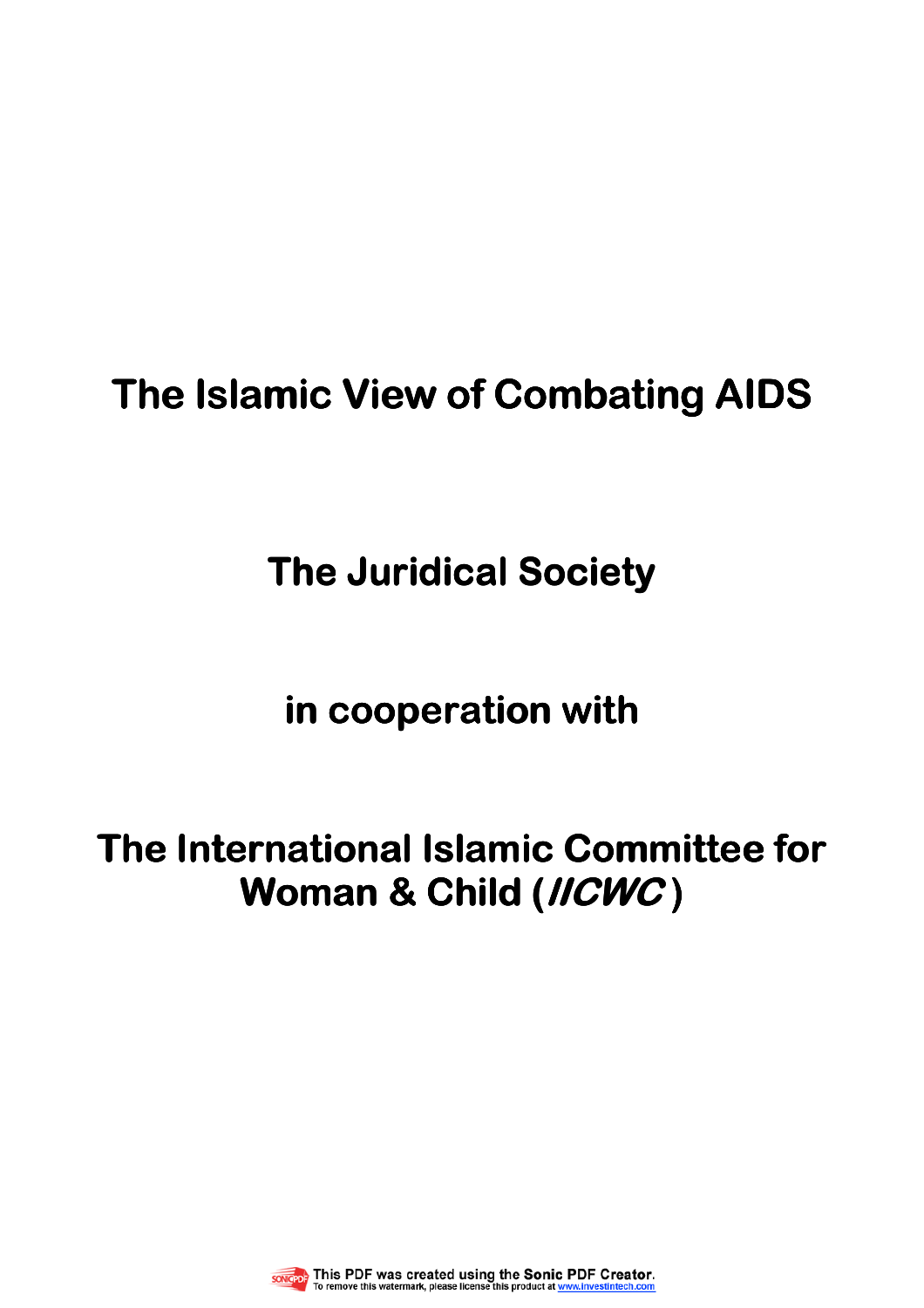# **Preface**

**Praise be to Allah for legislating the standard of correct human behavior, and peace and blessings be upon Prophet Muhammad - who established the rules of safety, honor and chastity wisely, the best of Allah's creation - his family, Companions and true followers to the Day of Reckoning.** 

**The Secretary General of the International Islamic Council for Da`wa and Relief (Coordination Office in Cairo) and the founding authority of the Council at its last meeting in Amman asked the Principal Shar`iyyah Society for Qur'an and Sunnah Scholars in Egypt, the prominent member of the Council, to issue a corroborative Islamic point of view adhering to the basic sources, legislative texts and elements of faith, in cooperation with the International Islamic Committee for Woman and Child (one of the committees of the International Islamic Council for Da'wa and Relief).** 

**Hence, a meeting with all interested and specialized people in this matter was held. It was attended by the Federation of Islamic Medical Associations, some members of the Islamic Research Academy, as well as members of the International Islamic Committee for Woman and Child. Among them there were women specializing in education and law, and the Union of Islamic Universities.** 

**The Scholars' Commission has issued this booklet to outline the Islamic method of combating AIDS (Acquired Immune Deficiency Syndrome). Moreover, it exposes the philosophy and policies of the UN in the fight against AIDS. The UN is an important arena of conflict between different lifestyles. We will shed light on the freedom, which the West adopts in satisfying sexual desires away from the regulations of religion** 

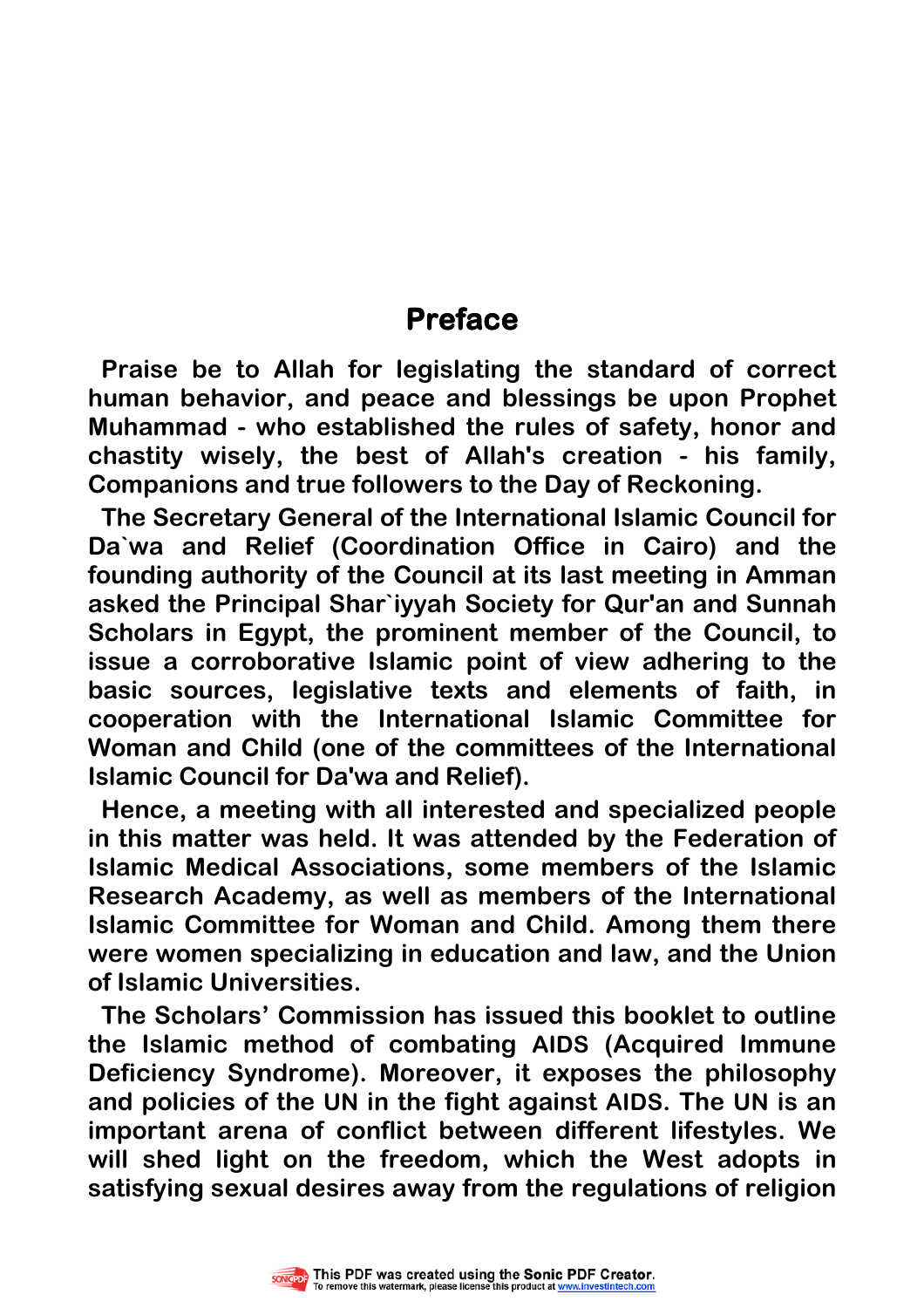**and ethics. This serves the objectives of the Protocols of the Elders of Zion, where it stated, "We must work to break down morality everywhere, facilitating our control. Freud is one of us, and would continue to expose sexual relations in the light of the sun so that there would be nothing sacred in the eyes of young people, and his main concern will be to satisfy the largest sexual instincts, and then break down morals." The International Islamic Committee for Woman and Child provided us with most of the documented information on this issue.** 

**A staff of scholars, however, took the responsibility of outlining the Islamic values, principles and legislation that indicates its independence and humanity's need for it, especially in this era. People are fascinated with the strongest materialistic civilization without looking for the truth, even if it is with the weak.** 

**May Almighty Allah guide humanity to guidance and righteousness that He sent down on His glorified Apostles.** 

 **Prof. Dr. Muhammad Al-Mahdi** 

 **President**

**The Juridical Society** 

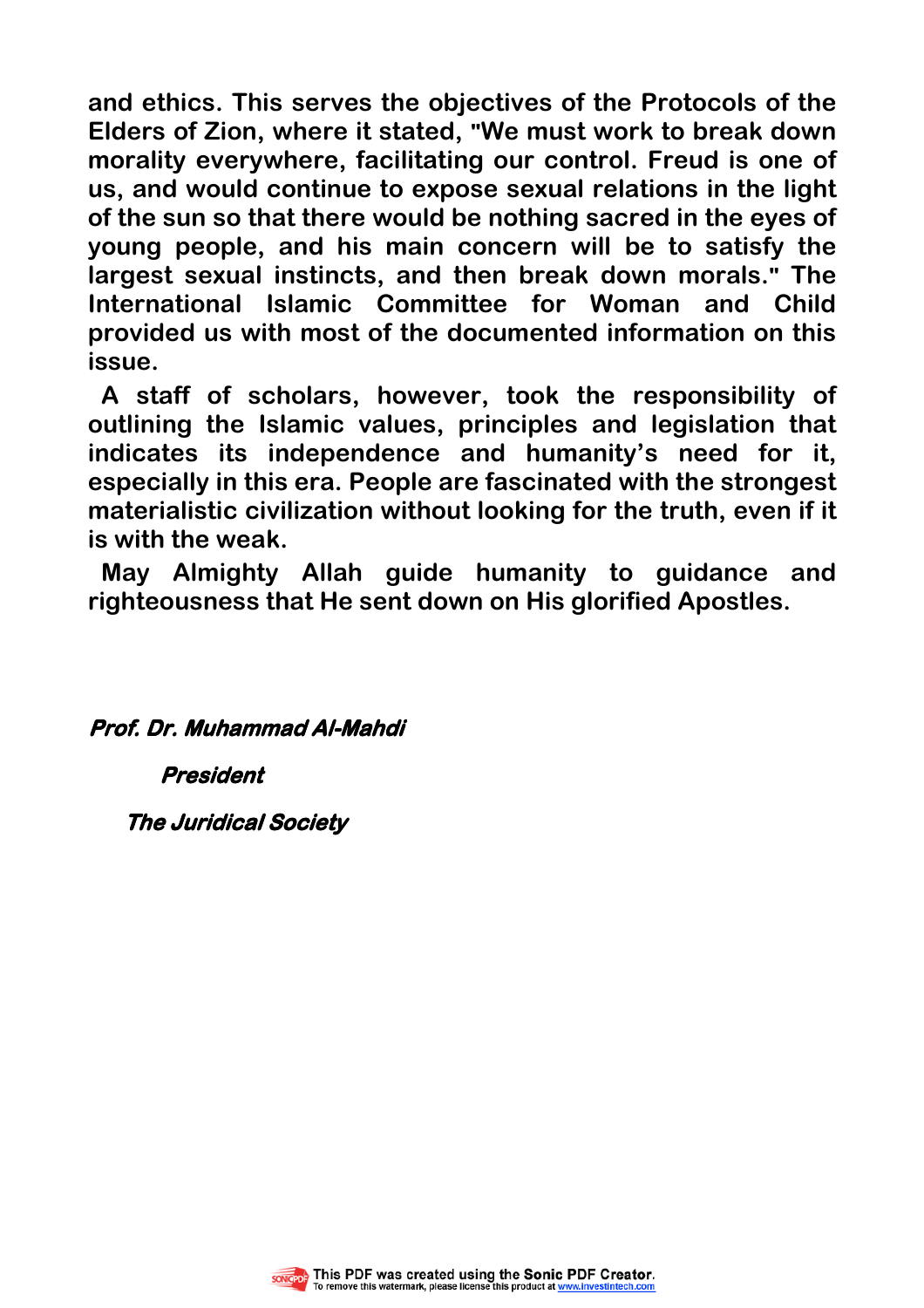# **Introduction**

**The contents of the program of the UN in combating this disease lead to further spread of the disease instead of facing it with scientific criteria, and this in turn leads to the subsequent elimination of ethics and values in the Muslim nation. This is in line with the libertinism and immorality of the Western civilization, which calls for caution and is vigilant when discussing these programs adopted by the UN in international conferences, arguing that the countries that signed the document are obligated to implement its programs. It attempts to introduce these programs as one of the human rights it adopts. However, the most important principles of the UN are to respect the privacy, beliefs and social institutions of peoples. Therefore, we chose to provide the vision prevailing in these conferences, followed by the method of Islam that seeks to prevent this disease and organize family life and society, in a way that guarantees the happiness and stability of the human race.** 

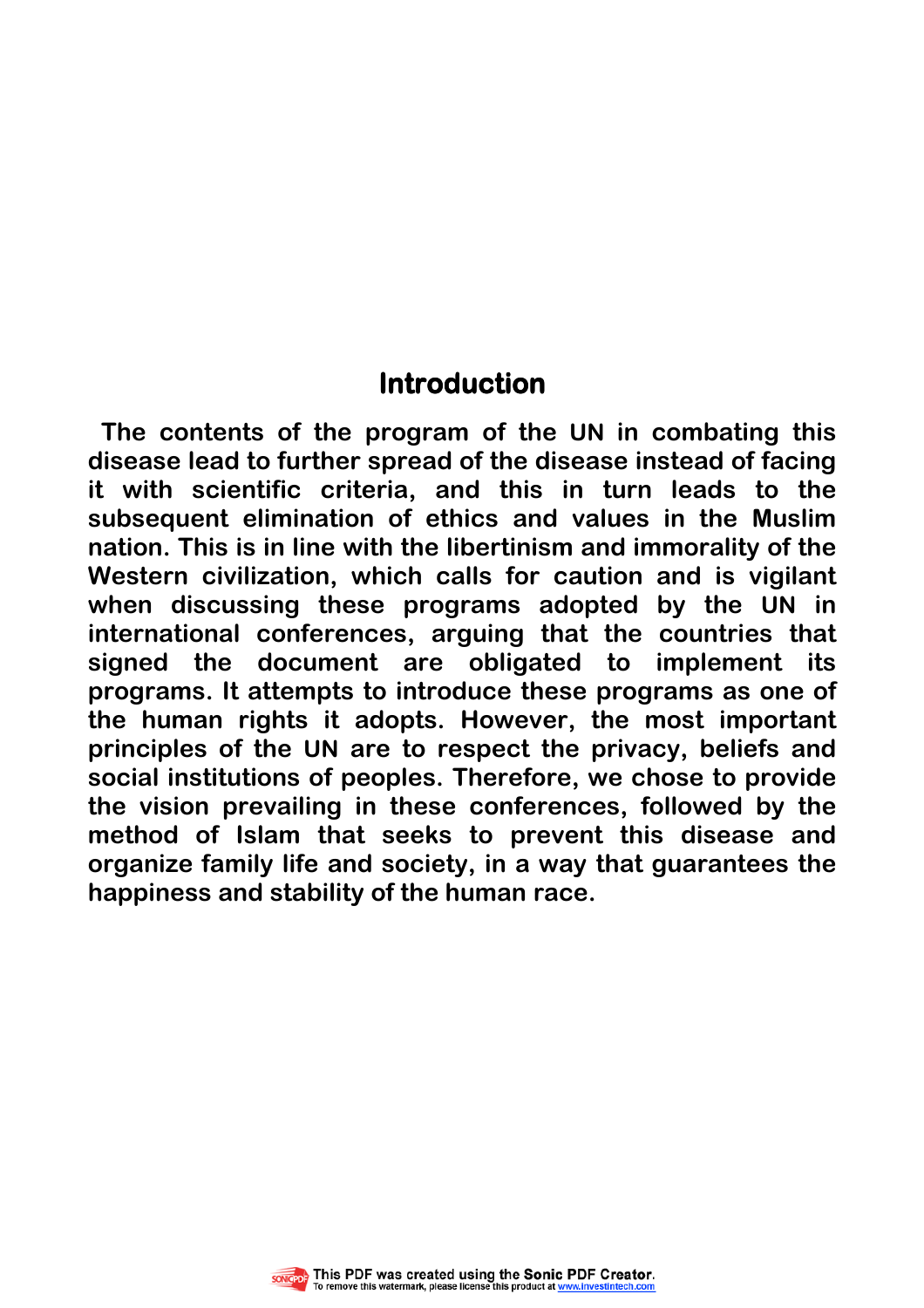# **The UN's Means of Combating AIDS**

**The UN's means of combating AIDS include the following:** 

## **1. Imposing sex education in schools**

**The UN defines sex education as, "Providing complete and accurate information on safe and responsible sexual and reproductive behavior,<sup>1</sup> including voluntary, appropriate and effective male methods for the prevention of HIV/AIDS and other sexually transmitted diseases through, inter alia, abstinence and use of condoms." 2** 

 **We mention a part of the program of sex education in a British secondary school, which is available at the British Library entitled, "Why talk about homosexuality in the secondary schools?"**

**"Sex education at school was strictly heterosexual with the focus completely on the biological aspects rather than pleasure and there was absolutely no mention of same sex love."** 

**Thus, the sex education program should cope with the physical effects of homophobia and that young lesbian and gay people often find themselves facing an erosion of their self-confidence and esteem. Coming to terms with being 'different' and coping with the difficult feelings associated with identifying oneself as homosexual is very hard.**

**There are four things that cause homophobia:** 

- **1. Not reporting homosexual experiences or feelings.**
- **2. Being negative about types of sexual behavior, such as oral or anal sex.**
- **3. Adhering to strong religious beliefs which disapprove of sex (outside or before marriage) and/or homosexuality.**
- **4. Lack of social contact with homosexuals.**

 $\overline{a}$ <sup>1</sup> Definition of safe sex: It is the use of contraceptives and means that prevent sexually transmitted infections, but responsible sex is the voluntary use of such means with the agreement of the other partner. (as in a training manual for adolescents, issued by the International Federation of the Red Cross [IFRC] and the Red Crescent Societies [RCS]) – Amman – Al Ettehad 2001 p.112), for further details on safe sex, see Part I: How to protect yourself from the infection of the HIV infection?  $^{2}$  The 1995 Beijing Platform for Action, item 108, paragraph L.

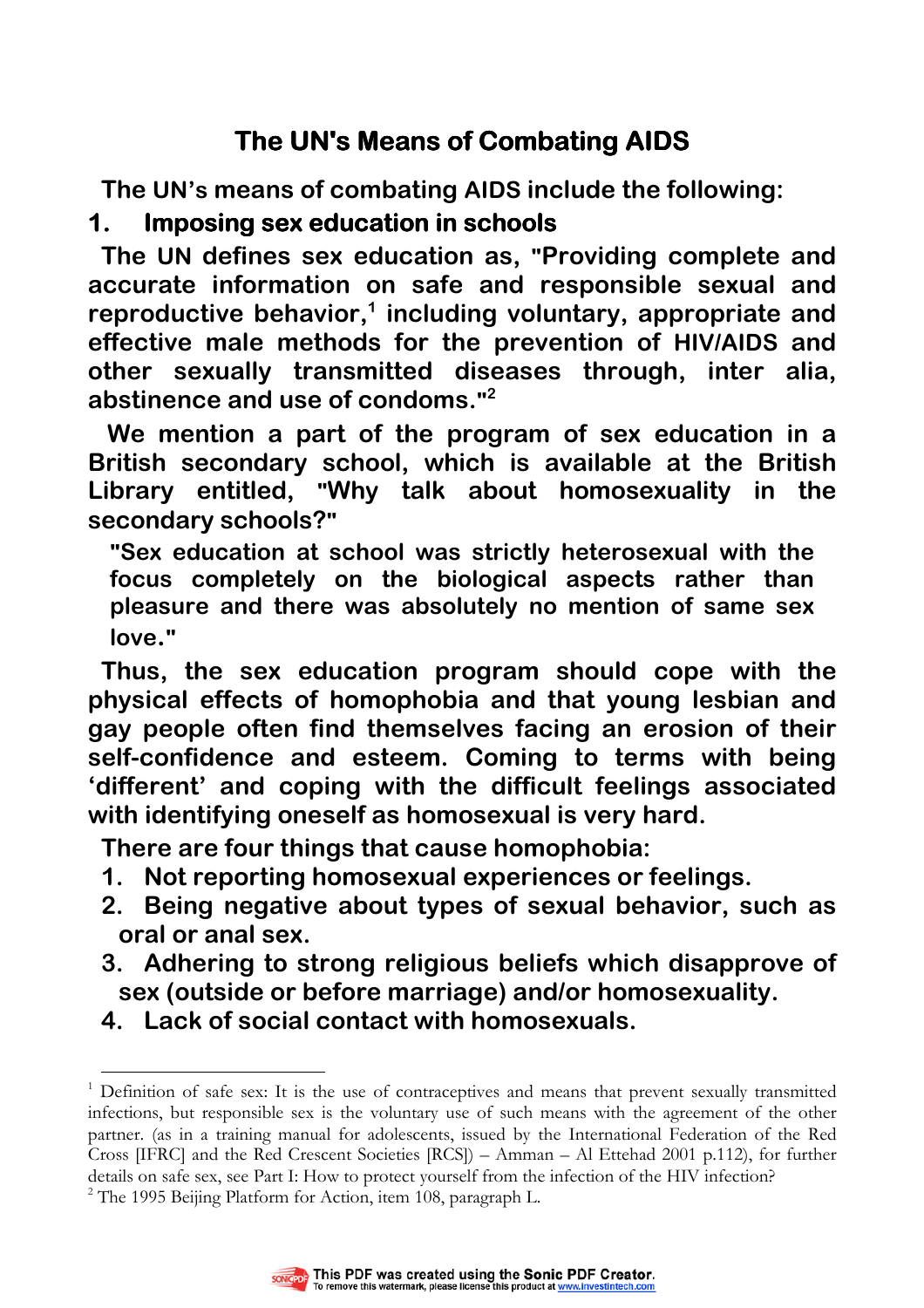**Homophobia makes schools unsafe for young lesbian and gay people, but if we helped them to do the so-called process (coming out) i.e. to identify himself/herself as gay or lesbian and to tell this to others, it will be useful.** 

**There are three main topics related to the (coming out) schools must be aware of:** 

- **1. Coming out is necessary and it is a positive experience for most young people growing up as gay and lesbian.**
- **2. Many homosexuals fear negative reactions.**
- **3. Supporting and ensuring safety is necessary when declaring the 'coming out'.**

**This ensures access to the final stage of the process; (coming out) involves being openly lesbian or gay recognizing that it is a central aspect of 'who I am' and 'how I want to live my life'. Young people begin to feel that homosexuality is a valid way of life and develop a sense of contentment with being lesbian or gay. They often have the experience of falling in love at this time and, perhaps as a result, feel more confident, fulfilled and able to combat the social stigma that they may suffer from.<sup>3</sup>**

**Sexual education program in Tanzania<sup>4</sup> (ages 6 to 13)** 

**This is a school program of sex education, which has applied to schools in Tanzania since the end of the year (2003), which claimed to circulate in all areas after the experience in the capital Dar es Salaam:<sup>5</sup>**

#### **First: Students**

## **A. Children ranging from 6-9 years**

**Objectives**

**It is to define the genitals and their functions, and explain the various developments of the body, as well as venereal diseases, especially AIDS.** 

# **Teaching method**



 $\overline{a}$ <sup>3</sup> www.avert.org/media/pdfs/homosexualityinschool.pdf

<sup>&</sup>lt;sup>4</sup> The same program was issued to the area of the Middle East and North Africa from the IFRC and RCS entitled: "Working with youth… a training manual for youth."

<sup>5</sup> www.ccbrt.or.tz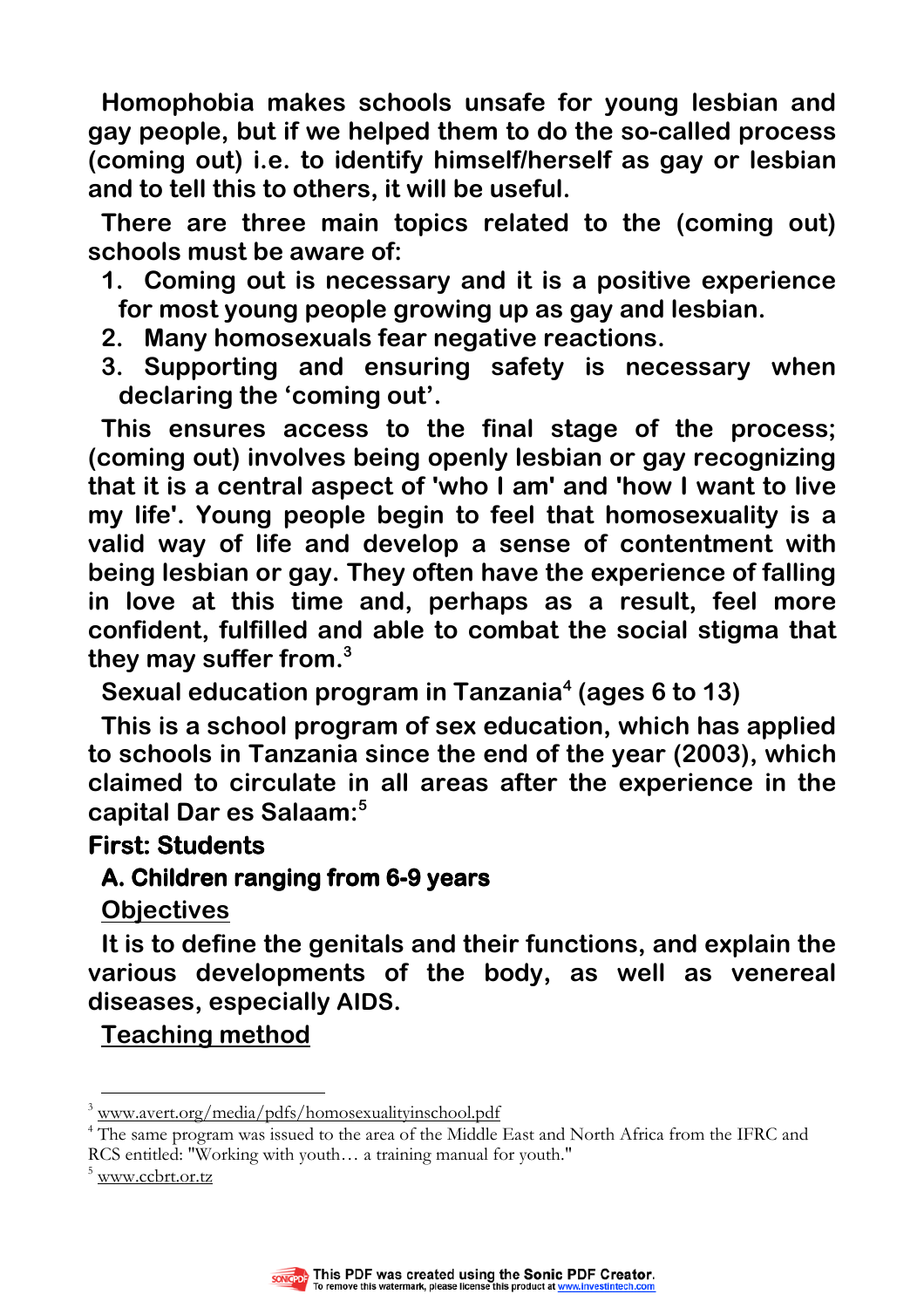- **The teacher shows some photographs of the genitalia of a male and a female to the children and then asks them about what they saw. At the same time, she asks a boy and a girl to take off their underwear.**
- **Forming a working group on the functions of the genitalia, and the changes that occur to it, along with health care for the body.**

## **B. Children ranging from 10-12 years**

# **Objectives**

**It is to achieve body awareness, and education about early sexual relations.** 

**Teaching method**

- **1. The teacher asks the class to close their eyes and think of the genitals of a male and a female.**
- **2. She asks a female pupil to draw the genitals of a male, and a male to draw the genitals of a female, with distinction of the parts on the drawing.**
- **3. They comment and describe the drawing, and bring comparative photographs of male and female children and adults. Then, she asks pupils about the differences in the structure of each of them.**
- **4. The school teacher is to explain the early sexual relations and introductions to it, describing the results of it such as pregnancy and sexually transmitted diseases and how to avoid them, while explaining the meaning of underage pregnancy and sexually transmitted diseases, particularly AIDS:**
- **1. The teacher holds a dialogue about the things that take part in exciting children sexually, and how sexual temptation happens.**
- **2. An Open dialogue on how to avoid early pregnancy.**
- **3. An open dialogue on AIDS and describing its symptoms, while advising the students in the case of one of these symptoms appearing to visit the nearest hospital, and to honestly tell his sexual partner about these symptoms.**

**Second: Teachers**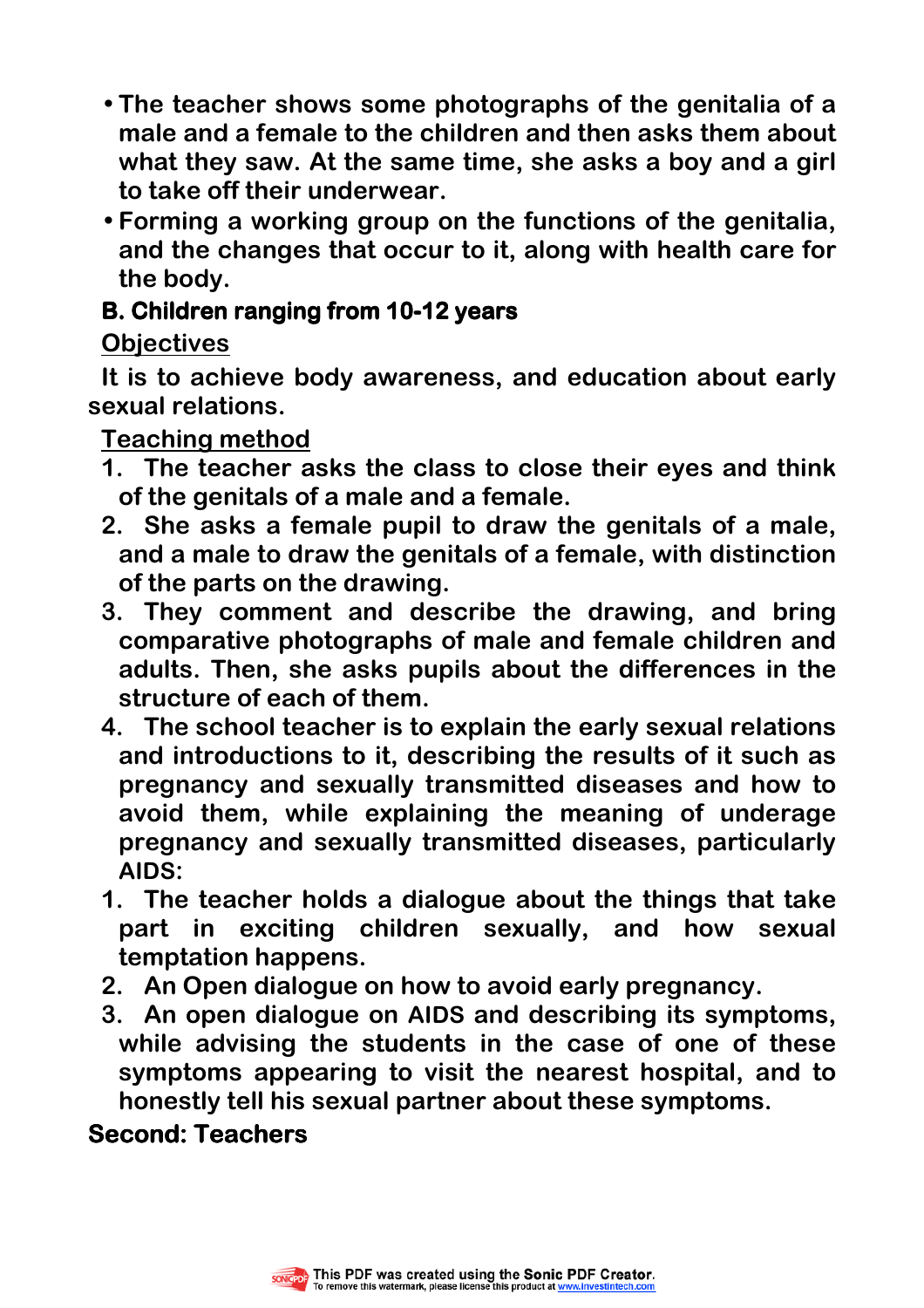**Preparing a workshop to teach teachers how to explain the curriculum.** 

**Objectives**

**It is to define and describe the functions of the genitals of a male and a female, and realizing the importance of sex education and reproductive health education for children.** 

**Session 1: Raising questions**

- **Teachers are asked about what questions the children raise concerning the genitals, and, if they are able to answer.**
- **Teachers are divided into groups and each group is asked to draw the internal and external genitals of a male and a female, to be able to manage and deliver information to students**
- **Teachers, then, are asked, if they find it important for children to know this kind of information at that early age.**

**Session 2: Transmission of AIDS**

- **Each teacher has to mention a safe and unsafe sexual behavior and classify sexual behaviors as either safe or unsafe.**
- **Teachers receive practical training on the use of condoms. Session 3: Negotiation with the partner**
- **The way by which teachers explain to students the possibility of negotiating with the partner on the use of condoms.**
- **Assumption of a sexual relationship between two students to show how the teachers' react to it.<sup>6</sup>**

**We will soon know the terms: safe sex, condoms, partner, reproductive health, and sex education, that are loaded with the outlook of Western sexual libertinism, as the reason for the rampancy of diseases, not to eliminate it.** 

**As confirmed by Dr Victor Blair, director of the UNESCO Regional Office in Beirut:: "Programs related to AIDS and sexually transmitted diseases give the opportunity to present and discuss other topics that young people do not often talk** 

 $\overline{a}$ 



<sup>&</sup>lt;sup>6</sup> www.ccbrt.or.tz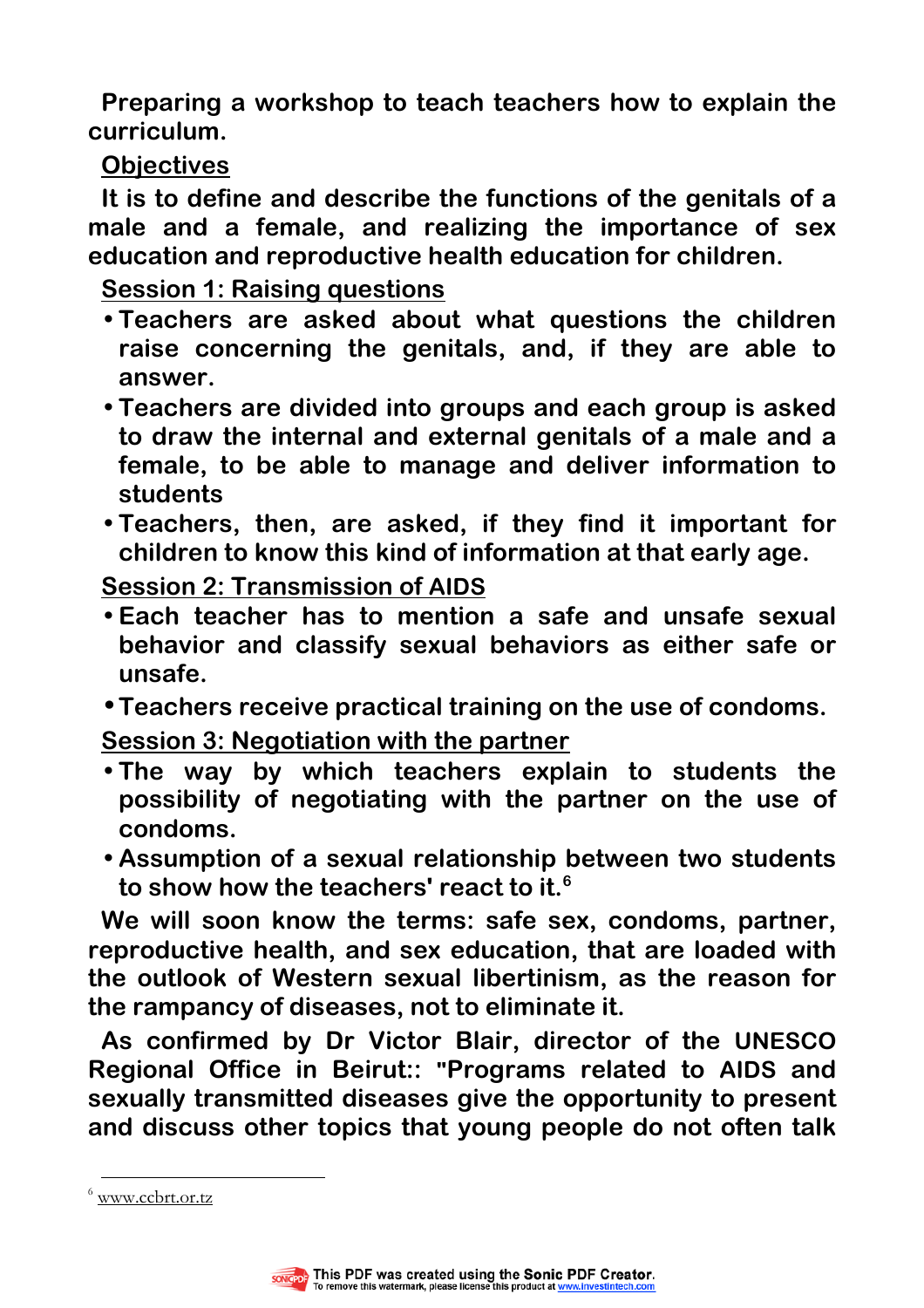**about, such as: sex and sexual life, and the conflict raging between flaming erotic desire and mores, and the desire to engage in dangerous behavior." 7**

**Sex education is to be spread focusing on trying to reduce the problems arising from absolute sexual orientation. It provides sexual information for boys and adolescents, with the means to reduce diseases, unwanted pregnancy, or even abort it. Hence, reproductive and sexual health which is one of the most important items of international covenants of the UN is the main entrance to the codification of sexual orientation or chaos. It is spread in developing nations and simultaneously provides them with contraceptives, and also transfers technology to these countries so that they will be capable of producing and distributing high quality contraceptives locally.** 

#### **Review**

**There is a trend towards educating the young and adolescents about the nature of the sexual relationship, the use of contraceptives and condoms, and the establishment of legitimate full relations, even homosexuality. This one-sided path will lead to the destruction of humanity and disorder of the norms of the universe. Thus, the trend is against the nature that Almighty Allah created man with. Previous nations that indulged in these abominations faced imminent punishment and destruction. When weakened nations followed their whims and immoral attitudes including committing homosexuality, they were destroyed. Almighty Allah says, addressing His Prophet Lut,** 

(**Go you in unto the males of the mankind. And leave those whom Allah has created for you to be your wives? Nay, you are a trespassing people!. They said, "If you cease not. O Lut! Verily, you will be one of those who are driven out!. He said, I am, indeed, of those who disapprove with severe anger and fury your action (of sodomy). My Lord! Save me and my family from what they do. So We saved him and his family, all. Except an** 



 $\overline{a}$  $^7$  Ibid. p. 5.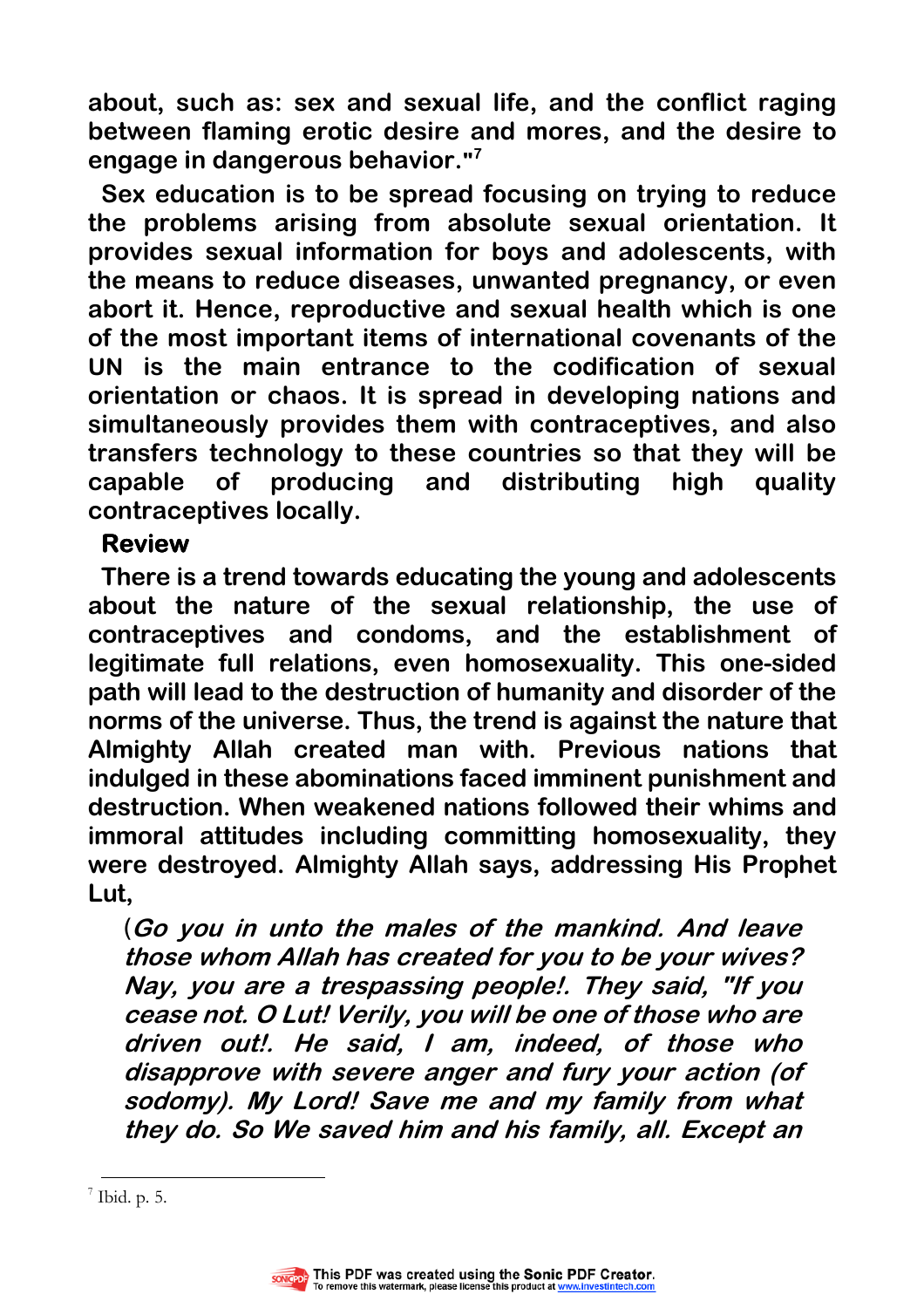**old woman (his wife) among those who remained behind. Then afterward We destroyed the others. And We rained on them a rain (of torment). And how evil was the rain of those who had been warned. Verily, in this is indeed a sign, yet most of them are not believers.**)

**(Ash-Shu`ara': 165-174)** 

**However, we see that UN charters and the world media promote these fallacious concepts and distorted ideologies, till the applications of these concepts have been applied on other cultures through school curricula, religious institutions and NGOs, as well as the media. When these external pressures and challenges encounter vulnerable target communities, they find opportunities to extend broader and perhaps rooted legitimacy. This is what we find on the subject of sex education, which is encircling our values and customs and is putting pressure to accept the terms and their applications.** 

## **2.** End the stigma of PLHIV

**The philosophy of international documents was based on a concept that: the association of AIDS with illicit sex and homosexuality stigmatizes AIDS patients; particularly in the countries whose intellectual and religious fabric prohibits homosexuality and sex outside of marriage. Therefore, those patients compound their illness. As AIDS is a taboo, it makes the patient imprisoned behind bars of silence. Thus, the taboos that stigmatize the patient and require silence - in accordance with the philosophy of international documents is among the major obstacles that impede efforts to prevent the spread of the disease. So getting rid of discrimination towards the AIDS patient is one of the most important human rights issues. The most important rights are:** 

• **The right to confidentiality of the workers living and affected by HIV/AIDS regarding health status.**

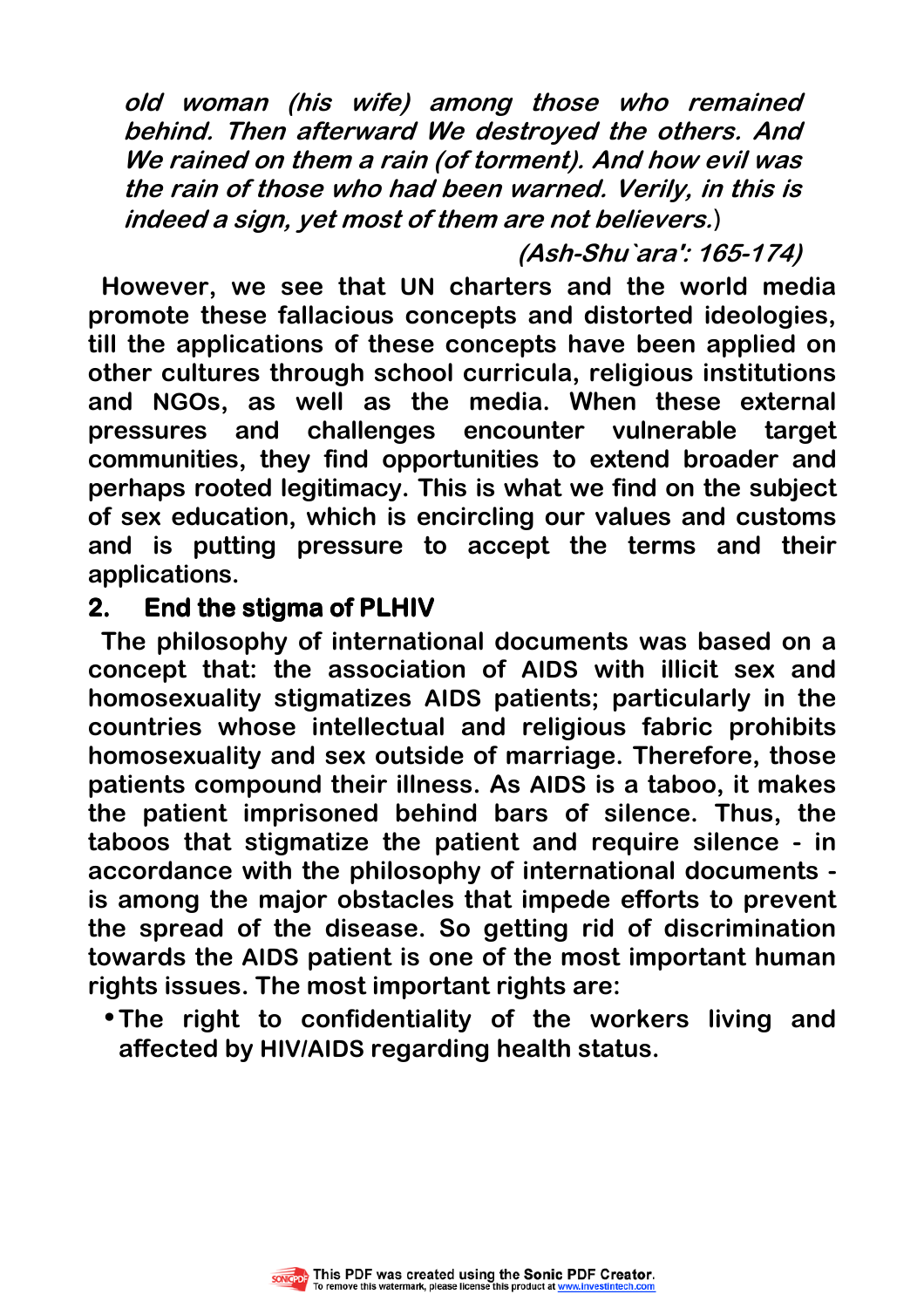• **The Right of non-discrimination for the abuse of the human rights in the area of HIV/AIDS concerning discrimination in respect of employment and occupation.<sup>8</sup>** 

**It has been one of the recommendations of an international study entitled, "PLHIV involvement in country-coordinating mechanisms" that "PLHIV also need resources to enable them to build capacity and develop the skills they need to do this work against social stigma through support campaigns for policies and laws that serve patients." 9**

## A workshop held to remove the stigma

**Workers in the application of the UN programs in combating AIDS are trying to convince people that illicit sexual activity dominates our societies, and is a part of the social texture. They do this as a base to accept the policies of the UN in combating AIDS, not to reject it. It came in a research entitled, 'The contribution of social sciences to the field of prevention and care for AIDS patients to remove the moral stigma' that stated, "We must clarify – during the general awareness of the disease - that there are common and diverse sexual behavior in societies. Sodomy as a sexual behavior exists in all societies, and is a part of the social texture. It is a social interaction that expresses the human race, because accepting these postulates would help in the success of social policies." 10**

## **Review**

**It seems clear that an attempt is being made here to suggest that Islamic societies have become similar to Western ones which do not consider the taboo of sexual orientation and homosexuality– in a step towards removing the stigma associated with the disease.** 

**UN efforts to remove the stigma vary from the beginning when they try to impose neutral terminologies. They mean to palliate values and not to criminalize behavior that leads to** 

 $\overline{a}$ 

 $10$  Dr. Ali Abu Leilah - Regional Workshop on the Cultural Perspective of the AIDS Virus for Sustainable Development in African Arab Countries - Cairo (May 20-24, 2000).



<sup>8</sup> Working with young people (HIV, and sex-transmitted diseases) - the IFRC and RCS - the National Library – Amman 2001 – pp. 102-3

<sup>9</sup> www.hivinfocus.org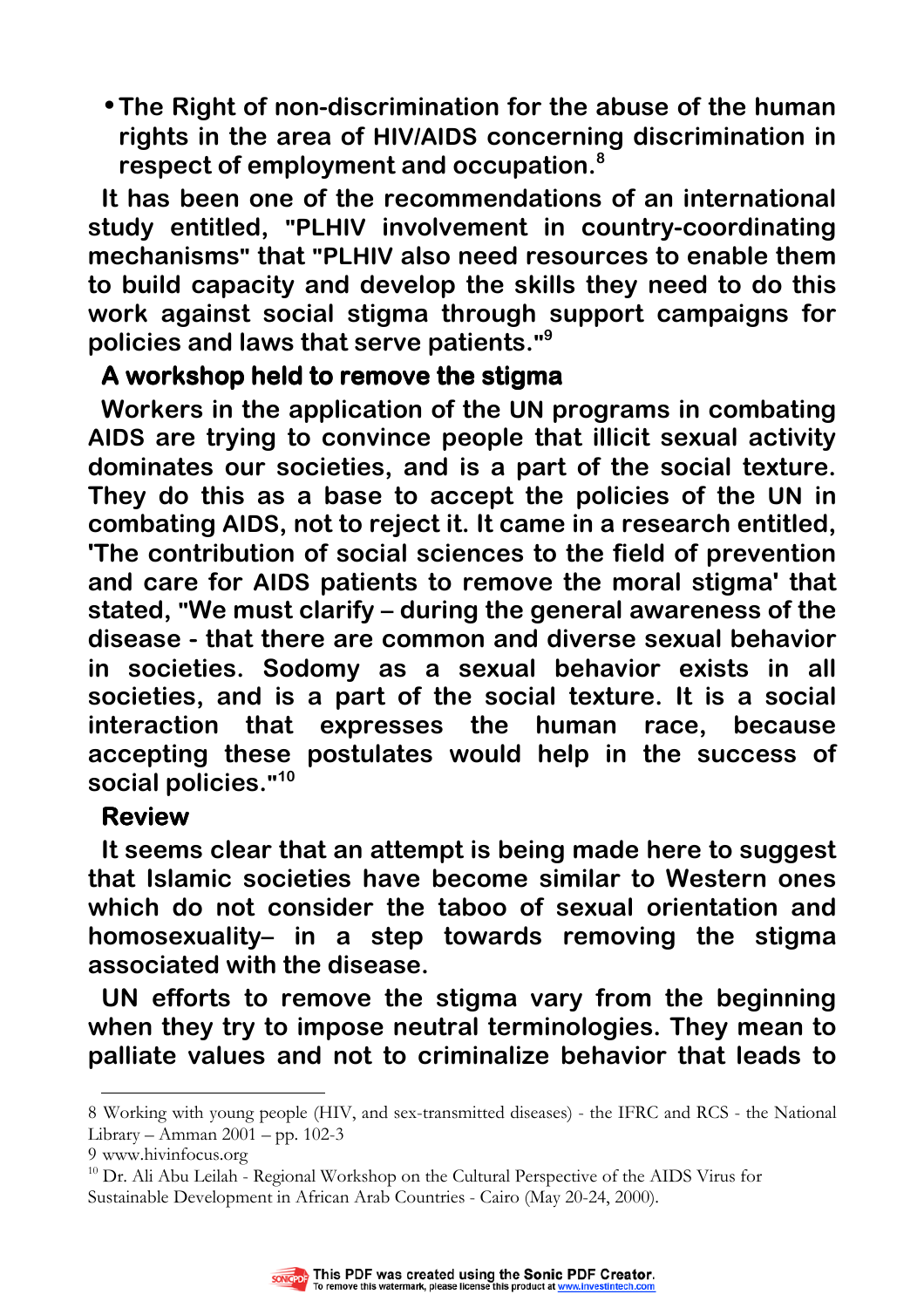**the existence and spread of AIDS. UN documents show respect to homosexuals. It calls them homosexuals, yet refers to them by same-sex relations. Furthermore, when referring to prostitution, the second cause of the spread of AIDS, they call it women working in the sex trade.** 

**I think that such sensitivity - in the use of terms that do not refer to legitimate criminalization - is meant to accept such a behavior as natural or at least, will not be condemned or stigmatized. Hence, the disease caused by such behavior is not to be stigmatized.** 

**Therefore, the greatest danger in the philosophy of the UN in combating AIDS is to link it to the issue of human rights.<sup>11</sup> It insists, as a necessity, on the integration of AIDS patients in the society regardless of the cause of the illness. It is not allowed - according to the UN policies – that they be isolated or prevented from living a normal life. Moreover, even any job applicant is not required to have a check-up lest he discovers he has AIDS and is then ostracized within the work place.** 

**In this context, we believe that the stigma is associated with the causes of the disease. Thus, when it occurs through adultery or homosexuality, it is a stigma and the patient is stigmatized. However, when it may have been through an infected blood transfusion by mistake or infected from a mother to her child, it will not be a stigma in itself and the patient will also not be stigmatized. The patient and the illness are indivisible, as demonstrated by,** 

(**Say, 'Shall I seek a lord other than Allah, while He is the Lord of all things? No person earns any (sin) except against himself (only), and no bearer of burdens shall bear the burden of another. Then unto your Lord is your return, so He will tell you that wherein you have been differing.**)

**(Al-An`am: 164)** 

 $\overline{a}$ <sup>11</sup> The annual report of UNAIDS in 2006 declared that the practical policies needed to prevent AIDS are: to ensure that human rights are reserved, protected and respected, and it means to end racial discrimination.

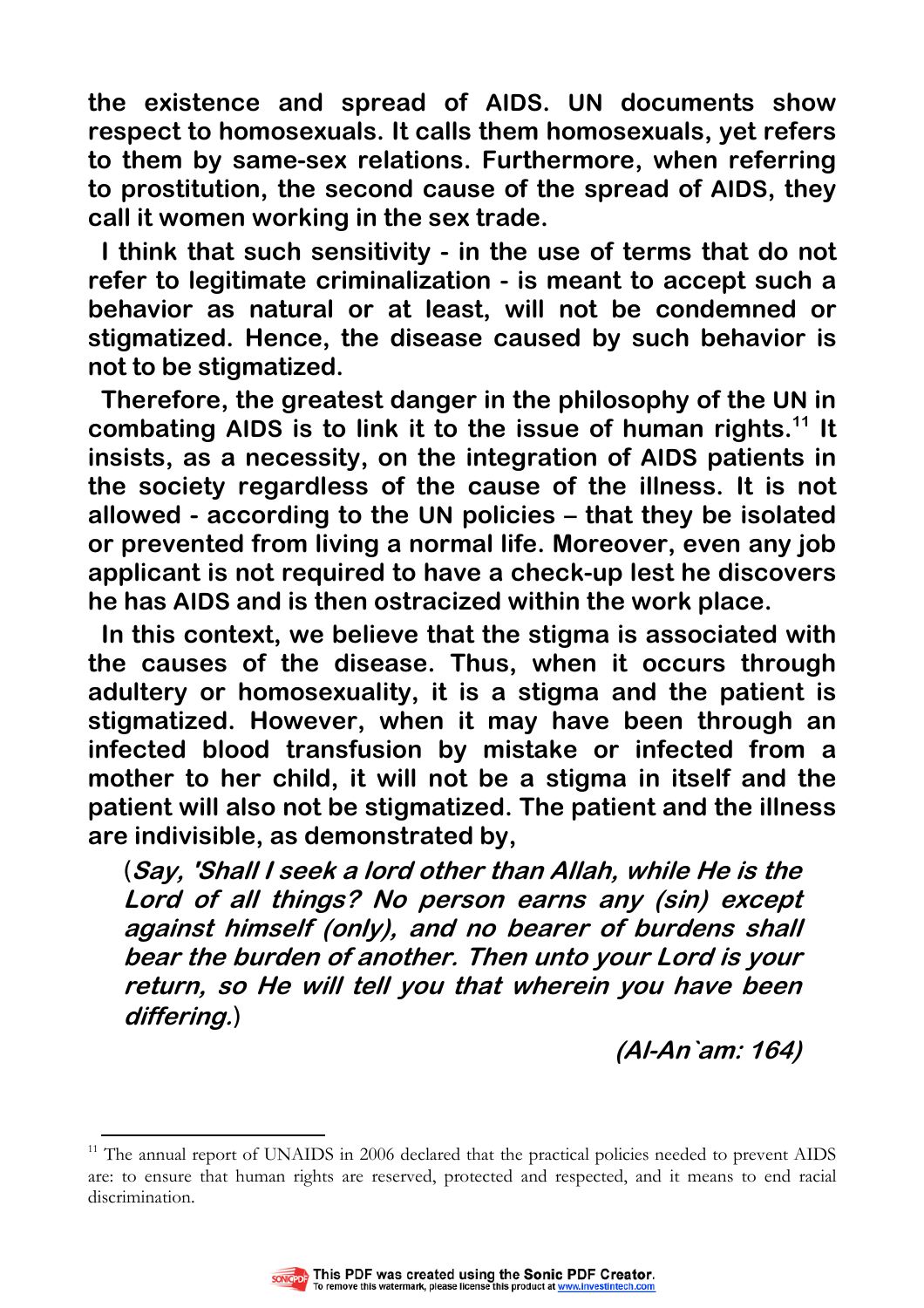**AIDS<sup>12</sup> often comes through the behavior which is banned by all religions and even moral systems.** 

**So, this disease remains rejected consciously and psychologically in the Arab and Islamic world. Yet, there is no one who was firmly opposed to such policies – which spread promiscuity - equalizes AIDS through blood transfusion to homosexuality or sex outside of marriage.** 

## **3. Breaking the silence: Frightening equation**

**The UN believes that the patient's silence about his illness is a major cause of the spread of the disease. Therefore, it focuses their policies on the need to break the silence, i.e. the patient talks about his illness. It attributes the cause of silence to traditions, values and cultures. Therefore, the equation which the UN adapts is "Breaking the silence."** 

**Furthermore, the UN holds workshops and training courses in many countries - especially Southern countries - targeting the youth. These courses are held under titles including: increase HIV/AIDS awareness among young people.** 

**For example: The UN Population Fund in Lebanon launched a school campaign addressing 1000 student (boys and girls aged 12-17 years old) within the framework of the activities of the project, "Break the Silence about Sexual Health Issues for Young People… Let's talk", and focus on matters at puberty and the physiological and psychological changes, and how to prevent sexually transmitted diseases, including (AIDS), and it was done by the National Program against AIDS.** 

**On assessing the reactions of adolescents to the course, the information they acquired and their change of behavior, the outcome was satisfactory for those who were responsible for the workshop.** 

# **4. Recruitment of religious discourse**

**The UN adopts a policy concerning the use of religious leaders for reasons, such as:** 

**a. To give the green light to all institutions in society to talk about such matters that must be discussed according to specific frameworks in conservative societies. In this** 

 $\overline{a}$ <sup>12</sup> www.islamonline.net, Open Dialogue, Monday 8<sup>th</sup> Dec, 2003.

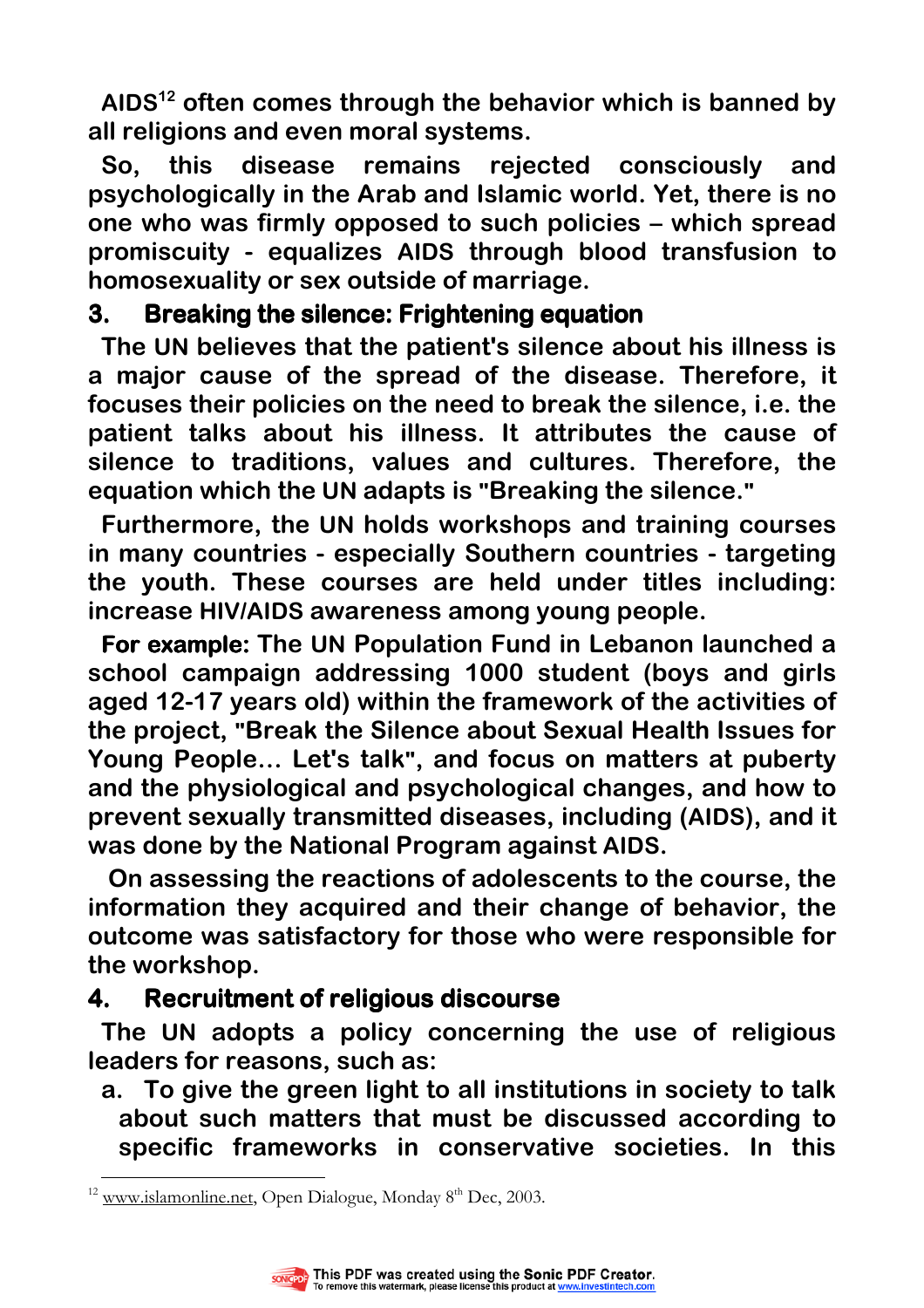**regard, we mention a statement issued by Mr. Walid Badawi, Senior Policy Adviser, Regional Bureau for Arab States, UN Development Program issued in a press release,<sup>13</sup> "In September 2002, we held a workshop in Sanaa, with the aim of obtaining the support of Arab governments in the strategy of combating AIDS. Indeed, we came to a unified vision of the need to break the silence, and involve other groups in society. Yet, the people of art and media, NGOs and representatives of UNDP have shown their fear of the reactions of religious leaders during the various meetings that we held. They asserted the urgent need for a green light from Muslim and Christian religious leaders as they make up a major force that authorizes anyone to move to break the silence, so we decided in the light of the strategy to defer this important sector of society until the end, after we have paved the way and shape the foundations with the other groups in society."**

**b. Religious leaders may be impeding the programs pursued by the UN with its different strategies in the society. This is because the attitudes of religious leaders are originally derived from legitimate texts.**

**This seemed clear in a workshop held between the Syrian Ministry of Health and UNICEF to strengthen the role of religious leaders in youth and children AIDS prevention campaigns, where there was a person who raised the question: "We are talking about removing the stigma ... and Allah proceeded to cut off the hand of the thief, and it is cut out off to be stigmatized to deter the others although Islamic law keeps human health secure."** 

**When Dr. Emad Ad-Dakar, the director of the National Program in combating AIDS in Syria, was asked about seeking help from the religious leaders, he replied that there are four million people attending 8000 mosques, 120 Qur'anic institutes, and 22 institutes for legal sciences, which is a matter of many connotations at a time when there is a lot of criticism directed at the media for its malfunction. Hence, it** 

 $\overline{a}$ <sup>13</sup> An interview in *Al Ahram* newspaper, issue Jan 7, 2004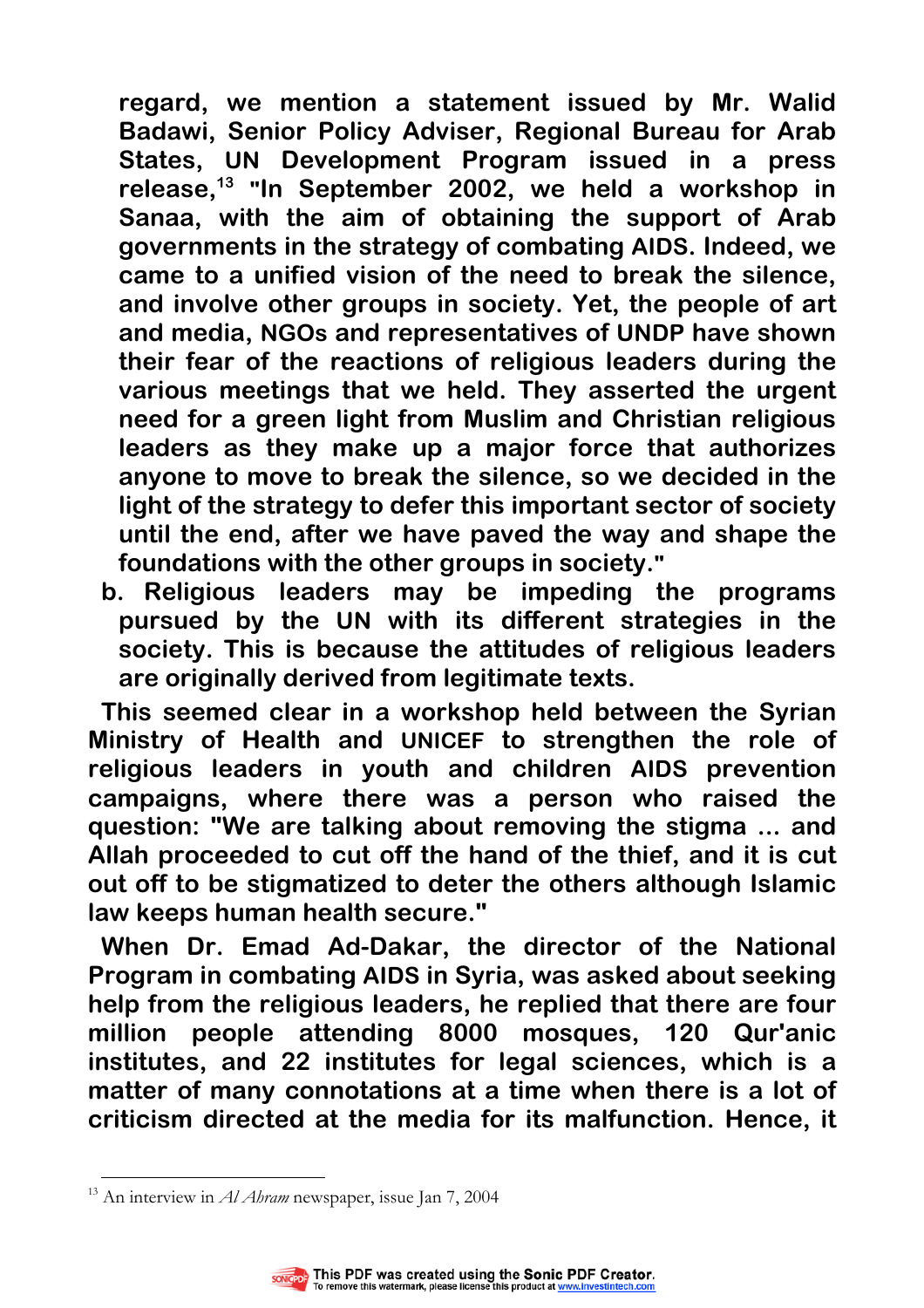**became urgent not only to open dialogue with the religious leaders but also to train them on social and health issues often subsumed under the term (silent) in a conservative society.** 

**"Do you have specific programs for the religious leaders?" an attendant asked. Dr Emad replied, "Yes, all participants of religious leaders will be trained through consecutive workshops to begin field work through sermons, seminars and interaction with the society to disseminate such concepts." 14**

**For the sake of removing the stigma of this disease and breaking the silence, the UN sought the help of the religious leaders to renew religious discourse when dealing with people living with AIDS in order to be acceptable, considerate and merciful, not punitive or stigmal.** 

**There was a document issued by UNICEF in 2003, entitled What Religious Leaders Can Do about HIV/AIDS: Action for Children and Young People, which states,** 

**Religious leaders are in the unique position of being able to:** 

- **Increase public knowledge and influence opinion.**
- **Support enlightened attitudes, opinions, policies and laws.**
- **Redirect charitable sources for spiritual and social care and raise new funds for prevention and for care and support. Thus, the role of religious leaders is to break the silence, end discrimination and rejection, and call for reconciliation and care.**

**It has divided the roles; each one has his role within the system. When religions suffice to provide moral guidance in this regard to ensure that sexual abstinence and mutual fidelity are cornerstones of HIV prevention, the educational curricula and media propagate for the use of condom as it referred to in the document which stated that "if some religious leaders are uncomfortable to propagate the use of** 

<sup>&</sup>lt;sup>14</sup> (www.hivinfocus.org/arabic/asp/ya-studies.asp) Ferial Zahra, an interview with Dr. Emad Ad-Dakar



 $\overline{a}$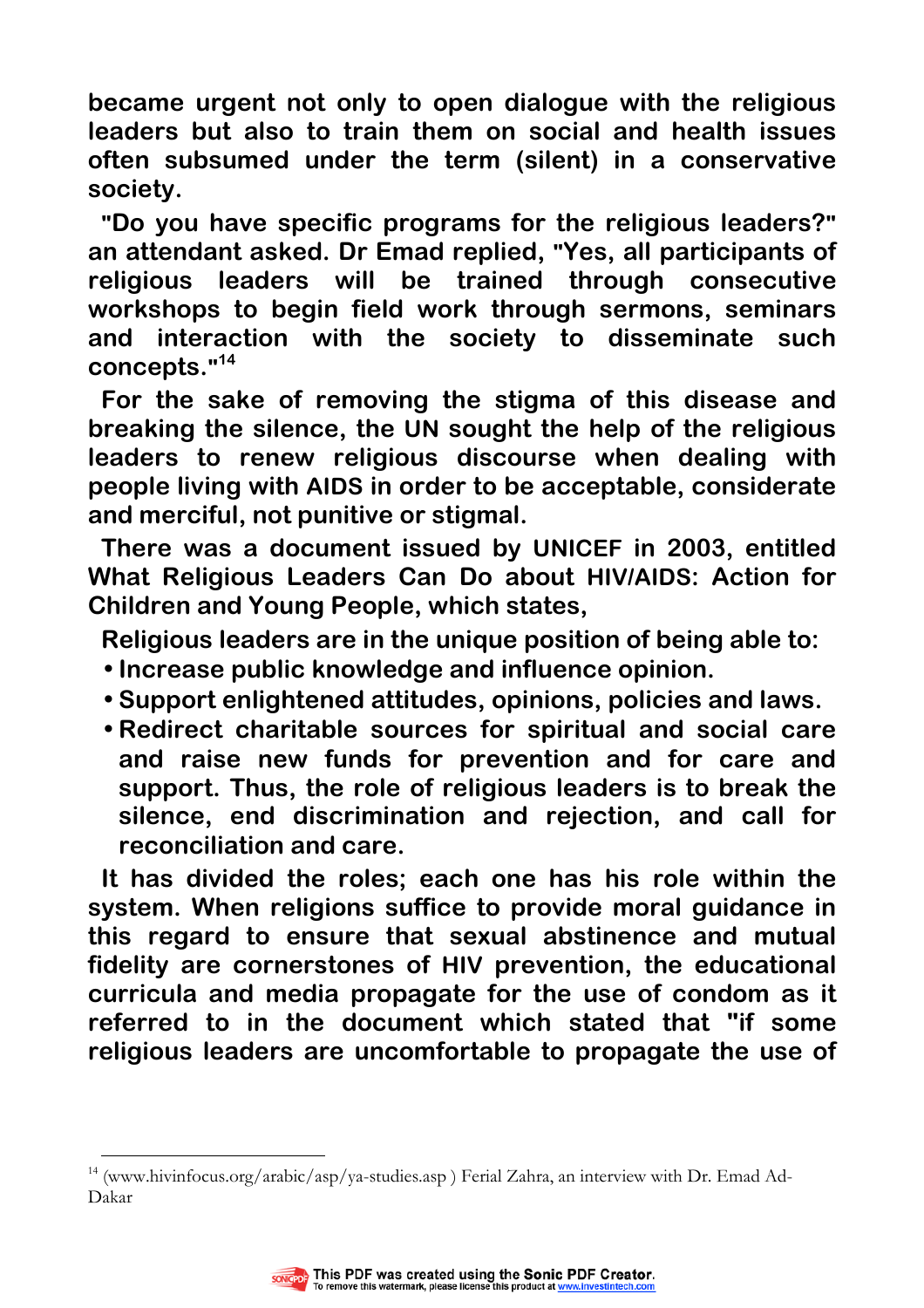**the condom as a part of the prevention plan, then let this role be done by the governments and other organizations." 15** 

## **Strive not to impose value judgments!**

**For example, the terms 'AIDS victim' and 'AIDS sufferer' indicate powerlessness and increase stigma, whereas 'person living with HIV or AIDS' emphasizes life and hope. 'Forgiveness' implies guilt, whereas 'reconciliation' emphasizes the settlement of differences without blame.** 

# **Seriousness of the Cairo Declaration of Religious Leaders in the Arab States in Response to the HIV/AIDS Epidemic**

**This colloquium was part of a series of regional religious leaders' activities being implemented by the HIV/AIDS Regional Program in the Arab States (HARPAS) in close collaboration with the UN Development Program (UNDP) and UNAIDS. This is under the auspices of the General Secretariat of the League of Arab States that held the Conference in Cairo in which those who attended the conference issued a declaration named: "The Cairo Declaration of Religious Leaders in the Arab States in Response to the HIV/AIDS Epidemic. This declaration was preceded by the agreement of Religious Leaders in the Arab Countries in the fight against HIV/AIDS, Damascus, July 2003.** 

**Anyone who observes the terms of the declaration realizes that they serve the interests of the prevalence of Western concepts aimed at changing the values and cultures that criminalize sex outside of marriage because they seek to:** 

• **Reject and emphasize the necessity to abolish all forms of discrimination, isolation, marginalization, and stigmatization of people living with HIV/AIDS, while insisting on defending their basic freedoms and human rights. This is so regardless of the cause or source of the disease. It seems to give the green light to those who do such things to continue his crime because there is no deterrent penalty or reprimand, but only disapproval of his behavior. It just calls him to repent. It informs him that society deals well with his disease. It will consolidate him and treat him like a** 

 $\overline{a}$ <sup>15</sup> http.//www.unicef.org/childsuryiyal/files/religious-leaders-aids.pdf

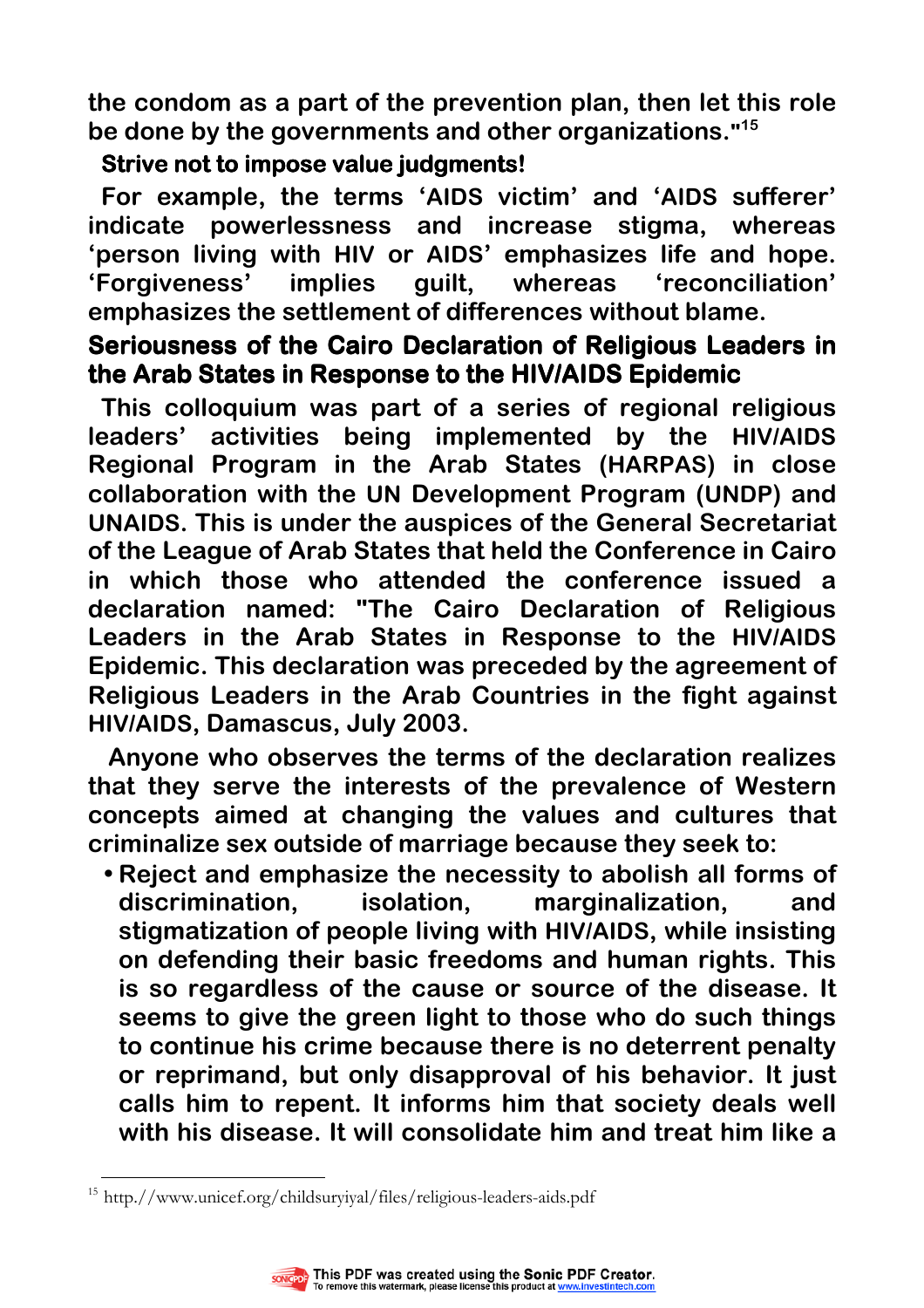**brother. He will attain all spiritual and materialistic support, care and compassion. However, the word sinful was mentioned in only one case:** 

**We view as sinful anything that may cause infection through intention or negligence - as a result of not using all possible preventive means available, in accordance with heavenly laws.<sup>16</sup>**

**It is failing to take the necessary precautions (i.e. the use of condoms) during illicit sexual relations resulting in the transmission of the disease.** 

• **Also, asserting that AIDS patients have all human rights (regardless of the cause of infection). Those who condemn the vice that caused the transmission of the disease, or those who call for compulsory medical examinations, will be blamed for discrimination and human rights violations. Sexual orientation (including homosexuality) laid down in the Universal Declaration of Human Rights is one of his rights, so this item is an obstacle to the application of the teaching regulations of Islam that protect society from vice..** 

**Teaching safe sex in schools - as stipulated in the Cairo Declaration and as stipulated in international conventions when handling the issue of AIDS through teaching safe sex (is the practice of [sexual activity](http://en.wikipedia.org/wiki/Sexual_activity) in a manner that reduces the risk of [infection](http://en.wikipedia.org/wiki/Infection) with [sexually transmitted diseases\)](http://en.wikipedia.org/wiki/Sexually_transmitted_diseases) - to children would lead to the spread of vice among children due to their instinctive tendency to test all they learn. What indicates the seriousness of this item is stated in the Al-Hayat, under the title Egyptian Students Are Promised to Have Sexual Culture with Arabic Properties: "Such a declaration (the Cairo Declaration of Religious Leaders) may be a prelude to accept the integration of sexual and reproductive health issues in the curricula of adolescents. It is a step that faced violent opposition after the 1994 International Conference on Population and Development held in Cairo in September,** 

 $16$  This is the term according to the declaration that bears a different view than the author thought, translator.



 $\overline{a}$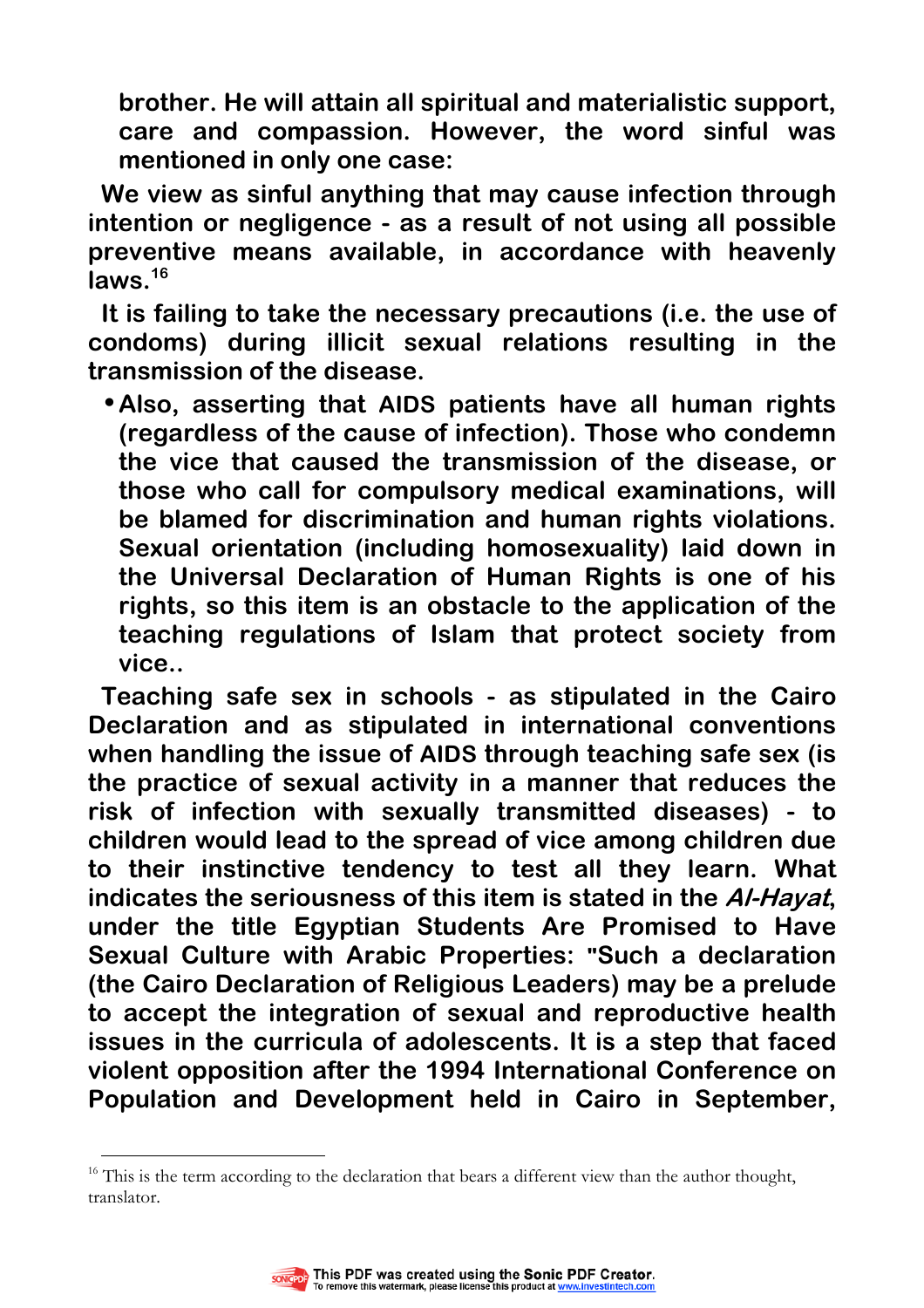**which the traditionalists counted as an invitation to immorality because of the principles of sexual health." 17**

- **Talking about the cause of AIDS in the mass media as contained in the Declaration, leads to the removal of the barrier of phobia and shame of the disease, and this leads to the prevalence of obscenity, especially among adolescents, with their instinctive tendency to imitate, and this can be inferred from various studies.**
- **Mosques and churches handle the AIDS issue like any other disease, saying that people who are close to PLHA may think HIV is a punishment from Allah due to a sin. This is not correct. It would break the barrier of phobia and shame of the disease, encouraging the prevalence of vice.**
- **The declaration admits that adultery and sex trafficking exist, through the item: "We emphasize the importance of reaching out to vulnerable groups which are more at risk of being infected by HIV/AIDS and/or spreading it, including commercial sex workers and their clients, injecting drug users, men having sex with men, and those who are involved in harmful practices. We emphasize the importance of diverse approaches and the means to reach out to those groups,**
- **This represents an admission on our part because the mere mention of these groups may mean the approval of their behavior. Moreover, avoiding taking any form of punishment, or signing any penalty as a deterrent to them lead to horrible disasters striking the nation.**
- **The declaration gives priority to the interest of the individual over that of the community. This contradicts the objectives of Islamic Law.**

## **Results of the Cairo Declaration**

**Building upon the intention expressed in the Cairo Declaration and utilizing two Religious Leaders against AIDS Kits (one specifically for Muslim leaders and the other for Christian ones) supervised by the UN developmental regional program. The Muslim kits contain an address to the religious** 

 $\overline{a}$  $^{17}$  Amina Khairy, Al Hayat newspaper, on Dec 21, 2004.

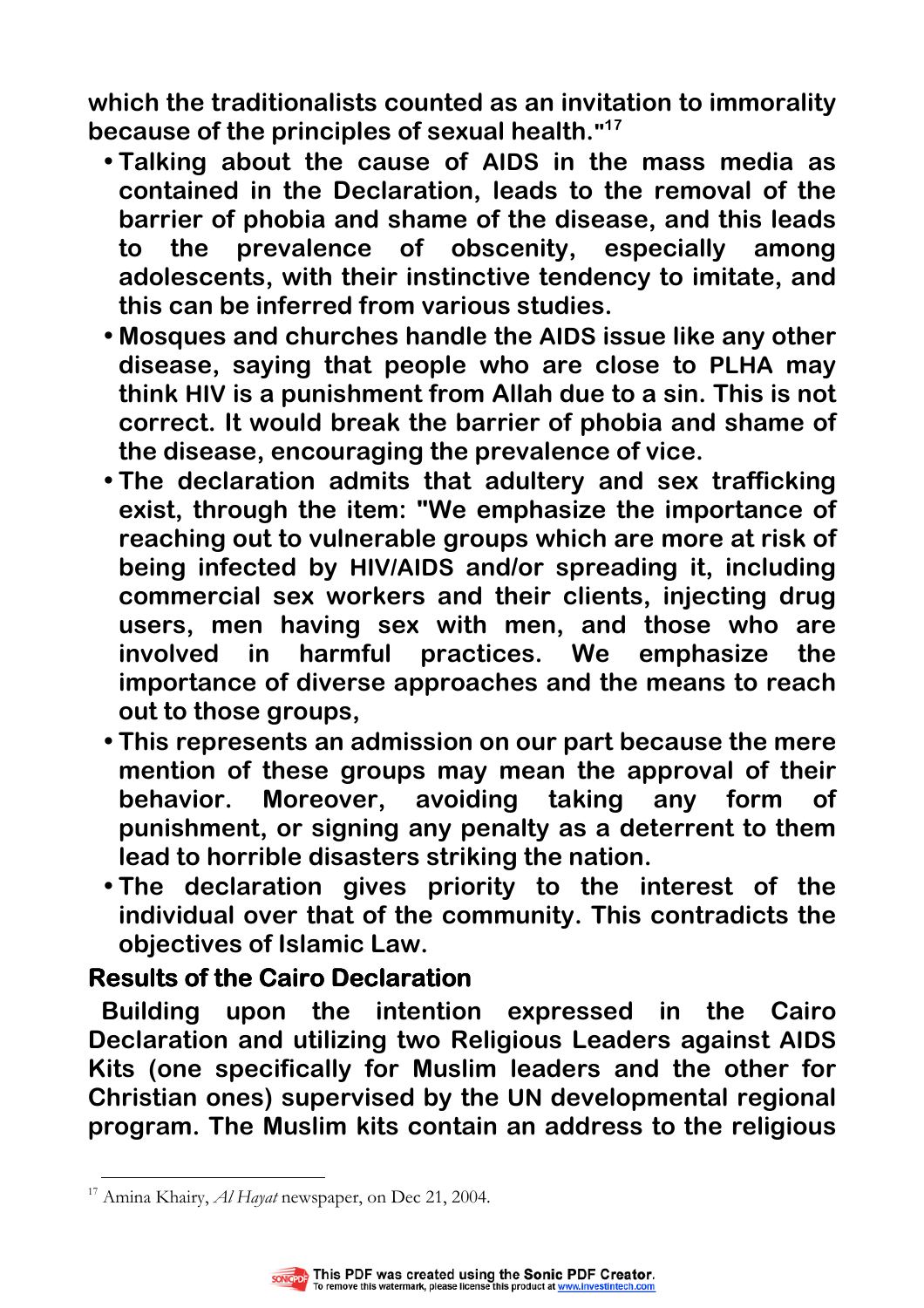**leaders, an address to young people, an address to the community and an address to PLHA. The kits provide the same provision of the UN's means (ABC) in fighting AIDS. 18**

**Similarly, the Christian kits provide the same messages. Then, a number of training courses for religious leaders were held in Damascus, Tripoli (Libya), Morocco, Yemen, and Kuwait for training on the Muslim and Christian kits.** 

**Also, the UN Development Fund held a workshop for Arab religious leaders and women in Tripoli, Libya, issued by the Tripoli Declaration for Regional Women Religious Leaders Training on HIV/AIDS), which provided some recommendations from which the most serious was the need to introduce sex education in schools.** 

**Even non-Arab Islamic countries such as Pakistan, have had their share of attempts to recruit religious discourse. It holds workshops targeting religious leaders. It also made kits similar to the Islamic kits to fight AIDS. 19**

**In Bangladesh, in December 2003 - in the framework of support for policy-makers and religious figures - the UN Population Fund and the Ministry of Religious Affairs hosted a conference of imams to train religious leaders in the field of reproductive health and women's rights and the control of communicable disease such as HIV/AIDS.** 

**Thus, the application of this policy is in accordance with the provisions of international conventions, which assert the importance of the recourse to the religious leaders. 20**

## **5. Political commitment by countries to acknowledge by countries acknowledge acknowledge the vision and plans of the UN in combating HIV/AIDS combating HIV/AIDS**



 $\overline{a}$ 

<sup>18</sup> See (UN learning strategy on HIV/AIDS) p. 21 The kits issued by the UN Development Fund adopted the same ways with slight modification, adding chastity with abstinence, and marriage with mutual fidelity, with an emphasis on the use of condoms for those who insist on committing illicit sex.

<sup>19</sup> Pakistan asks for the help of religious leaders in combating AIDS through preaching and Qur'anic posters for guidance - Asharq Al Awsat – Sunday, July 23, 2006 – Issues 99, 100

<sup>&</sup>lt;sup>20</sup> Example: (item  $108/h$  - Beijing): to provide workshops, education and training of specialists in the prevention of HIV, and other diseases transmitted through sexual contact and its consequences for both women and men of all ages, for parents and decision-makers and opinion leaders at all levels of the local community, including religious and traditional authorities."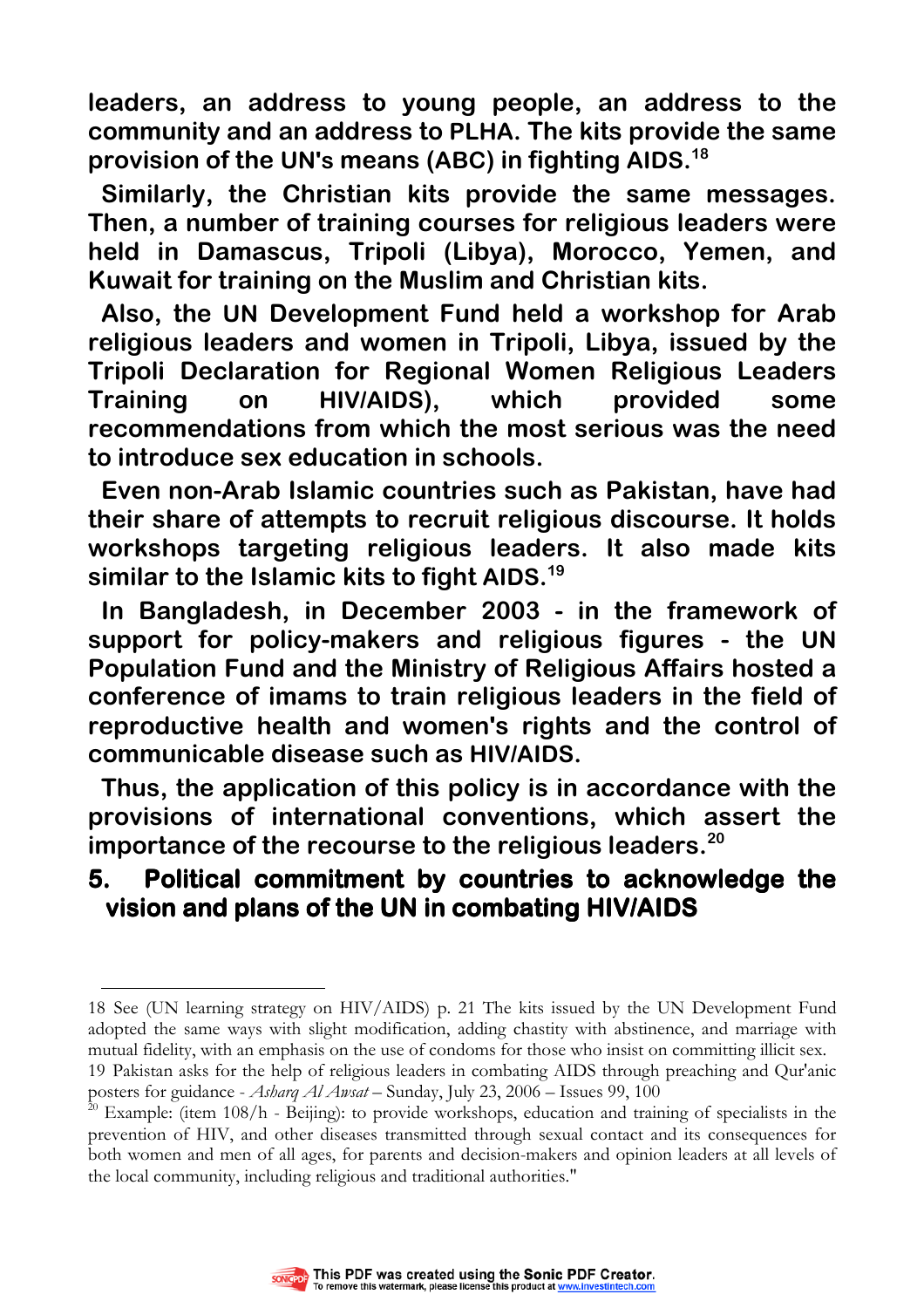**The work of the UN system seems to be one on all issues, whether to work on both parallels with governmental or civic systems, or to shackle the countries with binding treaties from which they cannot escape. On December 1, 2000, the Secretary-General of the UN issued a message on the occasion of World AIDS Day, and he focused clearly on the political obligation of countries. At its twenty-sixth special session (from 25-27 2001), the General Assembly adopted a Declaration of Commitment on HIV/AIDS.** 

**In the course of binding political obligation and shackling state approval of the declarations and conventions, the UN held an international conference on AIDS and STIs in Africa on September 13, 2003. A working group approved a set of guiding principles called 'Three Ones' which are:** 

- **a. One agreed on AIDS action framework that provides the basis for coordinating the work of all partners;**
- **b. One national AIDS coordinating authority, with a broadbased multi-sector mandate; and,**
- **c. One agreed country-level monitoring and evaluation system.**

## **Rejection of the Muslims and Christians to the conclusion of the conference conference**

**In 2006, the General Assembly held in New York from May 31 – June 2, 2006 a conference to review the progress made in the implementation of the [Declaration of Commitment on](http://www.un.org/ga/aids/coverage/FinalDeclarationHIVAIDS.html)  HIV/AIDS until the end of 2005. It was mentioned, for example, [in one o](http://www.un.org/ga/aids/coverage/FinalDeclarationHIVAIDS.html)f its provisions (item 29), "Commit ourselves to intensifying efforts to enact, strengthen or enforce, as appropriate legislation, regulations and other measures to eliminate all forms of discrimination against and to ensure the full enjoyment of all human rights and fundamental freedom by people living with HIV and members of vulnerable groups…while respecting their privacy and confidentiality; and developing strategies to remove stigma and the social exclusion connected with the epidemic."**

 **Concerning the issue of the final statement of the Conference, some African, Catholic and Islamic countries, particularly Egypt, refused to include in the declaration any** 

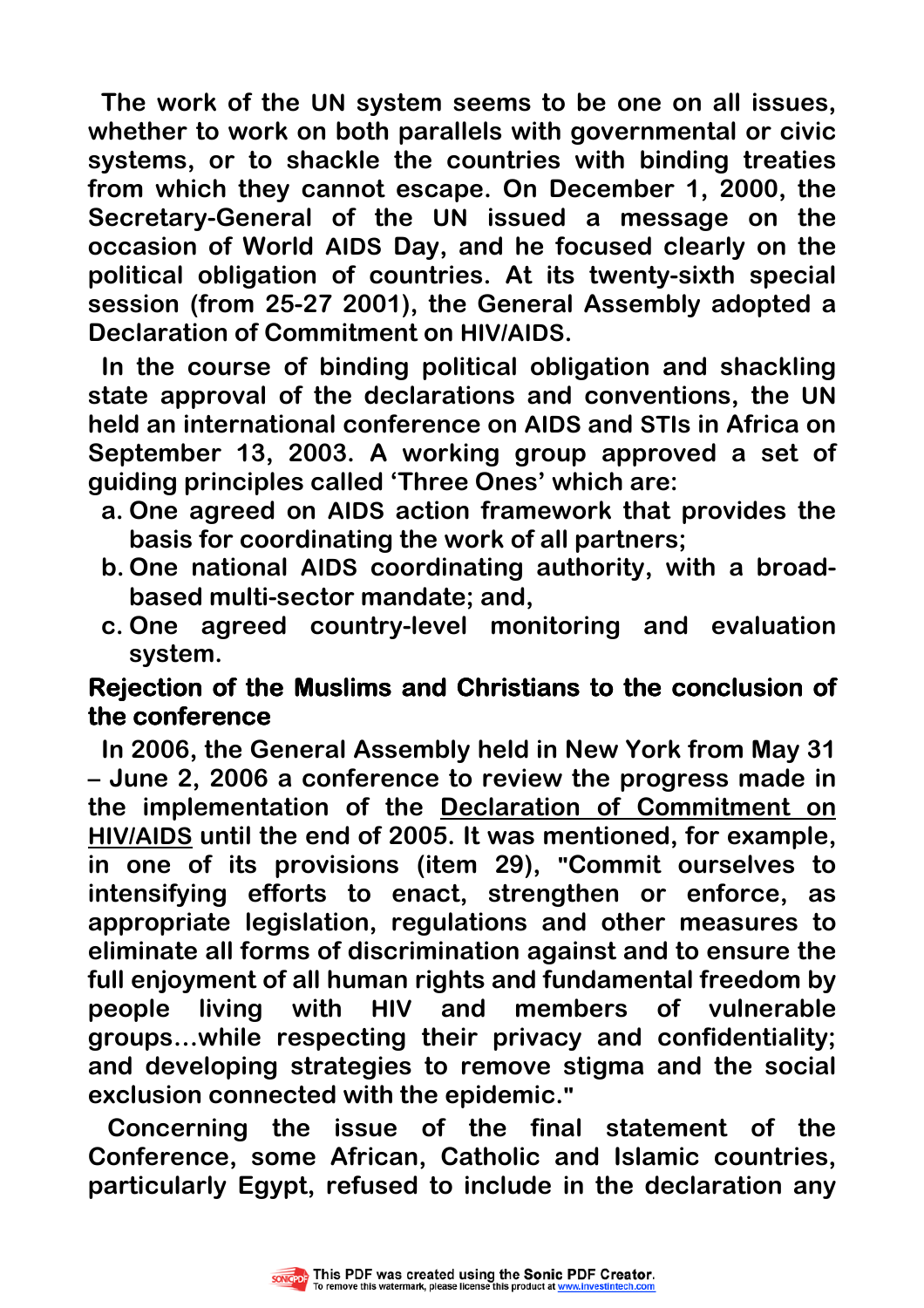**reference that the epidemic is spreading faster among the groups most vulnerable to HIV infection, including homosexuals, prostitutes and injecting drug users. Reference to these groups<sup>21</sup> could be interpreted as approval of their conduct. It was also opposed to promoting the use of condoms for fear that this represents recognition of illicit relations.** 

**The Egyptian Ministry of Foreign Affairs issued a statement to show its refusal to legalize some behaviors that contradict Islamic Law under the pretext of treating AIDS. Egypt's Assistant Foreign Minister for Multilateral International Affairs, Naela Gabr said: "Egypt did not object to the declaration including any goals or time plan to guarantee the right to treatment and prevention. However, it rejected the attempt of some parties to exploit the issue of AIDS as a pretext to impose the abhorrent Western values on Islamic and Arab societies." Naela Gabr explained that the values of the Egyptian society stemming from Arabism and Islam, are not negotiable, ensuring her country's refusal to pressure delegations to force them to accept illicit relations, which is against the values of Arab and Islamic communities. She added, "These pressures were exercised at a time when the same parties refuse to recognize that the causes of AIDS include illicit behavioral practices."<sup>22</sup>**

**Kofi Annan expressed his disappointment<sup>23</sup> when he said, "Most countries had not met their targets that were outlined in the Declaration at the General Assembly's special session on AIDS in 2001. These goals have not been met as desired in most countries." He thought it was a must to mention the most vulnerable to that disease i.e. homosexuals, prostitutes and drug addicts.<sup>24</sup> According to an interview with Kofi Annan, he** 

 $\overline{a}$ 

<sup>&</sup>lt;sup>24</sup> The UN insists on the necessity of recognition of homosexuals and prostitutes, because - in accordance with its vision - not to recognize such groups or the negative recognition of them when criminalizing their behavior - will marginalize and exclude them from positive treatment with awareness campaigns and prevention. Dr. Wahid Al Qurshishi (Review and analysis of laws relating to AIDS) - Tunisia's report - the Office of the peace for Human Rights - September 2005.



 $21$  Stated in the Cairo Declaration of Religious Leaders in the Arab States in Response to the HIV/AIDS Epidemic, December 2004.

<sup>&</sup>lt;sup>22</sup> HIV/AIDS Epidemiology Annual Report 2006.

<sup>&</sup>lt;sup>23</sup> www.bbcarbic.com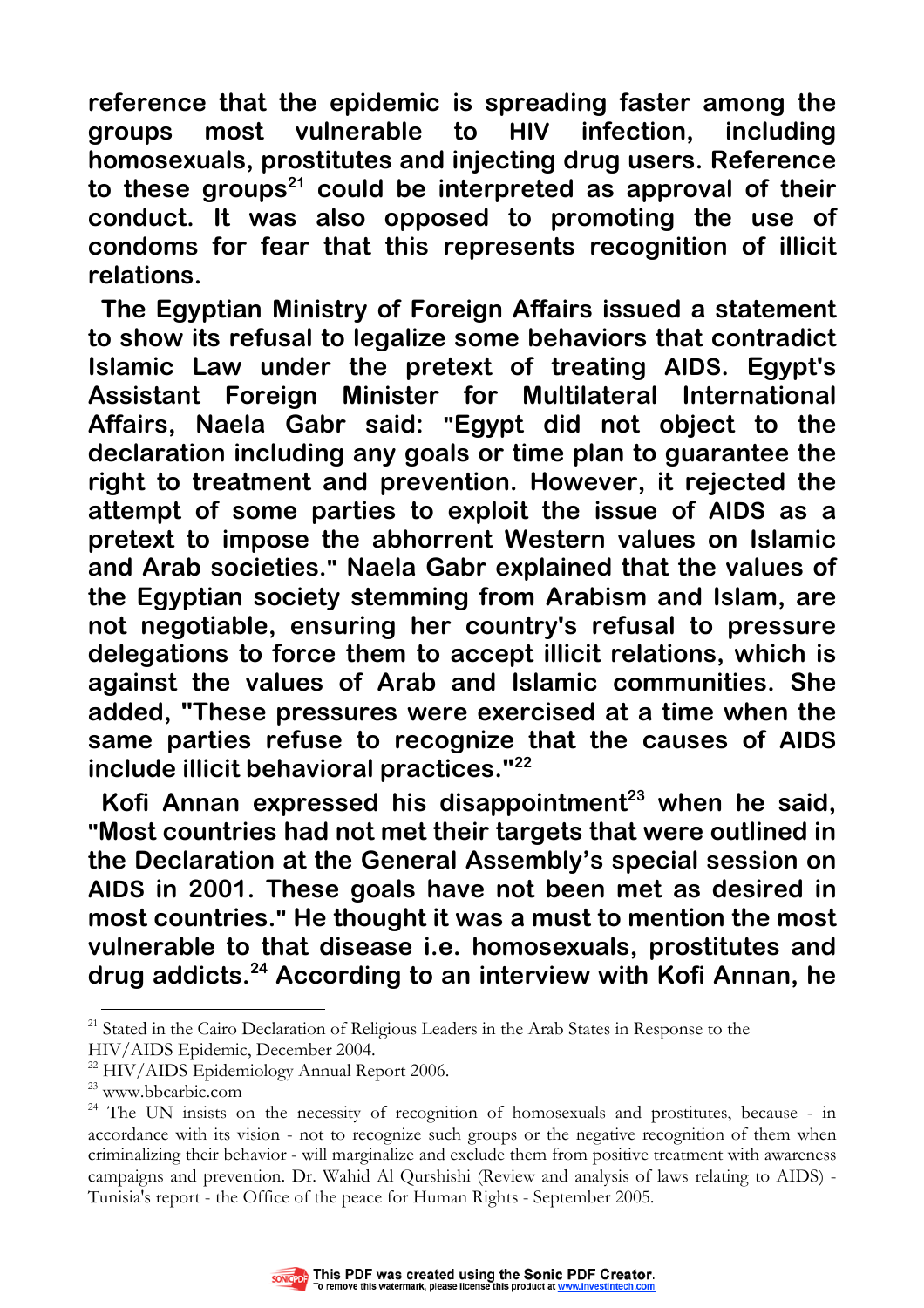**said, "Some of the salient features of the 2001 declaration were focus on (9%) young people (15-24 years old) and taking steps to educate them about the HIV virus and how the virus can infect them."**

**The systems of the UN adhere to the political commitment method to support the strategies of the program of the Regional Office of WHO for Eastern Mediterranean countries to face AIDS and sexually-transmitted diseases.** 

**It shows that there are three levels of international action in fighting AIDS:** 

• **Work at the UN and its specialized agencies level** 

- **Work at the regional level, such as the Eastern Mediterranean Region**
- **Work at the national level, through the establishment of its own national program in the fight against HIV/AIDS.**

## **6. UN Funding for AIDS programs**

**On World AIDS Day in 2006, the speech of the UN Secretary-General, Kofi Annan, was clear as he focused on the financial dimension when he highlighted, "There is a substantial increase in funding, with eight billion dollars available for AIDS efforts in developing countries annually - compared to 300 million dollars a decade ago."** 

**As for the direction of these huge funds, the executive director of the UN programs designed to combat AIDS, Peter Piot, said, "It was half the funds allocated for prevention methods such as the ABC approach – Abstinence, Be faithful and use of condoms. Hence, it lets condoms be available to all."** 

# **Funding for AIDS programs in poor countries**

**International financial institutions fund AIDS programs in poor countries in many different forms:** 

- **1. Co-operation with UN agencies on the disease.**
- **2. Co-operation with governments through the establishment of specialized programs in the fight against AIDS.**
- **3. Co-operation with civil society organizations and these tracks are also the work of the UN, where meetings are**

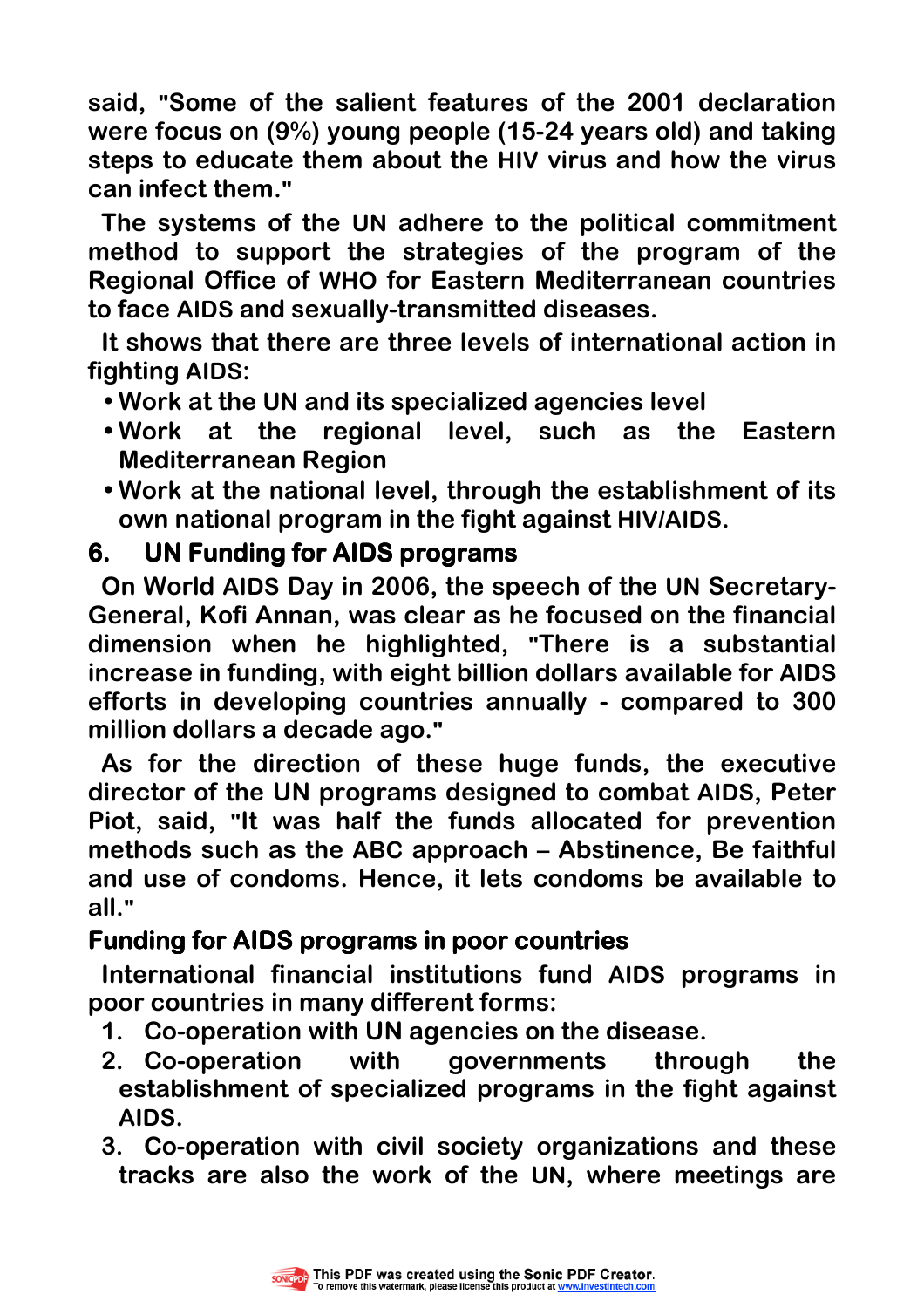**divided into two parts: a special section for the official delegations representing countries and national governments, and a parallel section for civil society organizations. It often makes this section an observer of governments; and thus, the institutions of civil society have become an agent of the UN thanks to the large amounts of funding that those organizations sought to take. Finally, it will be a tool of the UN in implementing the vision, policy and ideas of the UN.** 

**"Foreign funding was only one of the most important mechanisms and means of external penetration that was legalized under the banner of international legitimacy to reshape the background of communities around the world. Due to the existence of power centers of cultural and social attitudes this process of penetration was helped. Those centers are ready to cooperate and show their ability to pass and propagate the external agendas. They do not object to share the funding with governments which seek to confirm their integration into the global system through the admission of its global policies whether in trade or human rights." 25** 

**Threats to cut off grants is clear when the funding institutions of the UN gave a message that it is necessary to make use of the prescription provided by these international organizations, both working to break the silence in order to remove the stigma of HIV/AIDS patients, or when international funding organizations publish that information about AIDS or lessen its clout, and it does not mean weakening the awareness of the disease, but contributing to its rampancy. Yet, international aid could be withheld.** 

## **Epilogue**

**It was mentioned in the HIV/AIDS Epidemiology Annual Report in 2006 of the UN program: "The moral goals in the fight against AIDS include: abstinence and delaying sex among young people, and uniting the sexual relationship, and reducing the number of sexual partners in the relationship, as** 

 $\overline{a}$ <sup>25</sup> Dr. Nadia Mustafa Mahmoud (Women's issues from the national perspectives to the globalization of national agendas) www.islamonline.net, Aug 4, 2003.

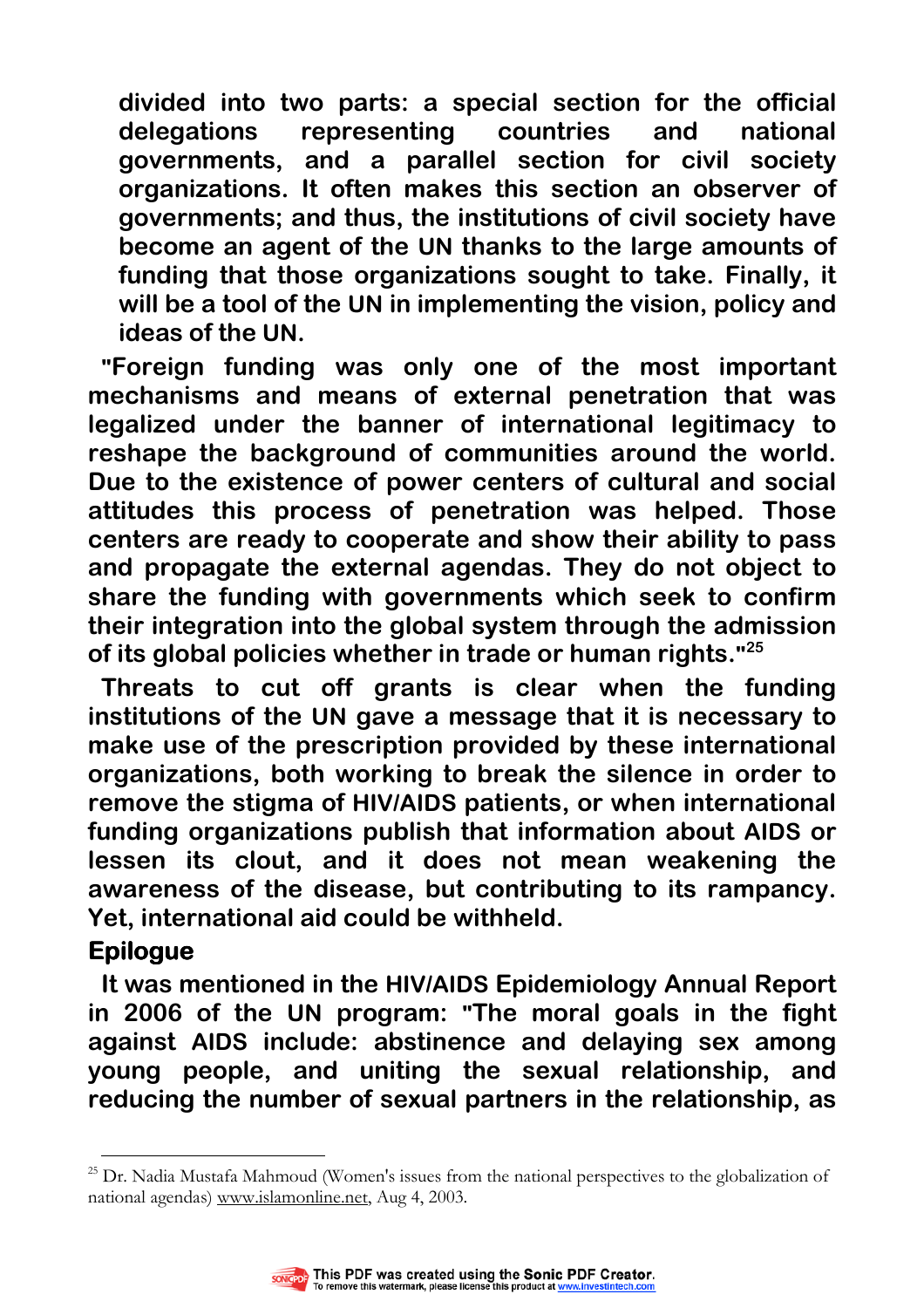**well as the correct and consistent use of condoms especially in the areas where there is an AIDS outbreak, and requires the effective prevention of AIDS by changing endemic habits and social customs concerning sex, as the practice of unsafe sex has contributed to the rampancy of the disease in Africa. So persuading those who are sexually active to reduce the number of partners and to unify their partner, will be fatal and cause the success of long-term prevention efforts against AIDS."** 

**It was also stated in the program of the global campaign against AIDS in 2000 by the UN:** 

**"There are ABC (Abstain, Be faithful, correct and consistent use of Condoms where appropriate) strategies to prevent the sexual transmission of HIV.** 

## **First: Abstain<sup>26</sup>**

**In the language of the UN, it means:** 

- **Self masturbation.**
- **Mutual masturbation.**
- **Safe sex**
- **Oral sex without ejaculation.**

# **Second: Be faithful**

**"Partner" in the charters of the UN's means any kind of cohabitation between two people: a man and a woman (even without a legitimate union), or sex between two gays or two lesbians.** 

# **Third: Using condoms condoms**

**In the charter of the Population Conference in Cairo 1994, it was mentioned under the item of AIDS treatment, "Promotion and the reliable supply and distribution of high-quality condoms should become integral components of all reproductive health-care services. All relevant international organizations, especially the World Health Organization, should significantly increase their procurement. Governments** 

 $\overline{a}$ <sup>26</sup> See (Nursing care for AIDS patients) – Egypt – 1997, page 18.

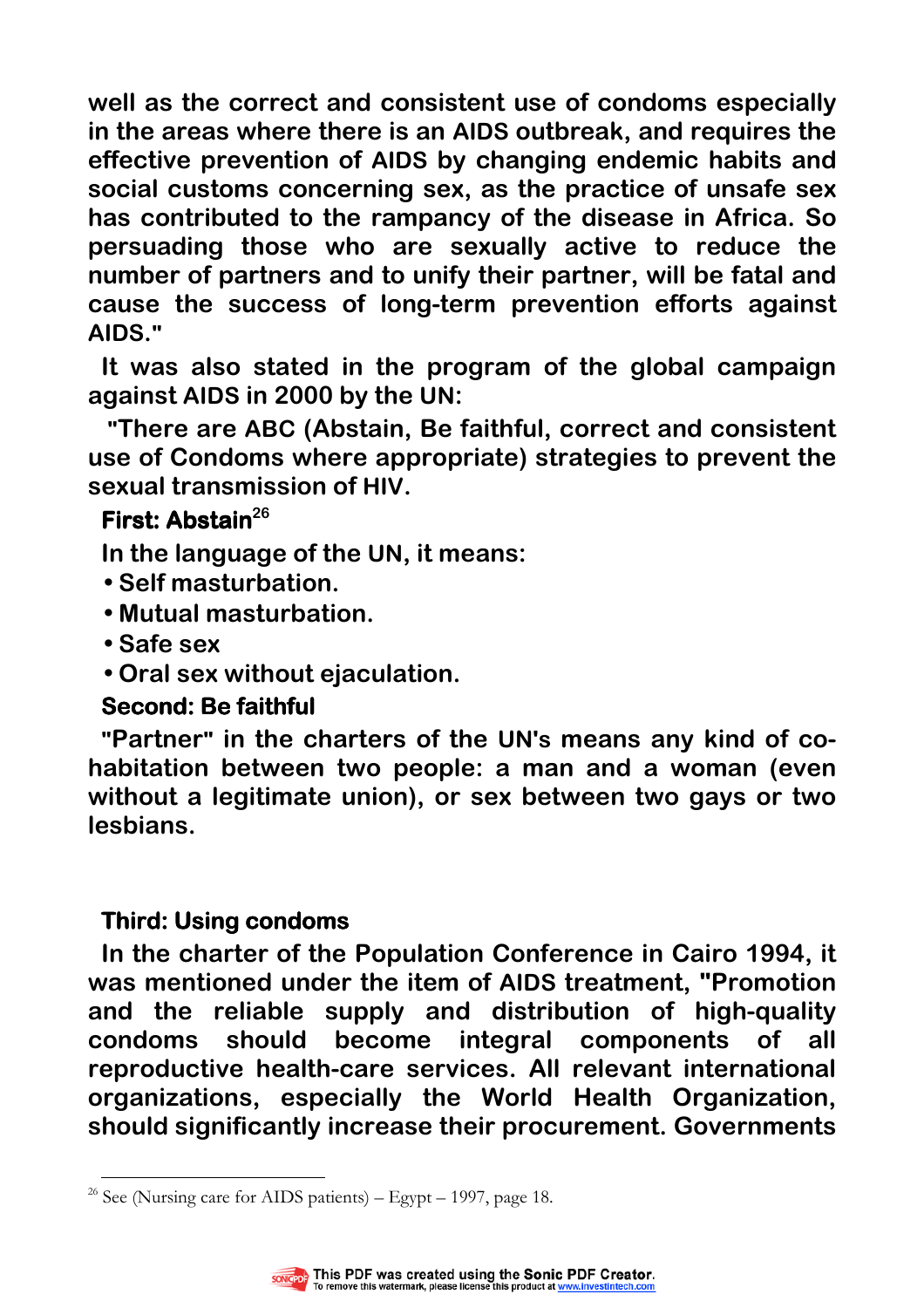**and the international community should provide all means to reduce the spread and rate of transmission of HIV/AIDS infection. Condoms and drugs for the prevention and treatment of sexually transmitted diseases should be made widely available and affordable and should be included in all essential drug lists.<sup>27</sup>**

**The UN institutions and organizations interested in health affairs hurried to call for the distribution of condoms to schoolchildren, university students and soldiers in the army and prisons. They did not try to call people to adhere to values and morality, or to call for early marriage<sup>28</sup> in order to control the flaming erotic desire of the youth and rationalizing it.** 

**There is not what we might call 'safe sex' as condoms are not secure in the sense referred to. Using condoms does not prevent AIDS or most sexually transmitted diseases. Furthermore, international agencies classified condoms as medium-risk sexual activities. It is not classified as low-risk sexual activity.<sup>29</sup>**

#### **Do condoms prevent AIDS? AIDS?**

 $\overline{a}$ 

**It is well-known that we cannot rely upon the claim that using condoms prevent the transmission of AIDS or other sexual transmitted diseases. Using condoms reduces the rate of transmission of these diseases to some extent, but it does not necessarily prevent HIV infection, since the microscopic pores in condoms allow the virus to pass through, as it is bigger than the virus. Therefore, the person becomes a target for HIV infection, especially in the presence of ulcers on the genitals. In addition, the condom would tear during sexual intercourse leading to infection. After sexual intercourse, the condom expands and allows liquid, carrying the virus, to leak from it.** 

<sup>29</sup> For more details, see: nursing care for patients infected with HIV/AIDS – UNICEF.



<sup>&</sup>lt;sup>27</sup> The UN – The Declaration and the Beijing Platform for Action with the Political Declaration and the Final Document of the Beijing Conference after five years - New York - Department of Public Information of the UN - in 2002.

<sup>28</sup> Unfortunately, the overall policies of the UN and its documentation are in the direction of the fight against early marriage and violence against children, while encouraging teenage sex through sex education programs.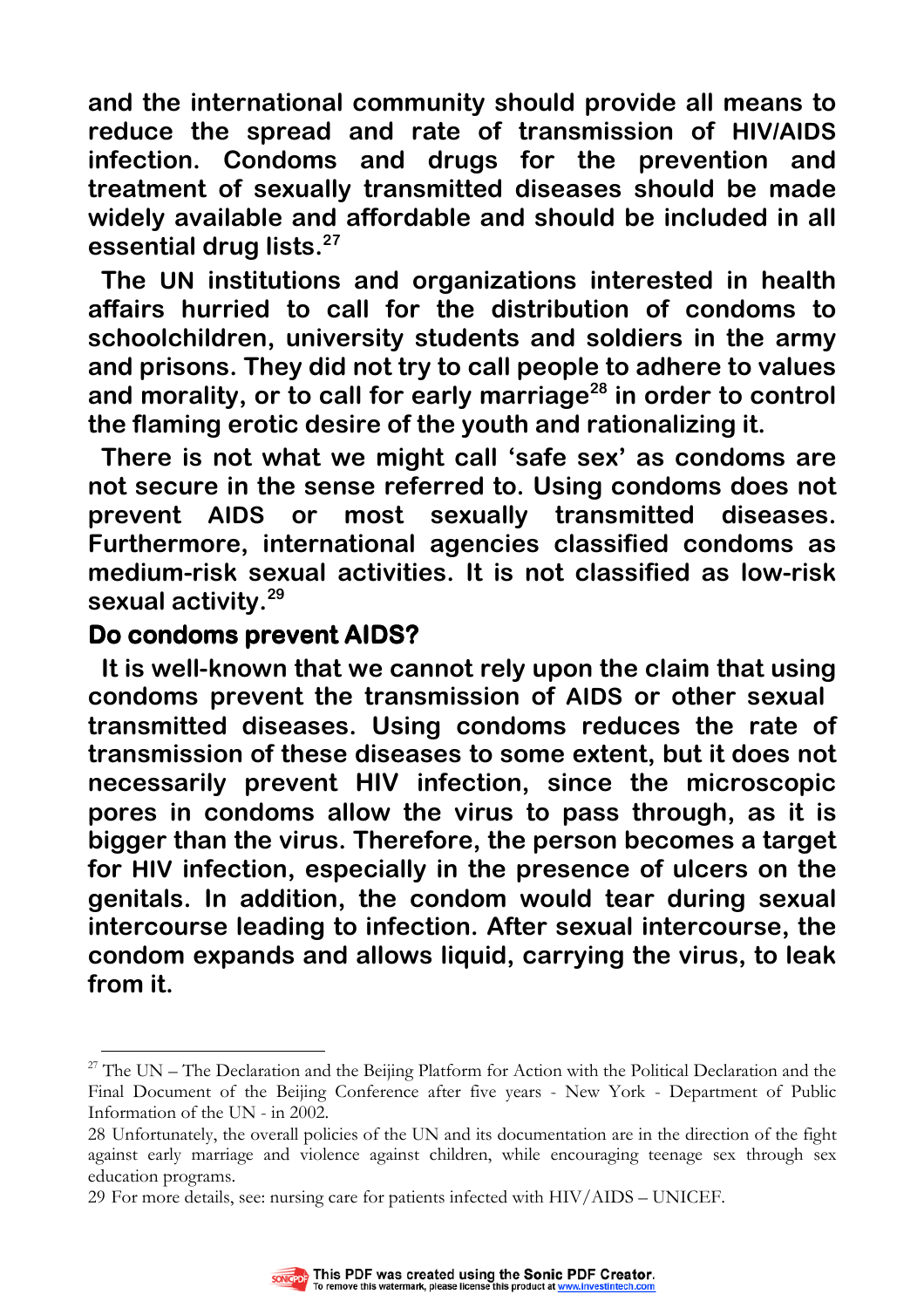**Many studies have proved that using condoms does not absolutely<sup>30</sup> prevent the transmission of HIV, and the findings of these studies were established by the AIDS News Service and issued by the AIDS Information Center in the United States.** 

**The policies adopted for distributing condoms in Africa and other developing countries suggest that using condoms is completely safe. Therefore, it uses the name of condom, to give it a protective characteristic, whereas the fact is that one out of every ten using condoms - in the case of correct use – is infected. There are also a large proportion of fatal diseases.** 

**For this reason experts resist the policy of propagating the use of condoms as a preventive method against AIDS, saying, "What would you do if you play the sport of jumping in the air and it was said to you that the parachute works at the rate of 90%, would you still play this sport?"**

**Therefore, we believe that propagating the use of condoms is not effective in preventing AIDS, as it does not protect against the disease. In fact, the executive director of the UN Population Fund spoke about the use of condoms in 2003, saying, "Linking HIV/AIDS with sexual and reproductive health care is the overarching strategy for reaching more people cost-effectively and moving towards the goal of universal access to prevention, treatment, care and support by 2010."** 

**We wonder about delaying of the age of practice, as policies run in the opposite direction. Under the cover of personal freedom and human rights, successive conferences continue to devote items<sup>31</sup> to take down the process of sexual education to the years before the first practice. That has** 

 $31$  Of those items: "Putting specific programs for men of all ages, and teenagers. They aim at providing complete and accurate information on safe sexual and reproductive behavior. That includes the

of AIDS, other sexually-transmitted diseases, and the prevalence of sexual abuse and violence. Therefore, governments should establish their national policies on the basis of increased understanding of the need for a responsible sexual life and the reality of current sexual behavior. (item 7-37 - a document of the population conference.)



 $\overline{a}$ 

<sup>30</sup> Condom use leads to contraception, but it does not protect from AIDS, the average size of the pores of the condom is 5 microns, and the HIV virus that causes AIDS is 0.1 microns.

voluntary use of medical means and active means to have protection against HIV and other sexuallytransmitted diseases. All of these come through many ways such as abstaining and using condoms (item 108/ g - Beijing). Now there is an urgent need to prevent unwanted pregnancies, and the rapid spread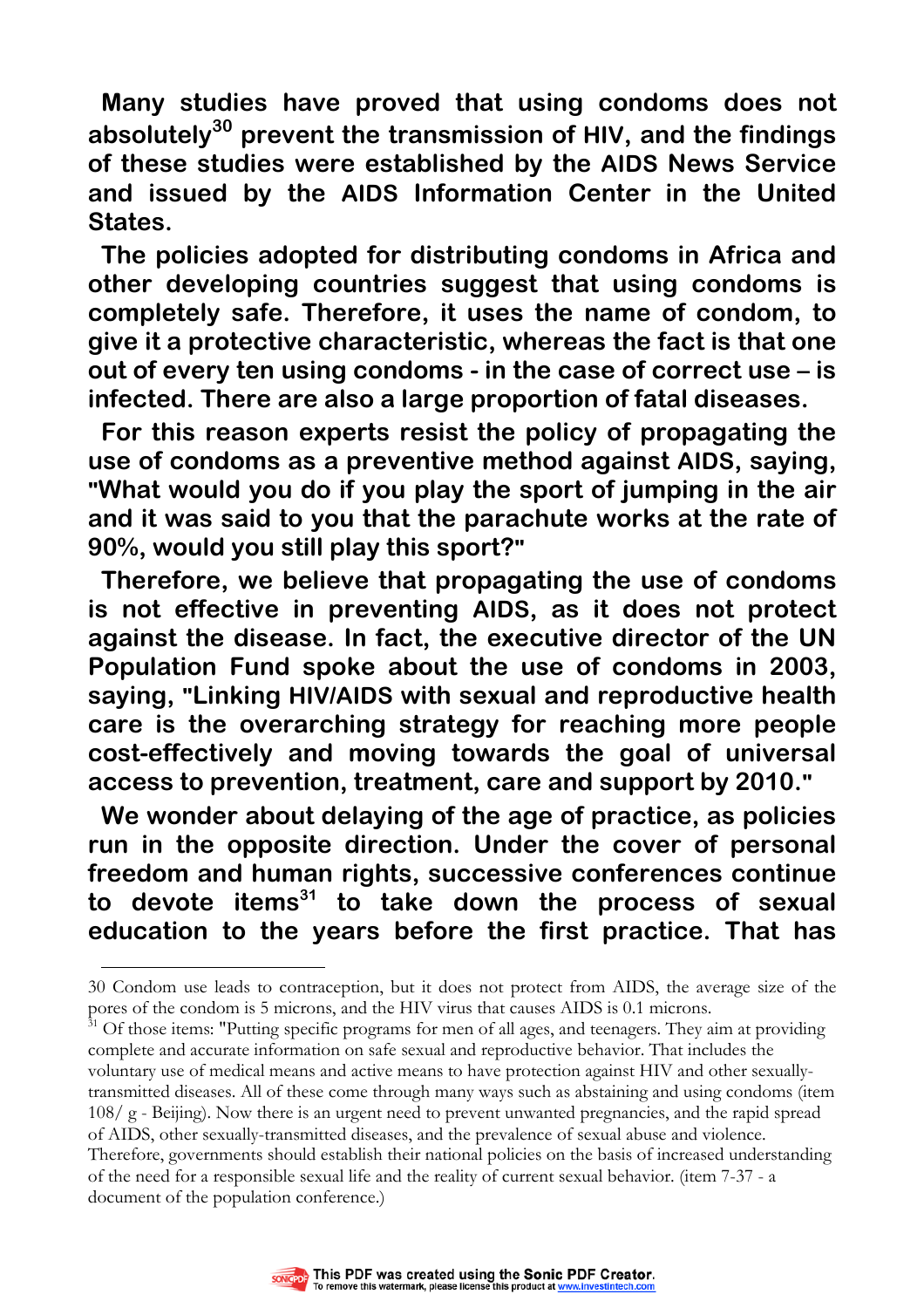**brought about a reduction in the age of practice, because of experimentation that results from education. Still, the policies of the UN aim at distributing the largest possible amounts of condoms, which may cause contraception - taking into account sexual education for teenagers - but it certainly does not prevent the transmission of AIDS. 32** 

**What is placed under the title (sex education) which is emphasized by the UN secretary general and most of the speeches of the participants from Western countries at the UN Conference in June 2006, shows that the Western concept of the word is education. This form of education aims at lifting the barriers of values and other impediments - according to the UN perspective - that socially fight the spread of sexual libertinism at various levels and among all ages, and this is consistent with what is known about other international conferences.<sup>33</sup>** 

#### **Dealing with AIDS Globally**

**The West as a dominant civilization imposes this philosophy on us and on the entire world by globalizing it. In addition, the West sets the UN seals and emblems upon it.<sup>34</sup> Although the basic function of the UN – stipulated in the UN Charter – is to preserve the human and cultural diversity of nations and peoples, its policies force all nations and people everywhere to follow specific means in combating AIDS. It has been proved that such means are useless whether in Western countries - the origin of the disease - or in the countries that adopted such means.** 



 $\overline{a}$ <sup>32</sup> Both, the Catholic Church and the Vatican reject the use of condoms and believe that AIDS has greatly increased because of the availability of those condoms. In an interview of the BBC radio with Cardinal Alfonso López Trujillo concerning condom use when he said, "The condom does not protect against HIV and AIDS." The World Health Organization found that the message of the Cardinal is serious therefore it responded, " Consistent and correct condom use reduces the risk of HIV infection by 90%". Therefore, there is that 10% where due to different causes, a risk remains. The cardinal said, "If 10 persons out of 100 can contract an illness like this, which is mortal, what should the attitude of the Health Ministries be? And so, this is simply what I said. A warning should be put on these products, such as, "This is not safe", or "This is not completely safe". This is a responsibility, especially towards the poor countries. See: Aids News Service, Aids Information Center, September 2, 1994. See: Report of the UN 2006. Report on the Global AIDS Epidemic - Chapter 6.

<sup>33</sup> Nabil Shabib, AIDS; Tahunat al-madaniah al-madiah, "AIDS, the mill of material civilization", www.Islamonline.net, 19/7/2001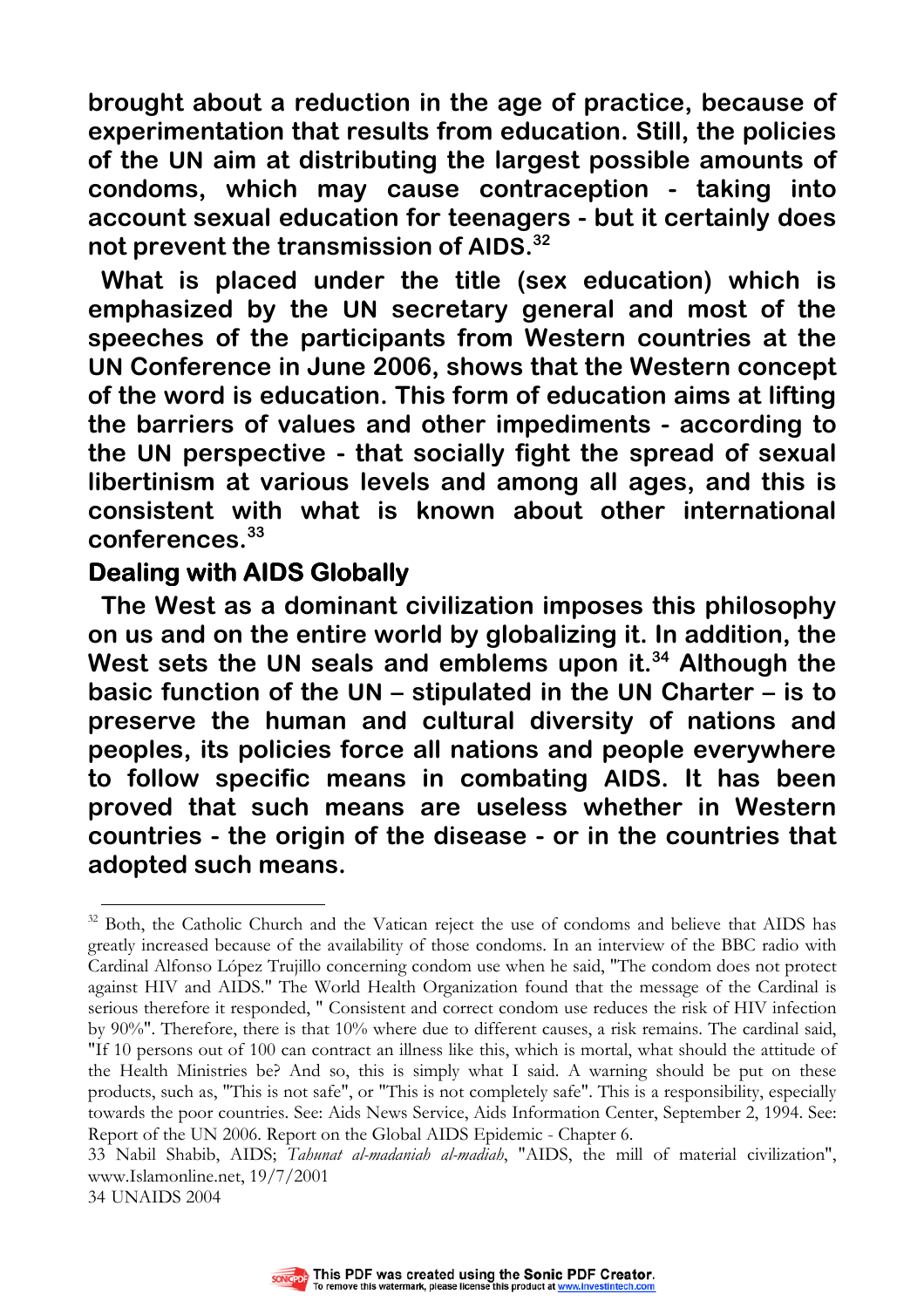**If the Western ideologies, philosophies, and even its practices, were limited to it, we would not pay much of our attention to them, as that is their own right to choose and become different. Almighty Allah says,** 

(**If thy Lord had so willed, He could have made mankind one people: but they will not cease to dispute. Except those on whom the Lord has bestowed His Mercy: and for this did He create them: and the Word of the Lord shall be fulfilled, 'I will fill Hell with jinn and men all together.**)

**(Hud: 118 - 119)** 

**What attracted our attention to these philosophies is that we have been urged to accept such philosophies and practices in the Islamic world, through international conventions issued by the UN, which practice the form of diplomacy known as 'carrot and stick' to pass it and apply it.** 

## **Fixing on the consequences not the causes**

**One of the most important aspects of Western culture; devoted to the UN philosophy of combating the AIDS epidemic, is to deal with the consequences of the disease, and even to codify its causes. On this basis, they are dealing with the consequences of the problem of spreading AIDS, not with its causes such as the prevalence of obscenity and the widespread use of drugs.** 

**The basic difference between Islamic and Western perspectives when combating AIDS is that Islam puts radical solutions for treating problems, as it prevents the causes of the disease by prohibiting adultery, homosexuality and whatever leads to them. This is real protection against sexual diseases.** 

## **Islam and AIDS Islam and**

**The Islamic methodology of combating AIDS is based on a group of philosophical and dogmatic postulates in sociology and social relations. In addition, it relies on a set of fundamental rules regarding the three origins: the human being, the universe and life. The origins that shaped in the light of its relationship with Allah and a governing law identify** 

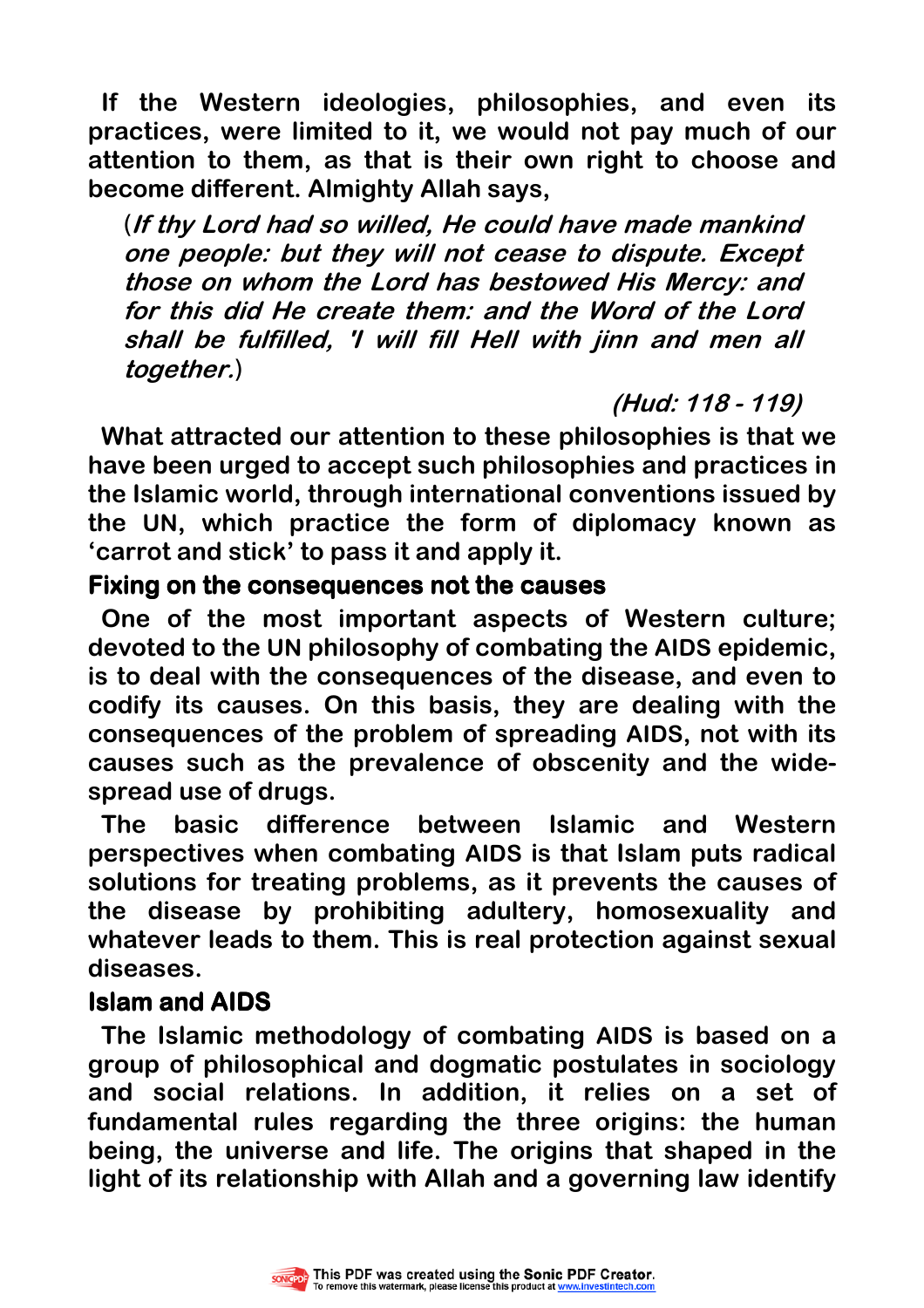**the sources of legislation, the standard of what is right and the shape of social relations between people. In this respect, we would witness the unifying of Allah, the Lord of the worlds, the standard of Islamic Law and compassion among human beings that govern the relations among people. Through this general framework, the Islamic method combats AIDS, as it protects the body as one of the most important objectives of Islam and one of the most important ways of achieving power as the Prophet (peace be upon him) mentioned in his saying,**  "A strong believer is better and dearer to Allah than a weak one." $^{35}$ 

**The most important differences between the Islamic methodology and UN policies when treating the AIDS epidemic are restricted to the Islamic methodology of working on eradicating the sources of the disease, treating its sources and surrounding its evils. On the other hand, UN polices retain the sources of the disease - by defending so-called gay rights and sexual orientation - and deal with the consequences. For example, these policies adopt spreading condoms as a means of preserving the freedom of individuals at the expense of the rights of nations, peoples and countries which exert great efforts to resist the Western lifestyle that is being imposed on human beings.** 

## **Islam refines human instincts**

**Islam takes into account the human instincts and opened a moderate door for them to unload energy and enjoy pleasures. The libido is one of the most important of these instincts; therefore, Islam identified an honorable and pure framework for it through the engagement of men and women under a strong covenant surrounded by love, cordiality and mercy. Islam acknowledges that such engagement is one of the necessities of life just like food and clothing, so Almighty Allah says,** (**…They are your garments and ye are their garments…**) **(Al-Baqarah: 187)** 

**Moreover, the Qur'anic expression on the origin of creation clarifies that Almighty Allah created us from a single person and created, of like nature, his mate. This clearly indicates** 

 $\overline{a}$ <sup>35</sup> Reported by Muslim.

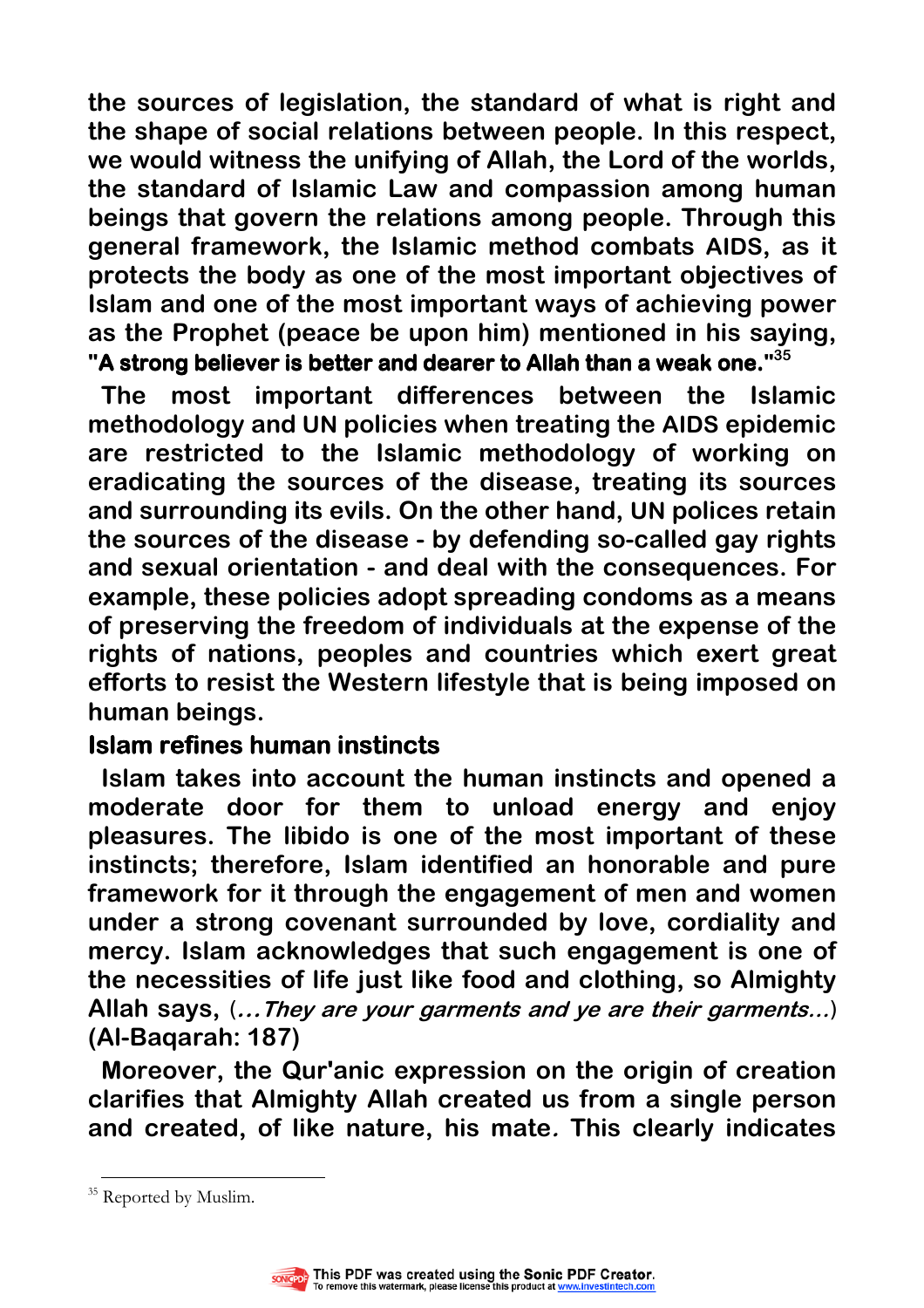**agreement in the organic and physical tendencies, desires and needs, whether it means that woman is a part of man, so they both need each other to be complete, or that both were created from the same origin. This expression confirms the natural intimacy and cordiality related between them. The husband and wife takes one name in Islam Zawj (couple) that means their disengagement is inconceivable. Islam has set lofty goals for marriage.** 

# **Objectives of marriage**

**1. One of the most important objectives is the survival of progeny and the succession of generations, Almighty Allah says,** 

(**O mankind! Reverence your Guardian-Lord, who created you from a single person, created, of like nature, His mate, and from them twain scattered (like seeds) countless men and women.**) **(An-Nisa': 1)** 

# **And, He says,**

(**And Allah has made for you mates (and companions) of your own nature, and made for you, out of them, sons and daughters and grandchildren…**)

**(An-Nahl: 72)** 

**And, He says,** 

(**Your wives are as a tilth unto you; so approach your tilth when or how you will.**)

**(Al- Baqarah: 223)** 

**Hence, why would a farmer cultivate land without intending to have a crop? Therefore, our Prophet Muhammad (peace**  be upon him) said, "Marry the one who is fertile and affectionate, **for verily I will be proud of your great number before (other) nations on the Day of Judgment." on the Judgment. <sup>36</sup>**

**2. One of the objectives of marriage is to maintain chastity and sexual satisfaction for both spouses so that neither of** 

 $\overline{a}$ <sup>36</sup> Reported by An-Nasa'i.

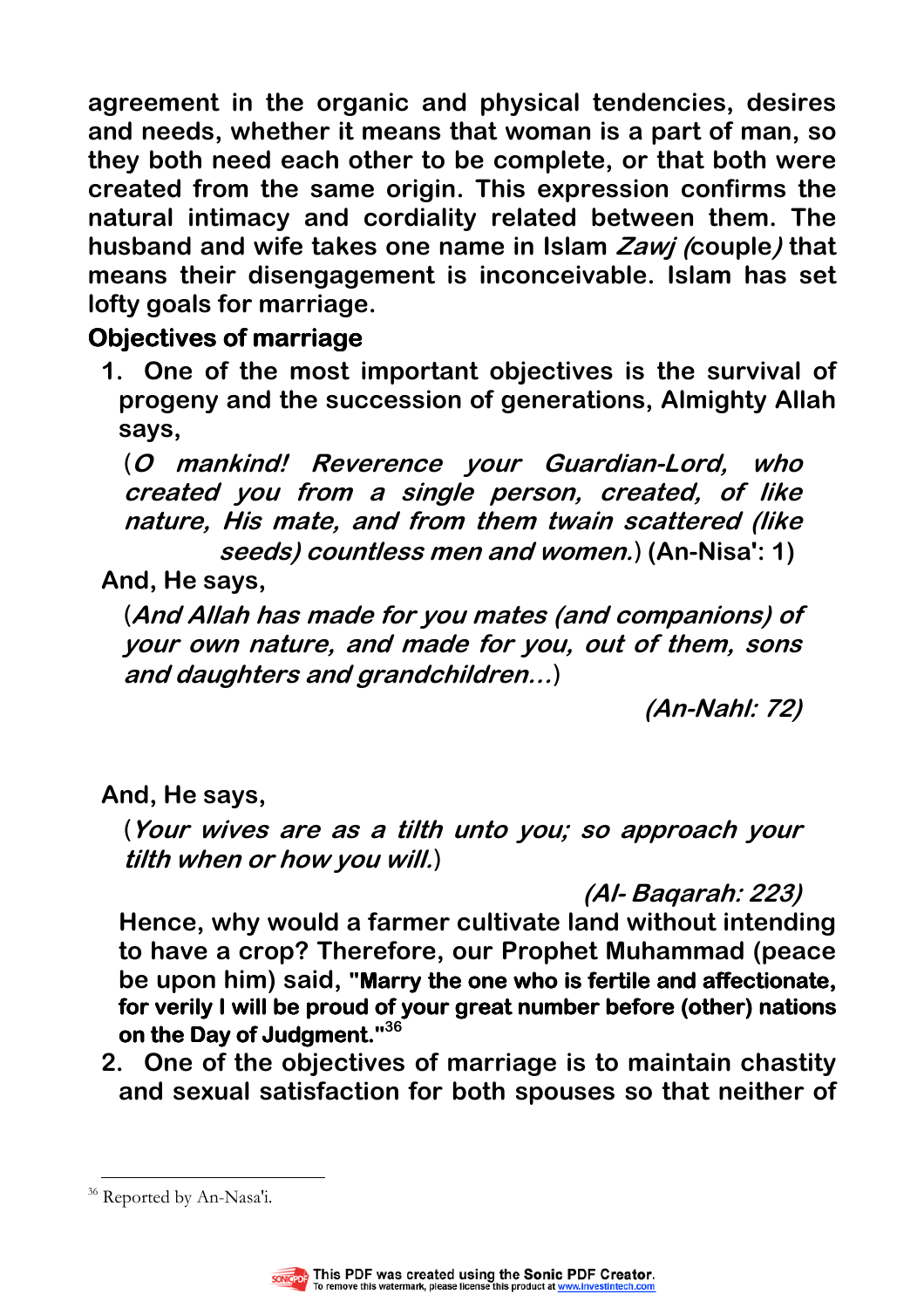**them would think about treason, deviation and violating the other's honor.** 

**3. Another of its objectives is to achieve affability and physical peace for both of them to have the ability to do fruitful work and produce what will be useful for himself and his nation. Almighty Allah says,** 

(**And among His Signs is this, that He created for you mates from among yourselves, that you may dwell in tranquility with them, and He has put love and mercy between your (hearts): verily in that are Signs for those who reflect.**)

 **(Ar-Rum: 21)** 

#### **Facilitating marriage in Islam**

**In order to achieve these goals, Islam has facilitated marriage to prevent corruption. In Islam, the women are not considered as a commodity to be bought and sold, but 'Dower' as a token of love and assurance to his would be wife at the time of marriage. Therefore, the Prophet (peace be upon him) encouraged people not to put barriers by asking for high dowries. He (peace be upon him) said, "The one (amongst The one women) who receives the least amount of women) the least amount of mahris the most blessed is the most blessed." 37**

**In the light these facilities and instructions, Islam closed all the doors to shameful deeds and violating honor. Therefore, the punishment for adultery in Islam is cruel and the means of proving it are difficult in order to preserve the human dignity away from calumniation and defamation without evidence.** 

#### **Unacceptable Conditions in Islamic Law**

#### **1. Same-sex marriage sex marriage**

**From these principles we understand that there is no way to create a family but through a man and a woman. In addition, there is no way in Islam for same-sex marriage or committing any act other than what is legislated. Islam is decisive about any other act, and described it like a wild animal from which we have to escape. Almighty Allah says,** (**Come not nigh to shameful deeds whether open or secret.**) **(Al-An`am: 151)** 

 $\overline{a}$ 



<sup>&</sup>lt;sup>37</sup> Reported by Ahmad.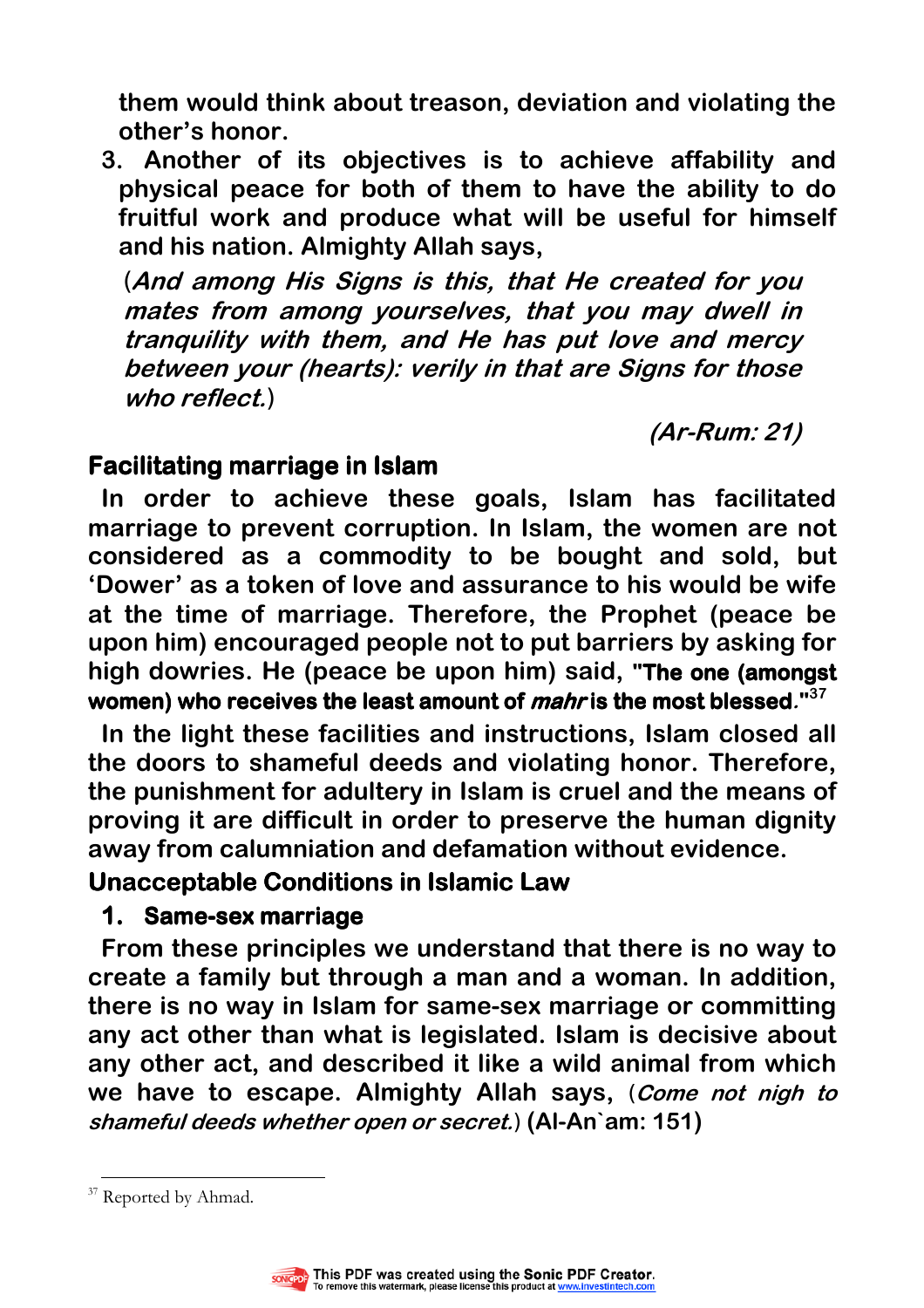**The Prophet (peace be upon him) warned about health risks and public epidemics due to the prevalence of illegal sexual**  intercourse in any society, and said, "Whenever adultery and homosexuality becomes spread in a society, and they make it public **then plague and other diseases which were not previously known to their predecessors will appear and spread among them."<sup>38</sup>**

**The term "plague" applies to diseases such as AIDS. In addition, the emergence of obscenity and making it public through legalizing homosexuality and considering it a human right is the reason behind this plague. The Qur'an considers homosexuality as something obscene, which none in all nations had committed before the people of Lut (peace be upon him). Almighty Allah says,** 

(**We also (sent) Lut: he said to his people, 'Do you commit lewdness (sodomy) such as no people in creation (ever) committed before you?! For you practice your lusts on men in preference to women: you are indeed a people transgressing beyond bounds.**)

**(Al-A`raf: 80-81)** 

**Their Prophet (peace be upon him) rebuked this heinous act repeatedly,** 

(**Of all the creatures in the world, will ye approach males. And leave those whom Allah has created for you to be your mates? Nay, ye are a people transgressing (all limits)!**)

**(Ash-Shu`ara': 165-166)** 

**When they insisted on their behavior and considered Lut (peace be upon him) and his followers among those who want to be pure (of sins). They also mocked at the Divine warnings, Almighty Allah ordered His prophet Lut (peace be upon him) to travel in a part of the night with his followers, as his nation's punishment would occur in the morning. Then, the penalty occurred, as Almighty Allah says,** 

 $\overline{a}$ 



<sup>&</sup>lt;sup>38</sup> Reported by Ibn Majah.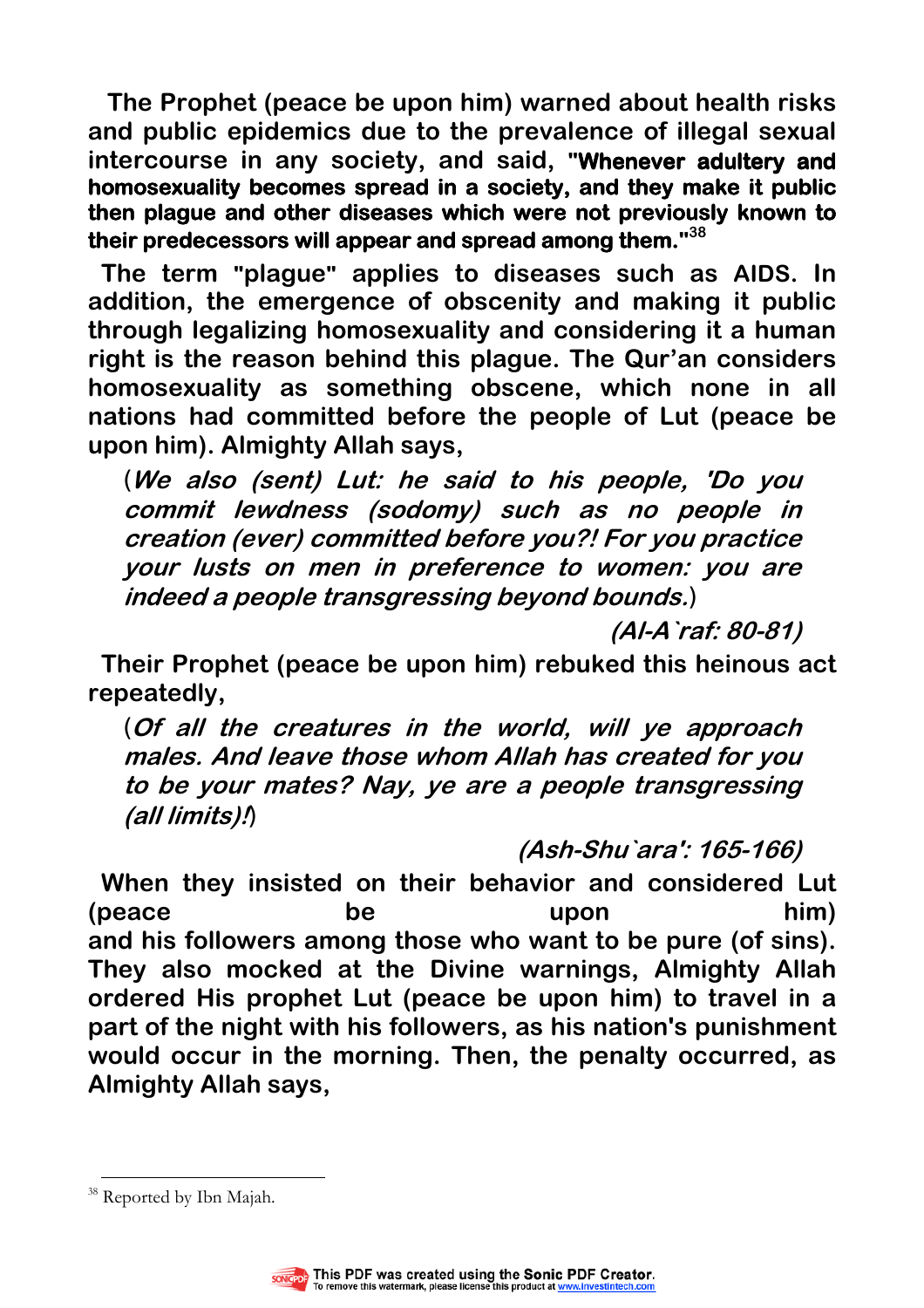(**When Our Decree issued, We turned (the cities) upside down, and rained down on them brimstones hard as baked clay, spread, layer on layer. Marked as from the Lord: Nor are they ever far from those who do wrong!**)

**(Hud: 82-83)** 

**Thus, the Qur'an warns whoever commits the deeds of Lut's nation that Almighty Allah will sink them into the earth, rain stones of baked clay upon them, and describes them as wrongdoers, and this punishment is never far from the wrongdoers.** 

 **This is the punishment for sodomy, and researchers agree entirely that more than 80% of those afflicted with AIDS are homosexuals. Therefore, we believe, as we are proud of being Muslims and the inimitability of our Islamic law, that the first advice we have to declare publicly before the rulers and the ruling and the young is that we have to confirm that this is a crime and whoever commits it should be scorned. Moreover, criminal laws in all Arab countries should include a penalty for this heinous act. These laws should have a preventive penalty against those afflicted persons who spread this epidemic in our countries and want to reside therein. Thus, we ensure that this fatal disease will be uprooted.** 

#### **Prescribed penalty for homosexuality**

**All scholars agree that this crime is illegal and they also agree on the necessity of treating its perpetrators harshly, but they estimated the penalty differently and there are three points of view:** 

#### **1. Death sentence**

**Death is the penalty for the homosexuals: The positive and negative partners alike sentenced to death even if they are not married, as Prophet Muhammad (peace be upon him) said,**  "Whoever you find doing the deed of the people of Lut, kill the one who does it and the one to whom it is done."<sup>39</sup>

**It has been reported that Ali ibn Abi Talib stoned those who committed this sin whether they were married or not. In** 

 $\overline{a}$ <sup>39</sup> Reported by Abu Dawud.

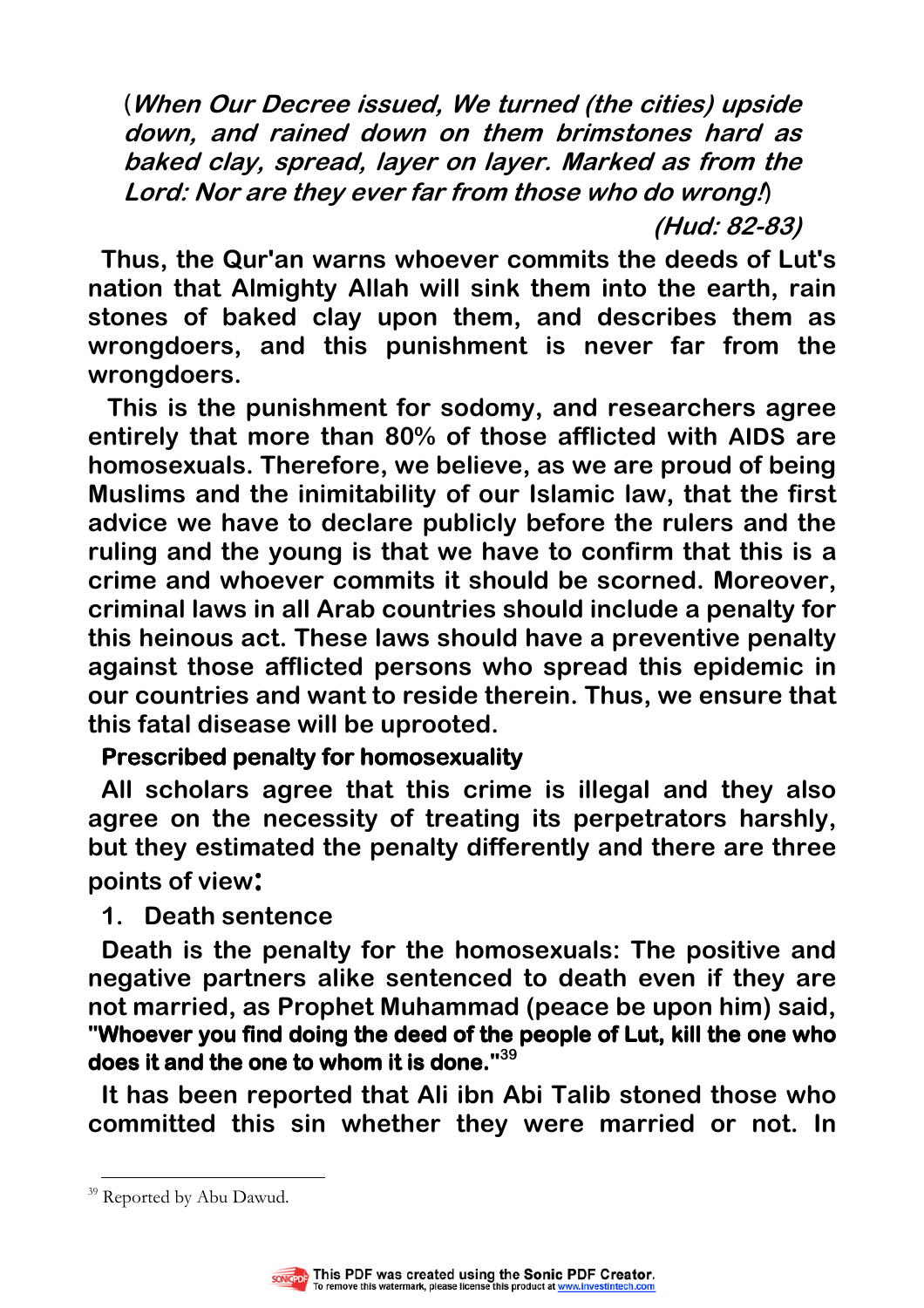**addition, it has been reported that Abu Bakr put a rule of killing those who commit this sin by the sword, and then to burn them, because of the magnitude of this sin. Moreover, Omar and Othman believed in demolishing a wall over both of them. Ibn Abbas (may Allah be pleased with him) said that they should be thrown from the highest building in the district.** 

## **2. The adulterer penalty**

**The penalty for homosexuality is the same as that of adultery or fornication; lashing and expulsion for the single person and stoning for those who are married. This penalty is based on the Hadith of Prophet Muhammad (peace be upon him), which reads, "Anyone (married or unmarried) found to have committed same-sex intercourse should be punished as an adulterer." 40**

#### **3. Discretion penalty**

 **Discretionary punishment in the personal opinion of Abu Hanifah and As-Shafi`i<sup>41</sup>**

## **2.** Having anal sex with the wife

**Having anal sex with one's wife is a crime and a major sin as Almighty Allah determined only one place for this process, which is the place of giving birth; He says,** (**Your wives are as a tilth unto you; so approach your tilth when or how you will**) **(Al Baqarah: 223) And, the Prophet (peace be upon him) said,**  "Allah will not look at whoever has sex with his wife in the anus."<sup>42</sup>

#### **3. Lesbianism**

**Islam also prohibited lesbianism. Imam Ahmad, Muslim, Abu Dawud, and At-Tirmidhi said that the Prophet (peace be upon**  him) said in a long hadith, "...nor should two women lie naked **under the same cover." under the cover. <sup>43</sup>**

**Allah the Almighty says,** 

 $\overline{a}$ 



<sup>&</sup>lt;sup>40</sup> Reported by Al-Bayhaqi.

<sup>&</sup>lt;sup>41</sup> Sayyid Sabiq, Figh As-Sunah, v. 2, p. 432-4.

<sup>42</sup> Reported by Ad-Darami.

<sup>&</sup>lt;sup>43</sup> Reported by Muslim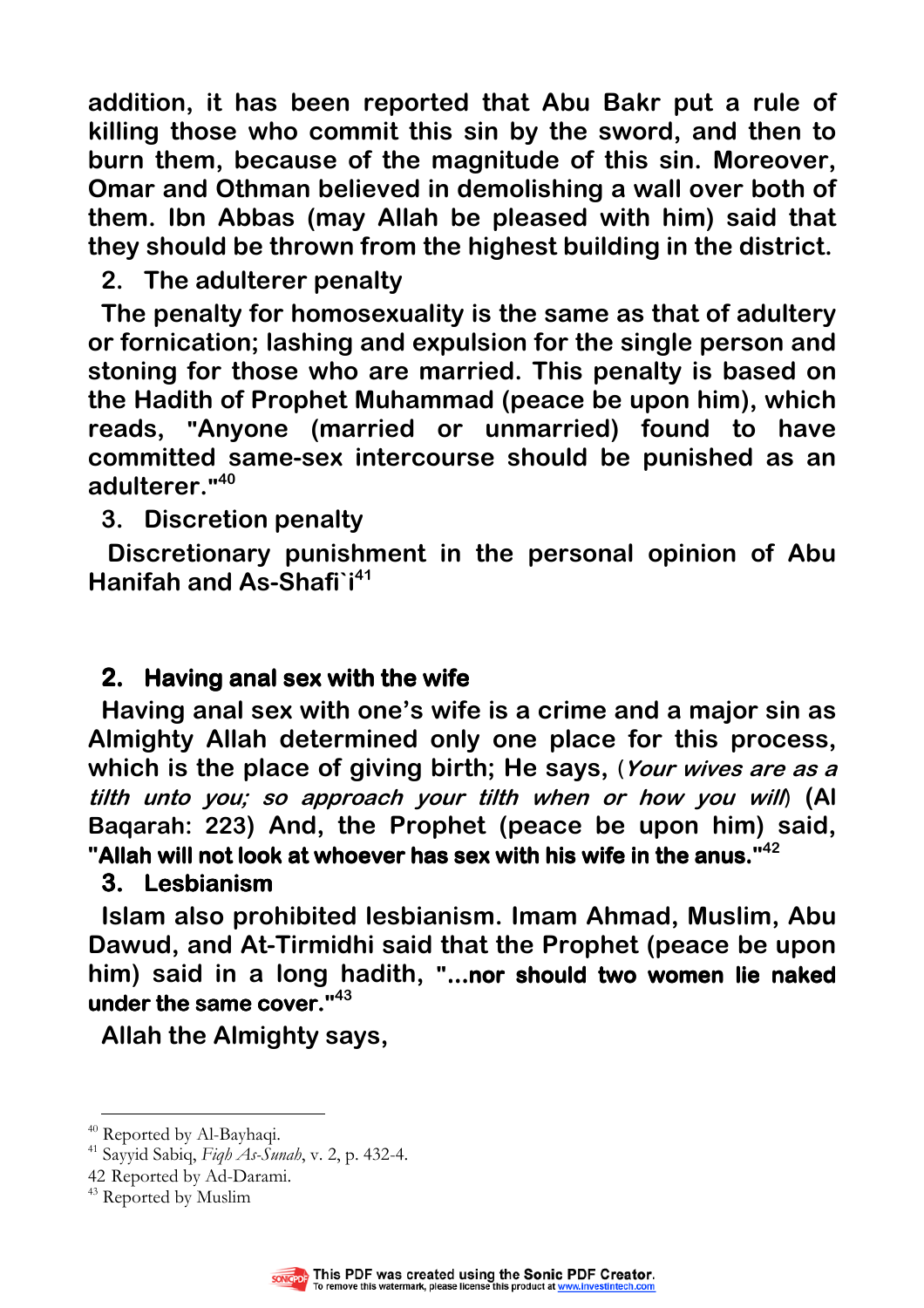(**If any of your women are guilty of lewdness, Take the evidence of four (Reliable) witnesses from amongst you against them; and if they testify, confine them to houses until death do claim them, or Allah ordain for them some (other) way.**)

**(An-Nisa': 15)** 

**Some scholars explained that it was revealed because of lesbianism, the sin the Qur'an called obscenity. The Qur'an ordered us to isolate such women away from the society until death or repentance.** 

## **4. Prostitution (Sex Trade)**

**Islam emphasizes the prohibition of prostitution. Islam alludes to the head of hypocrisy in Al-Madinah that he was working in the sex trade and forced his slave girls to practice prostitution to earn an unlawful fee. However, those girls hated such practices and desired chastity; Almighty Allah says,** 

(**…But force not your maids to prostitution when they desire chastity, in order that you may make a gain in the goods of this life. But if anyone compels them, yet, after such compulsion, is Allah Oft-Forgiving, Most Merciful (to them).**)

**(An-Nur: 33)** 

**That is because Allah prohibited coming close to adultery in the verse, which reads,** 

(**Nor come nigh to adultery: for it is a shameful (deed) and an evil, opening the road (to other evils).**)

**(Al-Isra': 32)** 

**Therefore, how could He let people have whorehouses and trade in sex?** 

#### **5. Overspreading Obscenity**

**In order to characterize the nation with chastity and abstinence, Islam prohibited promoting adultery. Islam also banned broadcasting anything that flames the erotic desires and encourages people to commit obscenity through the media. Allah says,** 

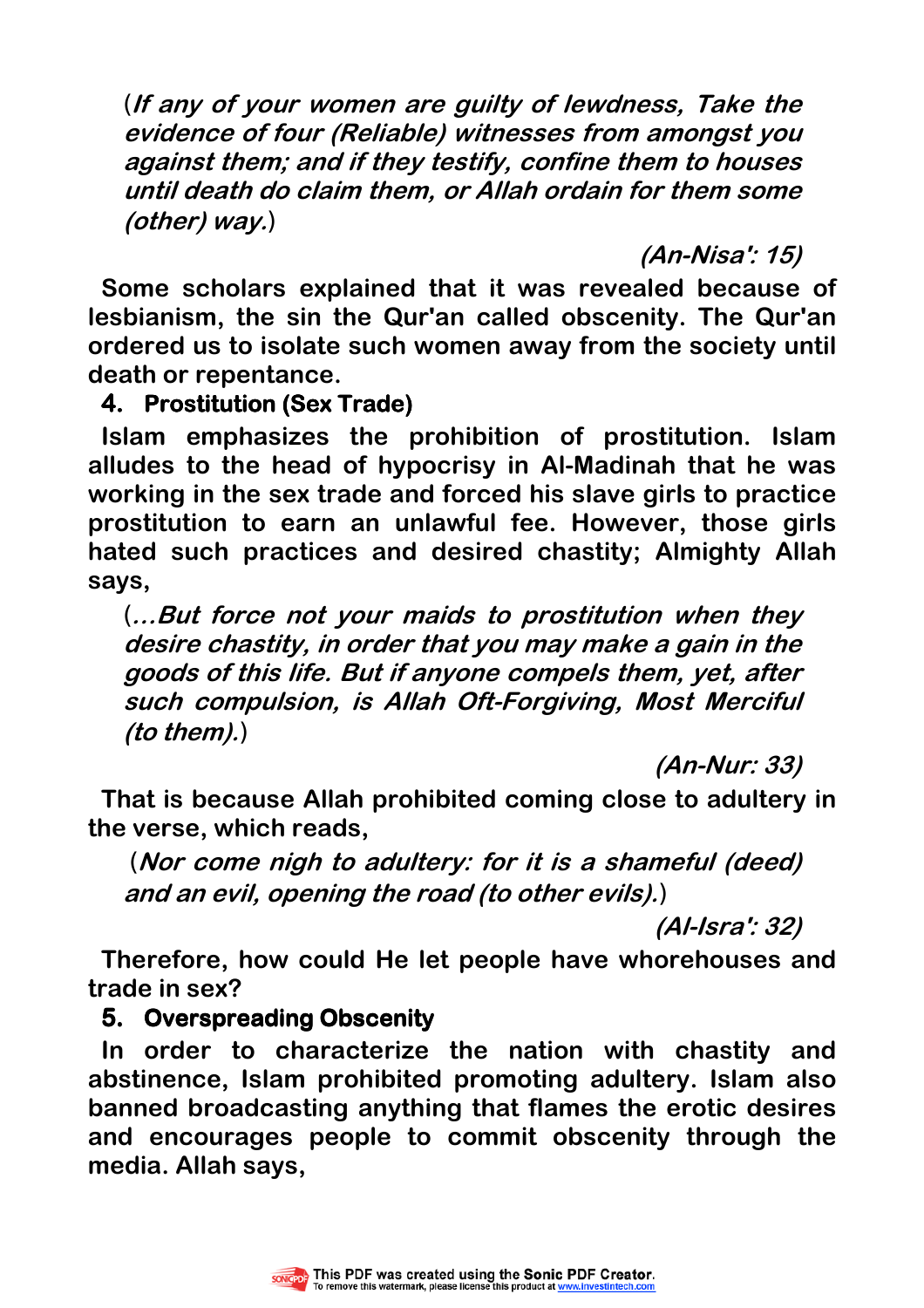(**Those who love (to see) scandal published broadcast among the Believers, will have a grievous Penalty in this life and in the Hereafter: Allah knows, and you know not.**)

**(An-Nur: 19)** 

**Islam surrounds Muslims with modesty to prevent them from getting involved in that which describes the charms of women or talks about concubinary and love. Islam also prevents the novels, movies and plays in which women appear in an attractive way. In addition, it warned the women who do so that they will have a bad end. The Prophet (peace be upon him) said. "There are two types of people who will be punished in Hell and whom I have not seen: Men having whips like the tails of cows and they will be beating people with them, and, women who will be dressed**  but appear to be naked, inviting to evil; and they themselves will be **inclined to it. Their heads will appear like the humps of the Bactrian camel inclined to one side. They will not enter Paradise and they will not smell its fragrance, which is perceptible from such and such a and a distance." 44**

## **Some means of prevention**

**1. Asking women not to be complacent in speech so as not to excite immoral men, is one of the legitimate means for prevention and chastity. Almighty Allah says,** 

(**Be not too complacent of speech, lest one in whose heart is a disease should be moved with desire: but speak ye a speech (that is) just.**)

**(Al-Ahzab: 32)** 

**This verse permits women to speak in a good way and it shows that the voice of women is not generally forbidden.** 

**2. No man must to be alone with a marriageable woman. The Messenger of Allah (peace be upon him) said, "No man must be alone with a woman except in the presence ofher (Mahram). No woman should travel except in the company of a (Mahram)." <sup>45</sup> Islam has focused on this principle with respect to the relatives of the husband or wife from those who are not unmarriageable. Many people tolerate it as in the case** 

<sup>&</sup>lt;sup>45</sup> Reported by Muslim.



 $\overline{a}$ 44 Reported by Muslim.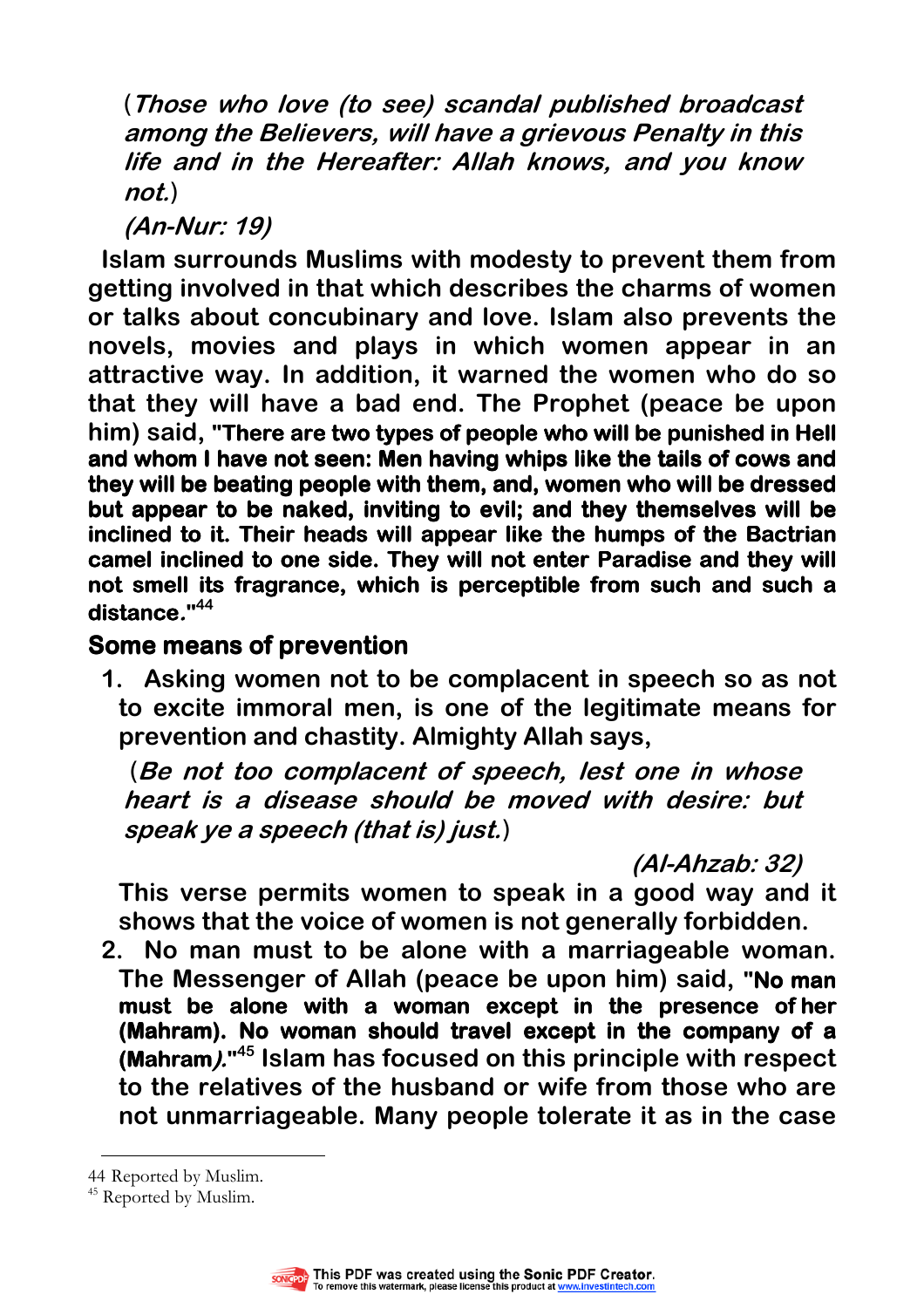**of the husband's brother or the wife's cousin. The Messenger of Allah (peace be upon him) said, "Avoid**  (entering a place) in which are women (uncovered or simply to mix with them in seclusion)." A man from the Ansar said, 'Tell me **about the brother of a woman's husband.' He replied, 'The brother of a woman's husband is death."' 46**

**3. Covering all of her body. Her clothes should not be transparent and should not show more than the face and her two hands except before unmarriageable persons. Almighty Allah says,** 

(**And say to the believing women that they should lower their gaze and guard their modesty; that they should not display their beauty and ornaments except what (must ordinarily) appear thereof; that they should draw their veils over their bosoms…**)

**(An-Nur: 31)** 

**`A'ishah narrated that once Asma' the daughter of Abu Bakr entered upon the Prophet (peace be upon him) dressed in clothing made of thin cloth. Observing this, the Prophet (peace be upon him) turned away his face from**  her, and said, "Asma', when a woman reaches the age of **menstruation, it is not appropriate that anything besides this and this is visible of her. He said this while pointing towards his face and**  his hands."<sup>47</sup>

**4. Avoiding women to adorn themselves, struting or applying perfume while walking down the streets so as not to be exposed to harm by immoral men as Almighty Allah the Almighty says,** (**that is most convenient, that they should be known (as such) and not molested.**) **(Al-Ahzab: 59) Musa ibn Yassar said that a woman passed by Abu Hurayrah and her scent was overpowering. He said, "O female slave of al-Jabbar, are you going to the mosque?' She said, 'Yes.' He said, 'And have you put on perfume because of that?' She said, 'Yes.' He said, 'Go back and wash yourself, for I heard the Messenger of Allah (peace be upon him) say, 'If a woman comes out to the mosque and her fragrance is overpowering, Allah** 

<sup>&</sup>lt;sup>47</sup> Reported by Abu Dawud.



 $\overline{a}$ <sup>46</sup> Reported by Al Bukhari.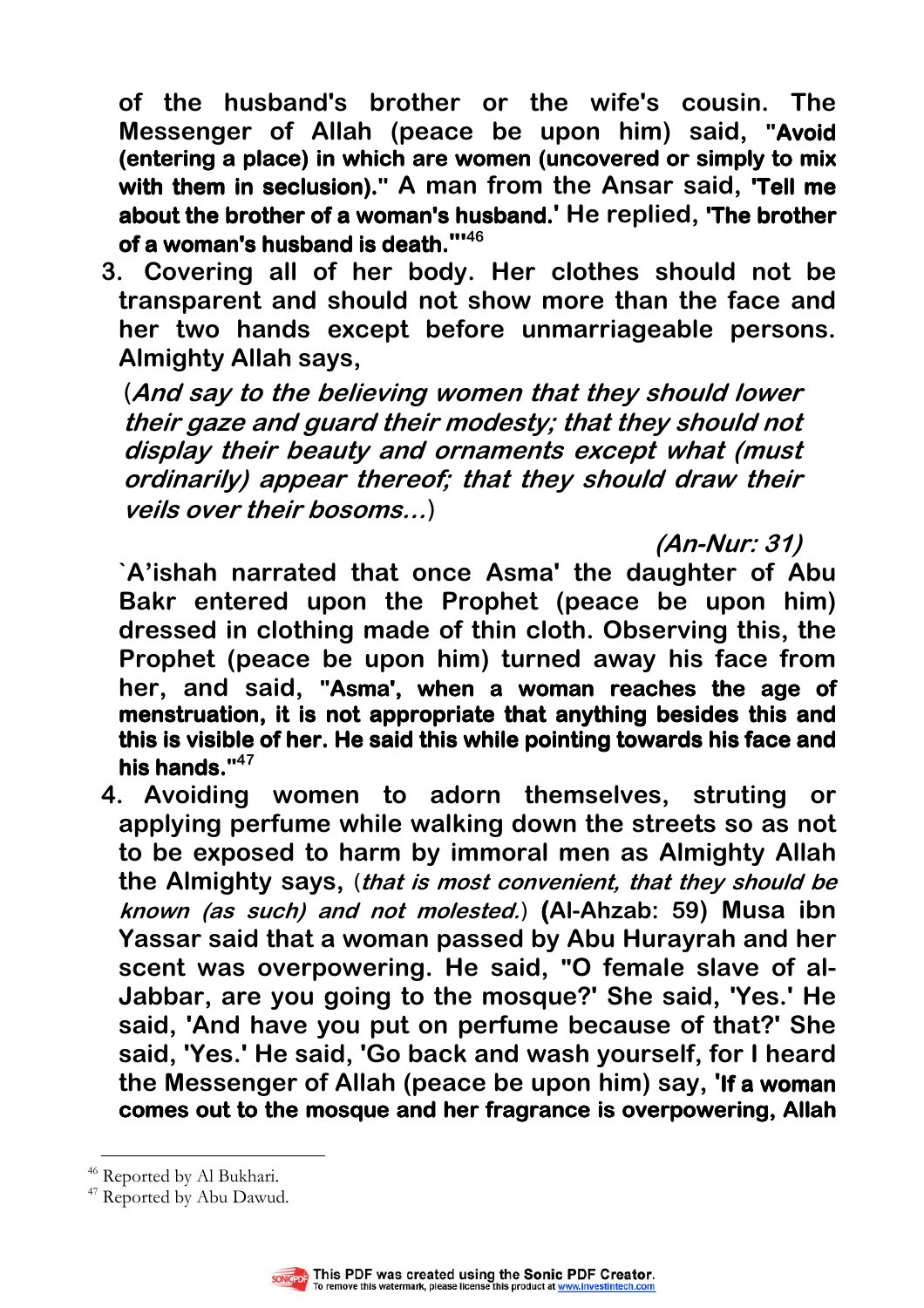will not accept any prayer from her until she goes home and washes **herself."' 48**

**5. Lowering one's gaze for both men and women, for a look is one of the poisoned arrows of Iblis. Allah the Almighty says,** 

(**Say to the believing men that they should lower their gaze and guard their modesty: that will make for greater purity for them: And Allah is well acquainted with all that they do. And say to the believing women that they should lower their gaze and guard their modesty; that they should not display their beauty and ornaments except what (must ordinarily) appear thereof; that they should draw their veils over their bosoms.**)

**(An-Nur: 30-31)** 

**The Prophet (peace be upon him) classified lowering one's gaze as a right of the street imposed on those who sit in the streets. He (peace be upon him) was asked about the sudden glance so he said, "Lower your eyes."**<sup>49</sup>

**6. Asking for permission before entering people's homes, so that the person who enters the place will not see what should be hidden. Allah the Almighty says,** 

(**O you who believe! enter not houses other than your own, until ye have asked permission and saluted those in them: that is best for you, in order that ye may heed (what is seemly). If ye find no one in the house, enter not until permission is given to you: if ye are asked to go back, go back: that makes for greater purity for yourselves: and Allah knows well all that ye do.**)

**(An-Nur: 27-28)** 

**7. Ordering children who have not come of age to ask their parents' permission at times of sleep and rest, and the Qur'an refers to three occasions as Almighty Allah says,** 

(**O you who believe! Let those whom your right hands possess, and the (children) among you who have not come of age ask your permission (before they come to** 

<sup>&</sup>lt;sup>49</sup> Reported by Abu Dawud.



 $\overline{a}$ <sup>48</sup> Reported by Ibn Majah.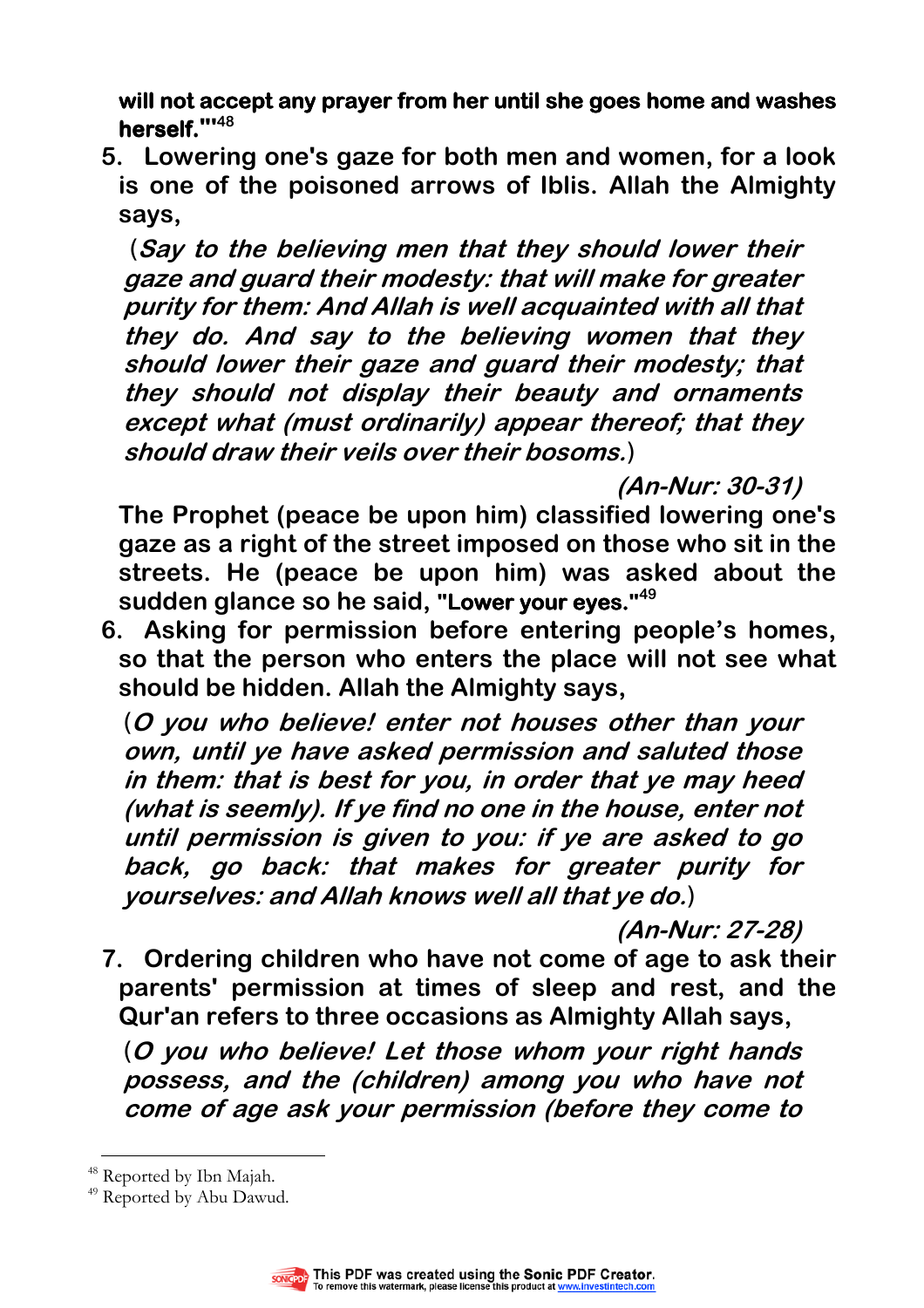**your presence), on three occasions: Before morning prayer; the while ye doff your clothes for the noonday heat; and after the late night prayer: These are your three times of undress: Outside those times it is not wrong for you or for them to move about attending to each other: Thus does Allah make clear the Signs to you: For Allah is full of knowledge and wisdom.**)

**(An-Nur: 58)** 

**But, after the children come of age, they have to ask permission all the time as Almighty Allah says,**

(**But when the children among you come of age, let them (also) ask for permission, as do those senior to them (in age): Thus does Allah make clear His Signs to you: for Allah is full of knowledge and wisdom.**)

**(An-Nur: 59)** 

#### **Sexual education in Islam**

**Islam is distinguished by its comprehensiveness with regard to all aspects of a Muslim's life even before his birth. Islam is interested in marriage and reproduction with no shame to talk about all the concerns of the private life of a Muslim.** 

**Islam is an integrated method of life dealing with the spirit, soul, mind and body of the human being; therefore, it was not possible that Islam would neglect any important aspect of the human being. This side is the libido and Islam legitimated controlling rules to preserve the solidity of communities and to maintain the life and continuity of nations. Therefore, Islam gives great interest in what is related to the libido and made it a part of public education, which is very important at the same time for the youth, both males and females. This aspect is related to the prevailing social culture and the intellectual, educational and religious values of the society. That is briefed in:** 

**Islam provides Muslims with information and forming ideas about sex that are appropriate to his age. That is an urgent step, as it relates to a natural instinct and an urgent psychological and physical need. Human beings, by reaching** 

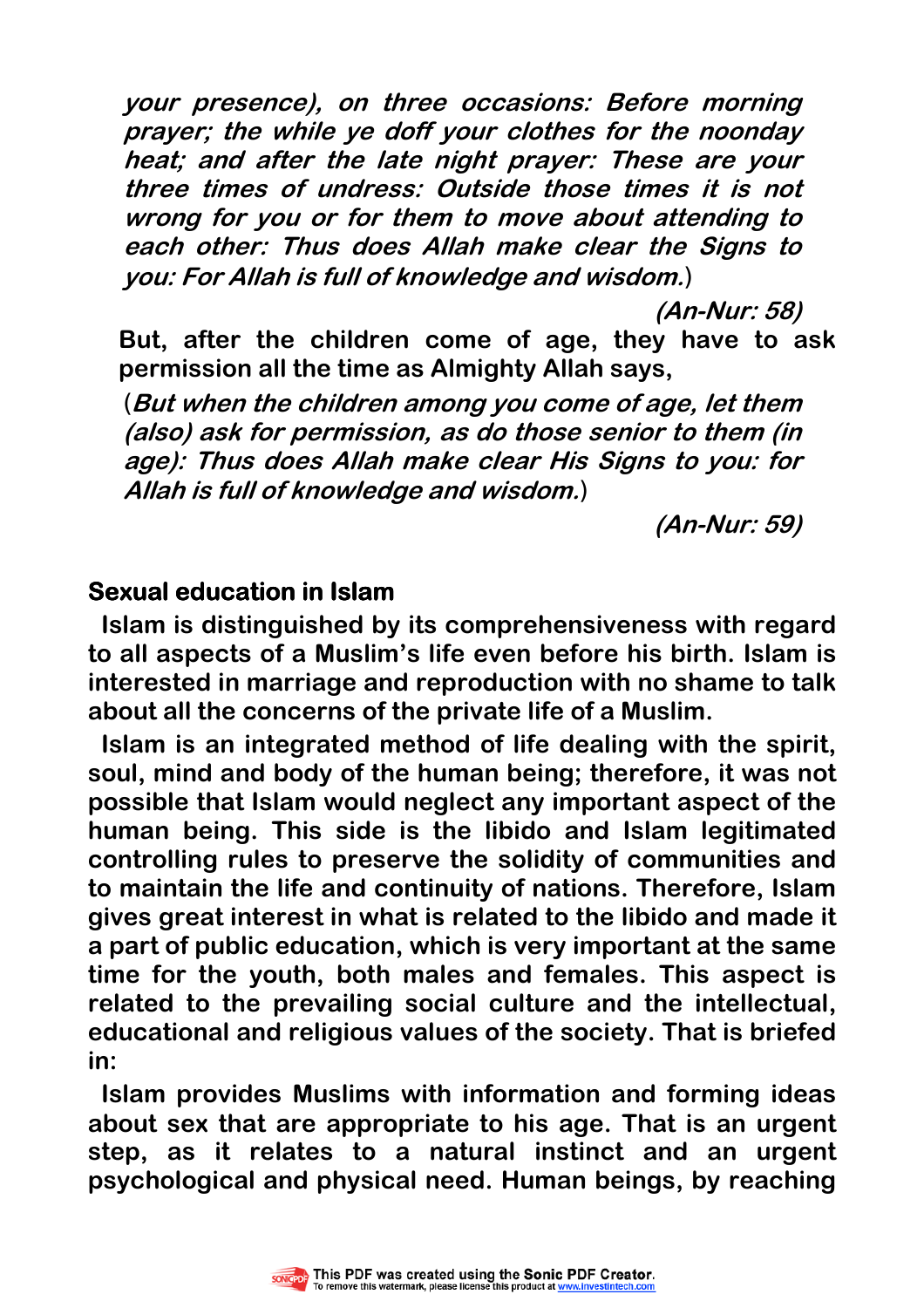**a specific age, will start to search, whether or not his family is aware. What should be said is that the responsibility of family, school and university, and the society as a whole is to teach this important and dangerous culture with a well-planned and organized method. In addition, this method has to take into account the status of the young man or woman, and allow him to gain knowledge and perception gradually and to preserve him from dispersion and deviation. Islam allows this and provides it in the purest and clearest form and this exists in books of science and jurisprudence, which Muslim children learn at a very early age. It is well noted the likeness of the pure language in the books of scholars about the Qur'an and the Sunnah. This language uses intimation, not declaration - in the best way possible - and at the same time, it uses the most polite words that achieve the purpose, such as the Qur'anic verse, which reads,**

(**O you who believe! Approach not the prayer when you are in a drunken state until you know (the meaning) of what you utter, nor when you are in a state of Janaba, (i.e. in a state of sexual impurity and have not yet taken a bath) except when traveling on the road (without enough water, or just passing through a mosque), till you wash your whole body. And if you are ill, or on a journey, or one of you comes after answering the call of nature, or you have been in contact with women (by sexual relations) and you find no water, perform Tayammum with clean earth and rub therewith your faces and hands (Tayammum). Truly, Allah is Ever Oft Pardoning, Oft Forgiving.**)

**(An-Nisa': 43)** 

**And, Ibn `Abbas (may Allah be pleased with him) narrated that Umar went before the Messenger of Allah (peace be upon him) and said "O Messenger of Allah (peace be upon him) I am destroyed!' The Messenger of Allah (peace be upon him) asked, 'What has destroyed you? What has destroyed you?' Umar replied, 'Last night I had anal sex.' The Messenger of Allah (peace be upon him) did not give a reply to Umar, and then Almighty Allah sent down this revelation,** (**Your wives are as a tilth unto you; so approach your tilth** 

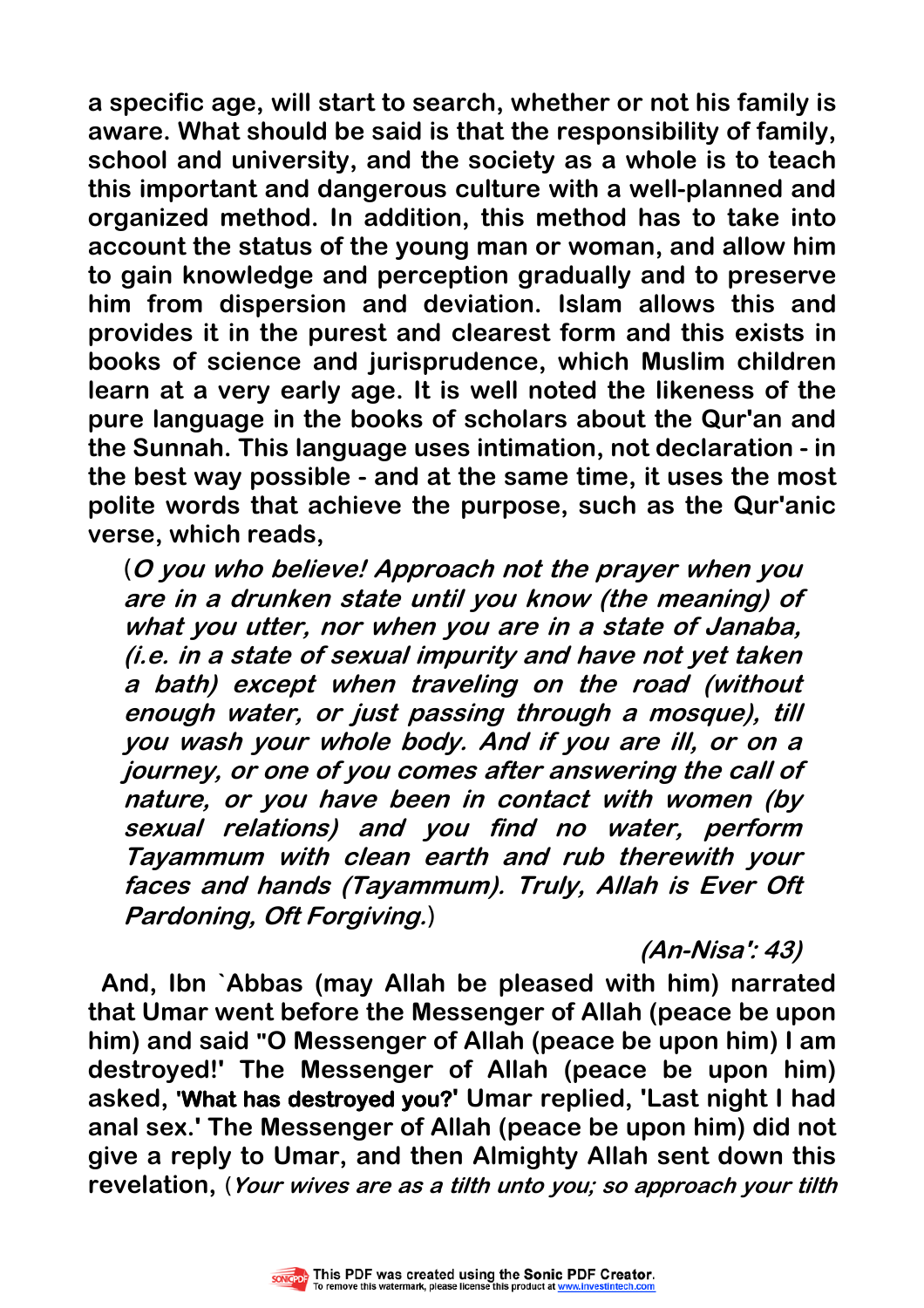**when or how you will; but do some good act for your souls beforehand**) **(Al-Baqarah: 223). Then, the Prophet (peace be upon him) said to him, 'Have intercourse in the vagina and from behind but not in the** anus or at the time of menstruation..."<sup>50</sup> to the end of this well**mannered sentence.** 

## **Qur'anic description of different forms of libido**

**The Qur'anic context describes every detail of sexual life exaltedly and virtuously. This context does not arouse people's desires and does not lead to grave consequences. There are many examples of this, including the context of the rules of ablution, washing, touching women and having sexual intercourse, in various places of the Qur'an. It was also mentioned in the context of seduction and desire, as in the details of the story of Yusuf (peace be upon him), where the Qur'an contains accurate and expressive details that do not lead to grave consequences like those in seductive novels. In addition, there are rules of the glance, chastity, lowering one's gaze and preserving the private parts; and they refer to a natural point of weakness in the human being and warn against deviating from its constructive and correct way. Through this context we see the importance of the libido for both males and females in the Qur'an as it describes human desires. Allah says,** 

(**Beautified for men is the love of things they covet; women, children, much of gold and silver (wealth), branded beautiful horses, cattle and well-tilled land. This is the pleasure of the present world's life; but Allah has the excellent return (Paradise with flowing rivers, etc.) with Him.**)

**(Al `Imran: 14)** 

**Then, the Qur'an describes the nature of attraction between both the male and female and establishes the concept of individual responsibility in preserving the self and others from adultery and the behavior that leads to it. After that, it describes the attractive nature of intercourse between** 

 $\overline{a}$ 50 Reported by At-Tirmidhi.

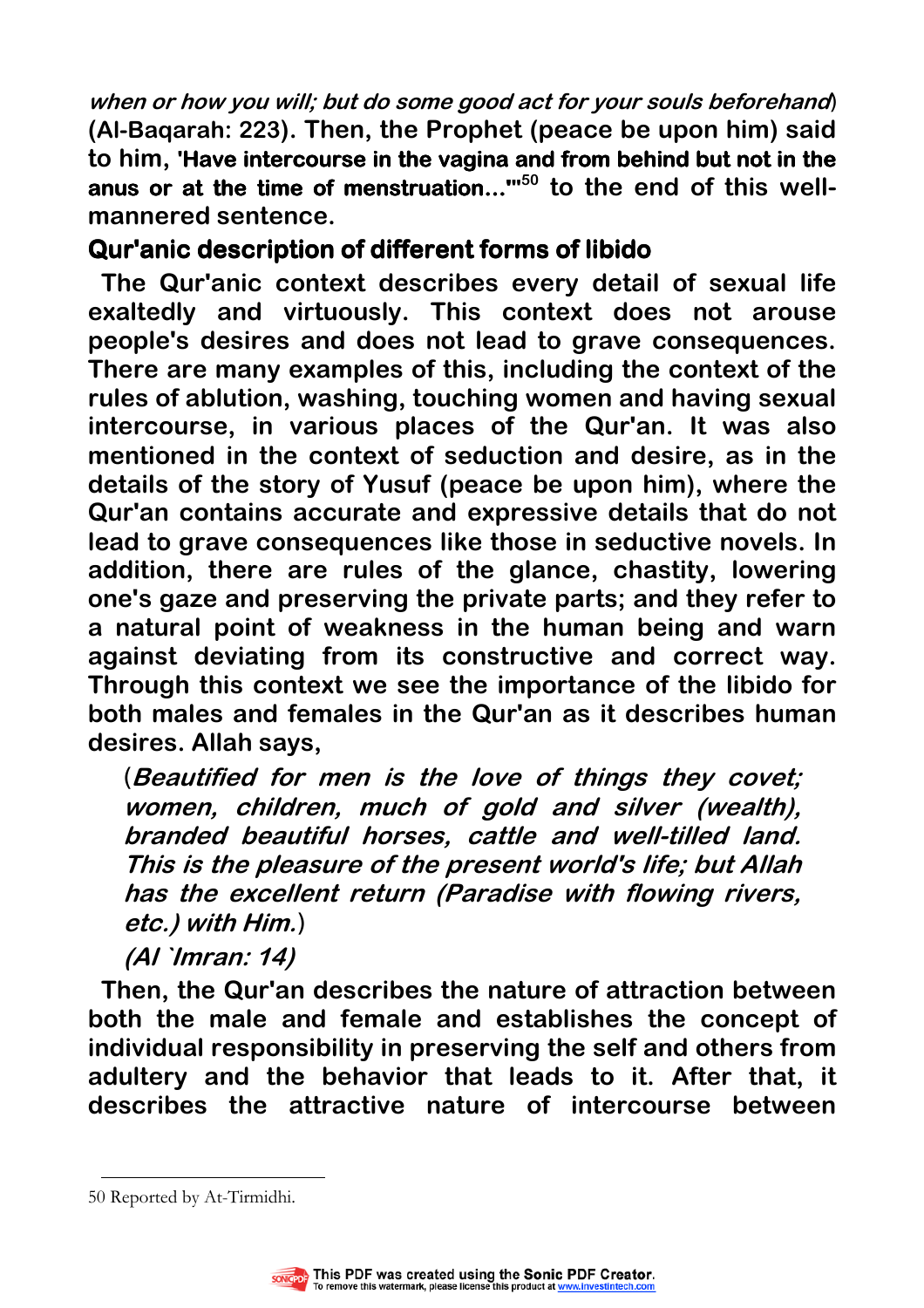**humans as a high level of humanitarian integration and not just an evil libido, which the people satisfy.** 

#### **The objective of this education**

**The objective of this education is to teach the boy and girl and enlighten them, by the age of awareness, about issues related to sex, instinct and marriage. This would be useful when the child gets older and understands the nature of life, as he will know what is allowed and what is forbidden. Thus, he would abide by Islamic behavior and not chase desires or be deprived by following the path of degradation.** 

**This is the responsibility of parents and institutions that have the responsibility of social upbringing. The father has to speak with his son, the mother with her daughter and the institutions that assist in raising the children should provide a suitable atmosphere of purity and chastity to establish a Muslim generation far removed from what may arouse confusion and excitement. Islamic Law declares that this responsibility lies mainly in the institution of the family.** 

**Ibn `Umar (may Allah be pleased with him) narrated, "The Messenger of Allah (peace be upon him) said, 'All of you are guardians and are responsible for your subjects. The ruler is a guardian of his subjects, the man is a guardian of his family, the woman is a guardian and is responsible for her husband's house and his offspring; and so all of you are guardians and are responsible for your subjects." subjects. <sup>51</sup>**

#### **Its special framework**

**It is necessary to create a special framework when working with the elements of education so that the children, male and female, would receive an appropriate amount of these elements. Such elements should agree with their age, cultural level and awareness and practices, as well as the customs and traditions of the age.** 

**The objective behind that is to keep them away from the fabricated tales they might hear from ignorant sources. These tales have a negative impact on their understanding and perspectives of close relationships. Many academic studies** 



 $\overline{a}$ <sup>51</sup> Reported by Al-Bukhari.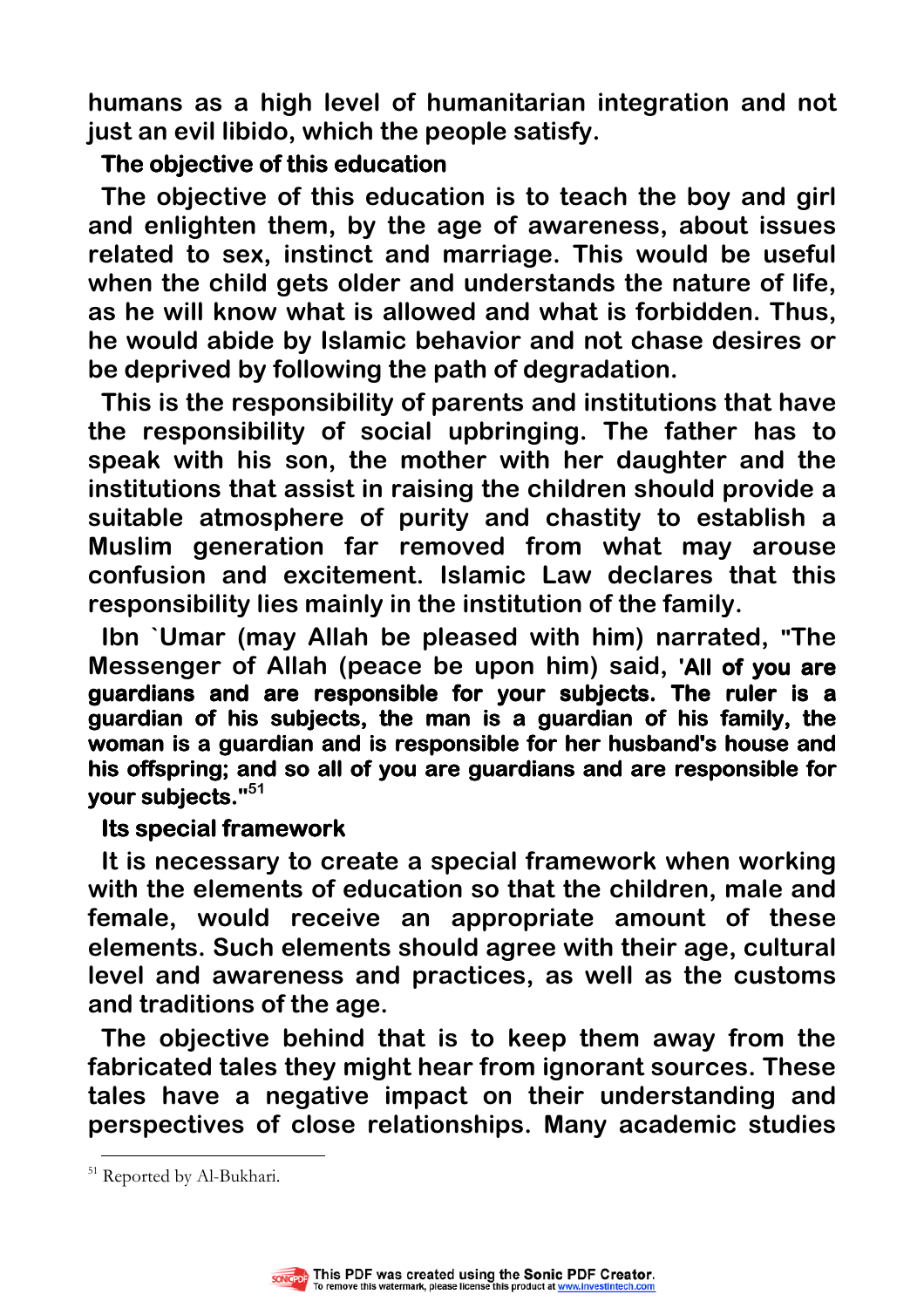**warn against the grave consequences of leaving teenagers to face puberty alone, without any previous preparation.** 

#### **Steps of education and upbringing**

**There is no particular age when parents should tell their children about this issue, but should follow the steps throughout the child's life. These steps are manifest when explaining the process of sexual maturation starting from childhood. During the period of childhood, the parents have to explain the changes that are taking place in the teenager's body. When the child matures, the parents have to explain the general meaning of marriage and its importance in the universe for the continuation of the generations. It is natural that, at the beginning of adolescence, the teenager starts asking about marriage and sexual intercourse, and it is best if the child finds the answer with the father or mother. Teenagers would behave differently if they took this information from another source. Parents should focus on religious duties and avoiding wrong doings.** 

#### **Levels of education**

- **1. Children between 7 and 10 years of age should learn the ethics of asking permission and the etiquettes of looking. This level makes them respect things that are prohibited.**
- **2. Explaining physiological changes that appear on teenagers and how these changes often take place between 10 and 14 years. At that time, we must separate their beds.**
- **3. Explaining the general meaning of marriage and its importance in life to maintain the continuation of generations. Usually, this level takes place when the child reaches 17 years and older. During this period, the teenager should receive sufficient information about the duties of the husband towards his wife, and the duties of the wife towards her husband. Teenagers should be informed about the burdens and costs of forming a family as well as the goals of marriage.**

# **Important miscellaneous tips and hints**

**1. Speaking about such matters should be done with the people who need it. It would be affective for the child -** 

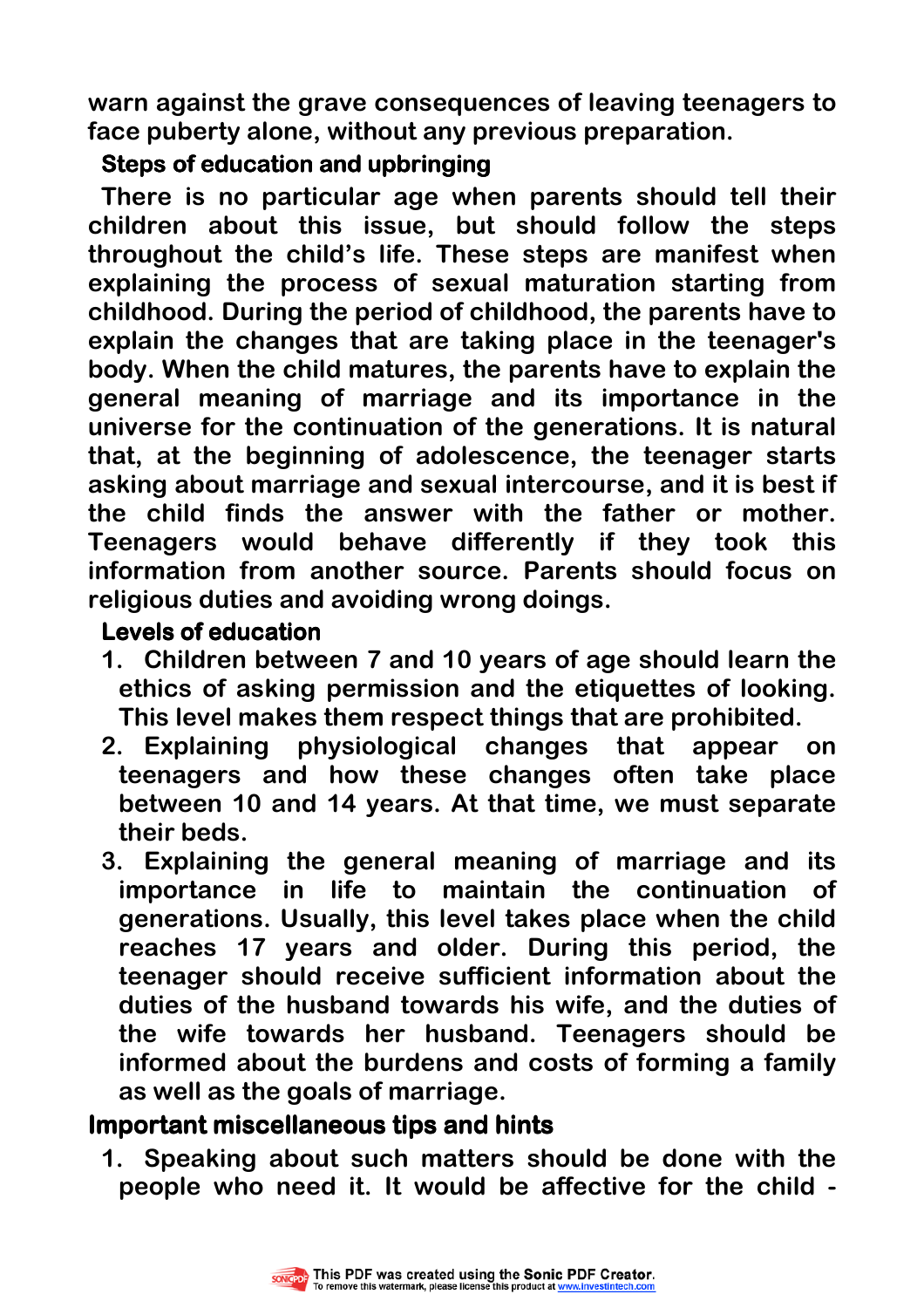**whether male or female – when he reaches the appropriate age but it will be of no value if he received this knowledge before that age.** 

- **2. Presenting these issues to young people with a method that would be in accordance with their condition and needs, as those who are in the beginning of the age of adolescence - for example – are not like those who are about to marry.**
- **3. Providing appropriate clothes for children. They should be in accordance with their age and needs and should be provided by the institution of social upbringing, which is closest to the children, such as the family. This is a suitable level for providing information for the child and to answer his questions. If he is not given information appropriately, he will search for it in sources that may be unsafe or illegal. In fact, providing information in a progressive way is considered as a means of protection and immunity for young people against the effects of the devils and seductive rogues.**
- **4. Following the Qur'an and Sunnah when speaking about such matters as much as possible. Doing so is a means to attain the objective with the highest good manners, so the young person will learn about sex together with good manners. Modesty is still a branch of faith and will remain so till the Day of Judgment.**
- **5. Taking care of being obsessed about these subjects, because exceeding the limits of thoughts in such issues leads to grave consequences and takes him onto a deviated path.**

## **The family and fostering the virtues family and fostering the virtues**

**The most important intellectual and psychological effects of the family are the growth of children under social systems that preserve their psychological safety and teach them the basic principles of life such as cooperation and compassion. The family is the best natural incubator for the child, as it is full of the required intimacy and warmth and is also full of compassion and care, which other means of social upbringing lack.** 

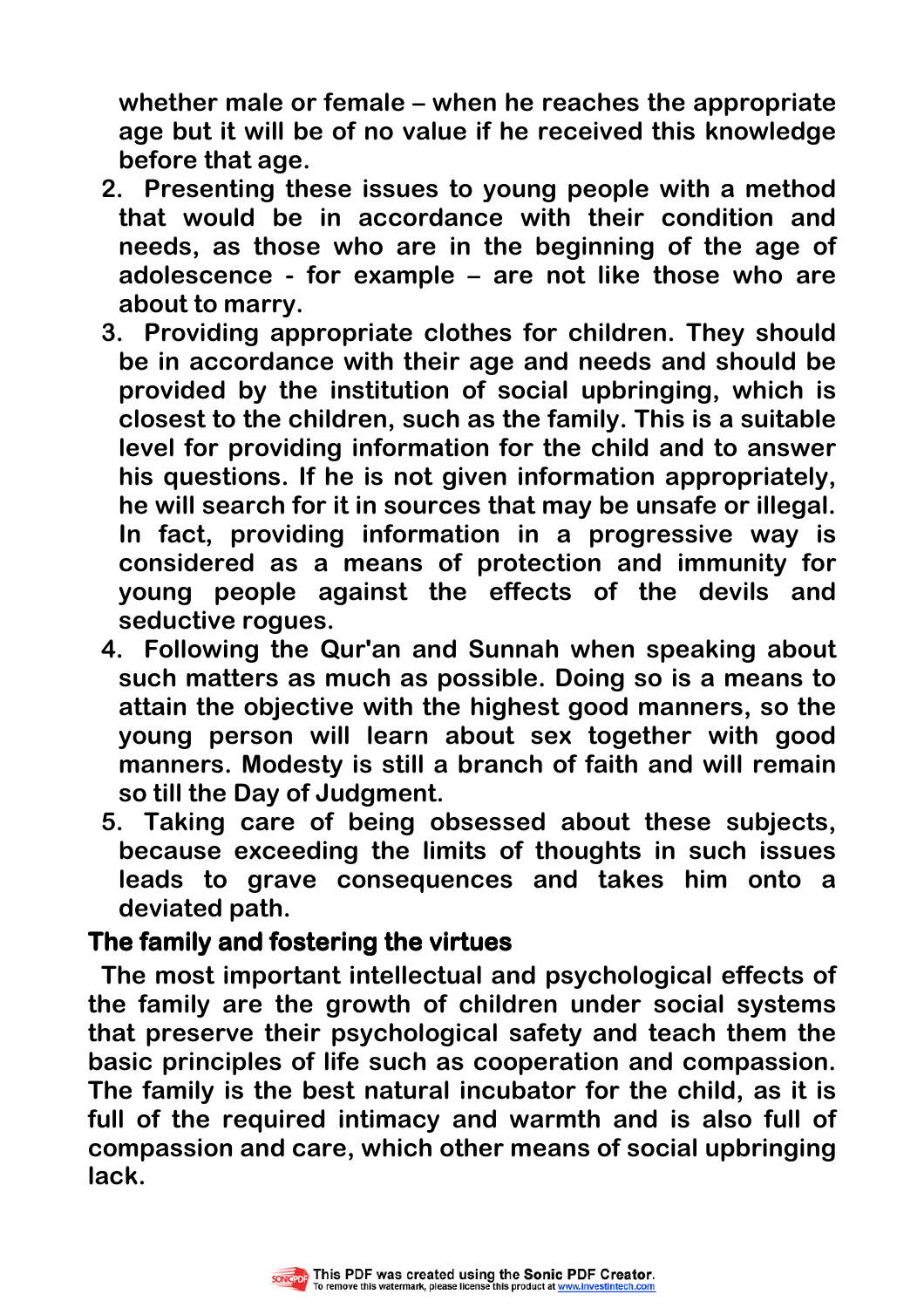**The family is a haven for individuals, not only by taking care of their bodies, but also by correcting their religious and moral values. The responsibility of the family begins before the formation of the fetus, with the best selection of the spouse and making it a priority to have religious and moral criteria.** 

**Abu Hurayrah (may Allah be pleased with him) narrated, The Messenger of Allah (peace be upon him) said, "A woman is married for four things: for her wealth, for her lineage, for her beauty or for her piety. Select the pious, may you be blessed!"**<sup>52</sup>

And, he (peace be upon him) said, "When someone whose **religion and character you are pleased with proposes to any of you, marry him. If you do not there will be** *fitnah* **and great** *fas***<sup>a</sup>d (discord or adultery and fornication) on earth!" earth! <sup>53</sup>** 

**This responsibility continues by teaching the family members faith, worship and ethics and training them to practice what they learn. This should continue until the children reach maturity and fulfill their religious and legal responsibilities for their actions.** 

**All religions consider the family, consisting of spouses and children, as the basic unit of the society, and if it is good, the society will be good. Therefore, it is a religious duty to preserve and strengthen family ties, as many families are being destroyed by HIV. The infected person transmits the virus to his/her spouse and then to the children. This will lead the entire family to death and loss rather than provide them with security and protection. Therefore, anyone who exposes himself to the AIDS infection leads his family to lose its breadwinner and the children will carry the disease that leads them to death after a long period of suffering. The Prophet**  (peace be upon him) said, "Neglecting one's own dependents is **reason enough for a man to commit a sin." <sup>54</sup> We see that prevention against AIDS is a religious duty, a social imposition and national commitment.** 

#### **Recommendations and Advice**

<sup>&</sup>lt;sup>54</sup> Reported by Abu Dawud.



 $\overline{a}$ <sup>52</sup> Reported by Al-Bukhari..

<sup>&</sup>lt;sup>53</sup> Reported by Al-Bayhaqi.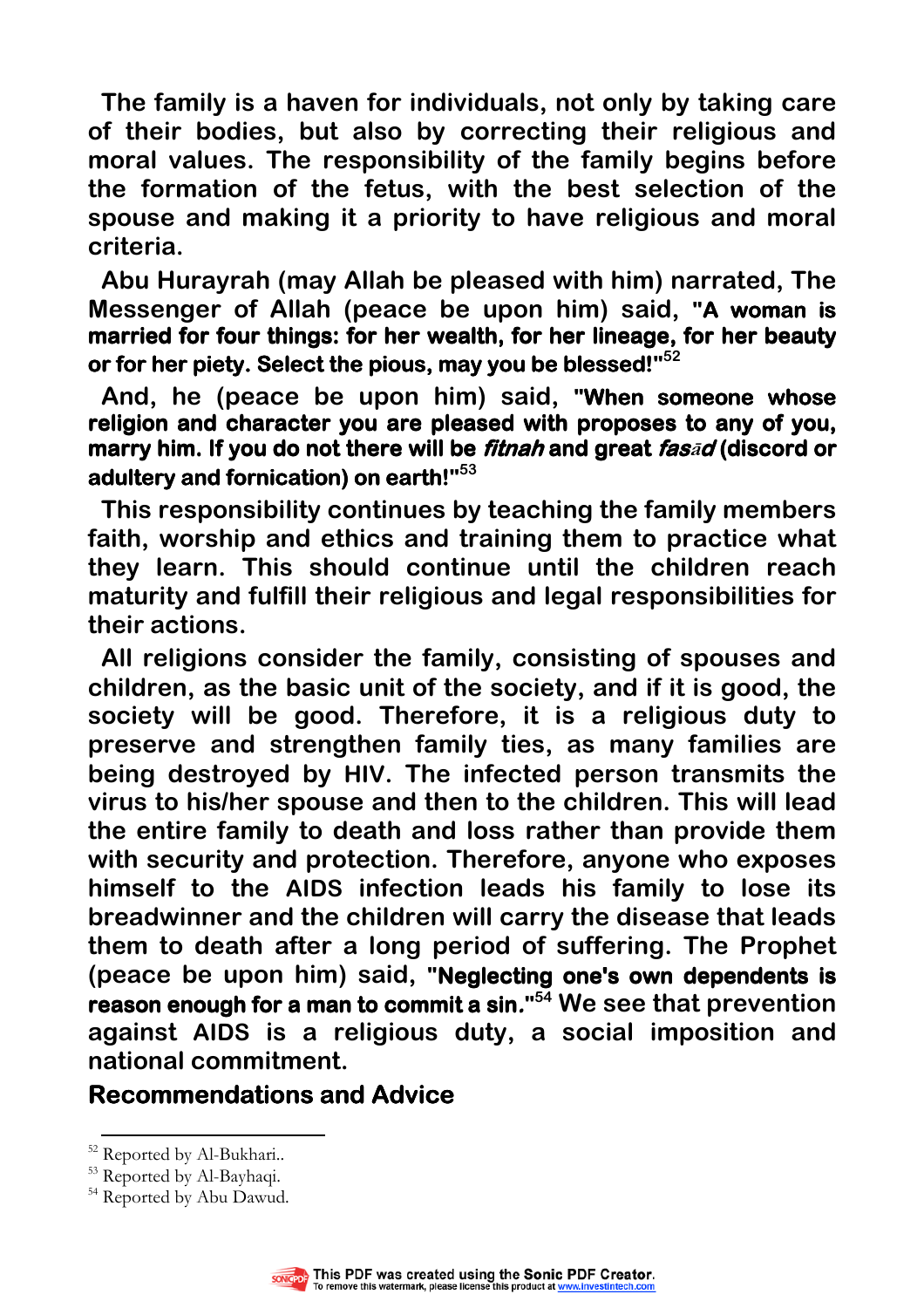**The people in charge have to feel the responsibility that the Prophet (peace be upon him) put on their shoulders, when he said, "The ruler is a guardian and responsible for his subjects."<sup>55</sup>**

And said, "Allah will ask every shepherd (or responsible person) about his flock (those for whom he was responsible), whether he took **care of them or neglected them…"** 

**They should know that:** 

- **1. It is necessary to have powerful legislation to annihilate this epidemic from all Islamic countries through prohibiting and criminalizing adultery, homosexuality, anal sex, lesbianism, and all types of sexual permissiveness. In addition, they have to apply Allah's punishment on adulterers, perverts and sex traffickers.**
- **2. In order to avoid these abominations, we have to lay siege around their reasons, such as privacy, unlimited mixing and suspicious relations outside Islamic law. Strictly, we have to impose censorship on the media to maintain values and ethics, and observe meaningful words and true news.**
- **3. All foreigners coming to reside in Islamic countries are required to prove they are not carrying this virus.**
- **4. We have to make educational reform on all levels, to be in accordance with our Islamic values, and religion should be a basic subject. In addition, we have to enable specialized scholars to perform their role in all areas, clubs and youth centers.**
- **5. We have to close bars, places where wine is made and stop drug trafficking.**
- **6. Mass media has an important role to play in making people aware of the risks of AIDS and the ways that should be followed to prevent it. It should exhort to chastity and avoid showing anything that arouses the sexual instinct.**

# **The missions of preachers**

**1. Constant awareness - in different ways - regarding what Allah legislated in terms of values and morality and the risks of following the desires that He warned about. These** 



 $\overline{a}$ <sup>55</sup> Reported by Al-Bukhari.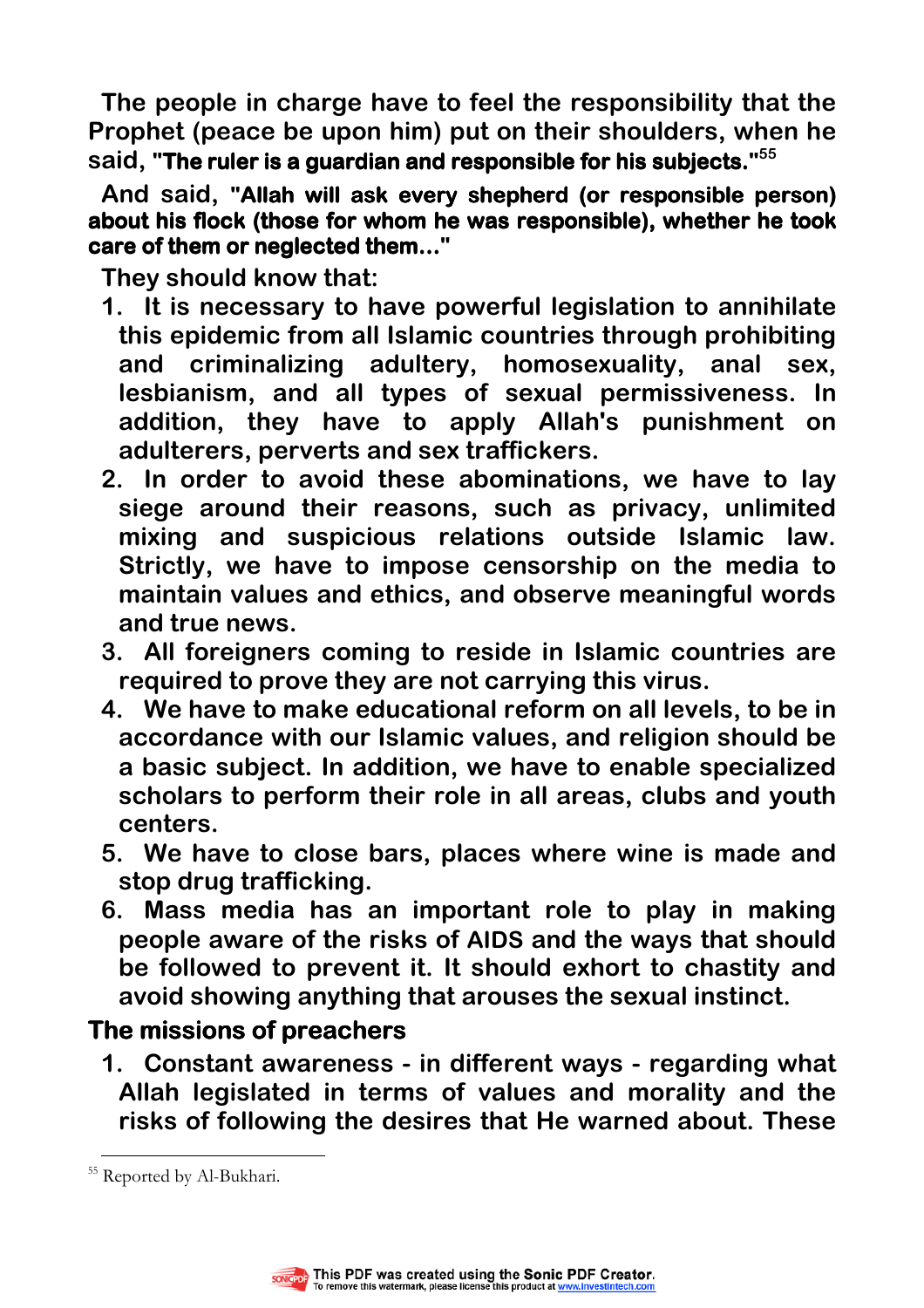**risks are not only limited to losing the hereafter, but also Allah delays the punishment in the present life by afflicting the individuals with these serious diseases. Also, the society will be afflicted by plagues and other diseases, which were not previously known to their predecessors and these will appear and spread among them as the Prophet (peace be upon him) said. These facts are now apparent and diseases such as AIDS, gonorrhea and syphilis are known to be the results of moral deviation.** 

- **2. The callers have to explain the serious consequences of AIDS and the necessity of fighting its spread by all available means. They have to inform people about what was said by specialists in Medicine and Statistics concerning the imminent danger facing the Islamic nation. This danger threatens the health and morals of the nation and the deeprooted traditions that have protected them throughout these years against epidemics and diseases.**
- **3. Urging practicing Muslims who have been wrongly afflicted by this disease to be patient, satisfied and seek recovery, from Allah. That is because His Command, when He intends a thing, is only that He says to it, "Be!" and it is! Prophet Ibrahim (peace be upon him) declared,** (**And when I am ill, it is He Who cures me..**) **(Ash-Shu`ara': 80)**
- **4. It is necessary to punish those who have been afflicted with this disease through illegal intercourse, even if the punishment was to rebuke them. This is according to the Hanafi School. Also, they should be urged to repent and regret quickly, and to do many good deeds. Then, Allah would forgive their sins, as the door to repentance is open for sinners who repent. Allah says,**

(**But, without doubt, I am (also) He that forgives again and again, to those who repent, believe, and do right, who,- in fine, are ready to receive true guidance.**)

**(Ta-Ha: 82)** 

**5. Warning people who have infected others, as Islam detests harming. The Prophet (peace be upon him) said, "It** 

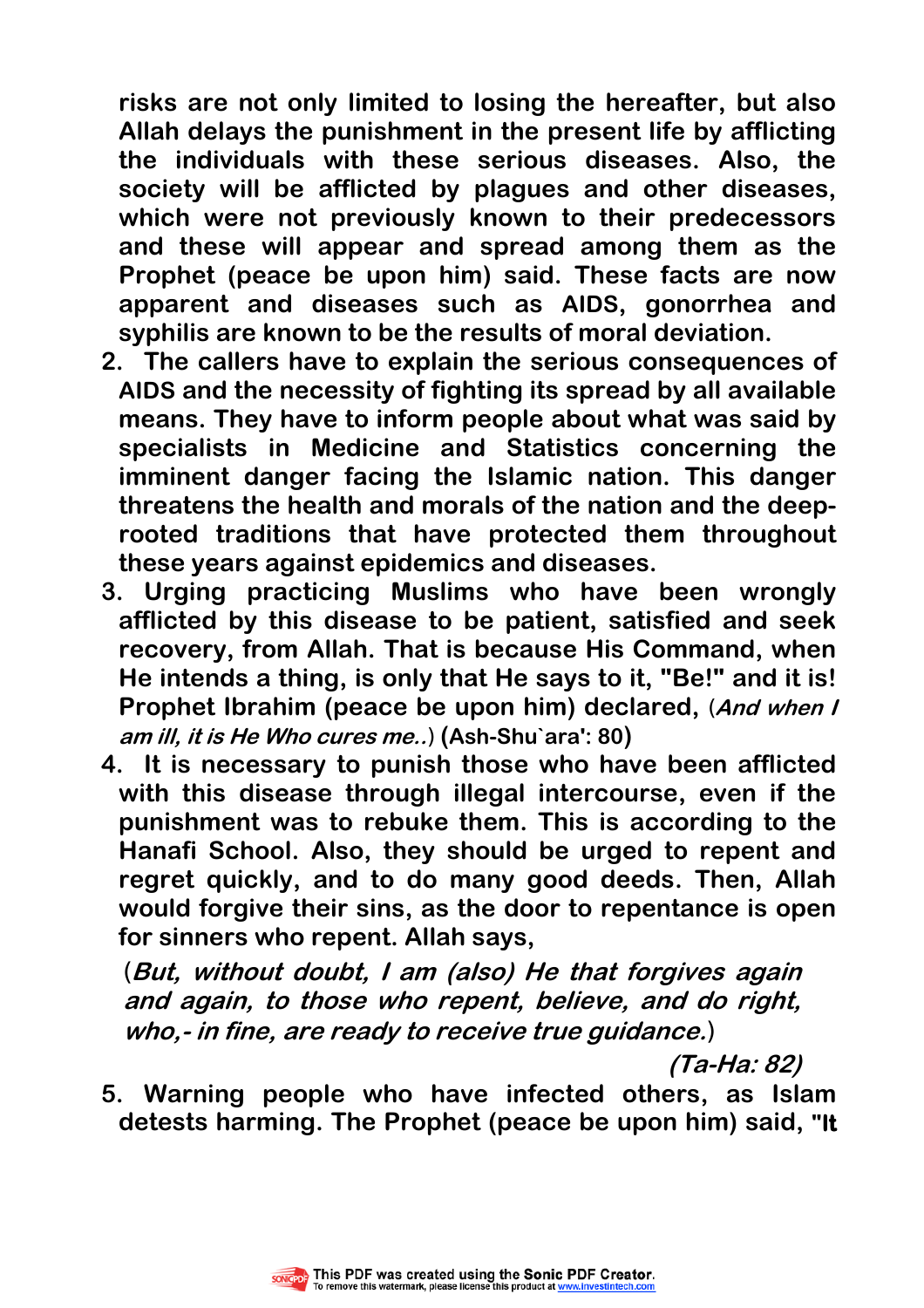**is not allowed to do harm or to allow being harmed." <sup>56</sup> The greatest sins are polytheism and harming people. Allah (Exalted be He) says,** 

(**And those who harm believing men and women undeservedly, bear (on themselves) a calumny and a glaring sin.**)

**(Al-Ahzab: 58)** 

**People should not harm their relatives such as their children and spouses. A patient should disclose his illness when he gets married or is treated at the dentist or in the case of blood donation or any other act that may lead to transmitting the disease.** 

**6. Urging parents to take care of the behavior of their children, whether inside or outside the house, and to protect them from such wrongful behavior and its grave consequences. This could be achieved by constant control on what they see on the satellite, the internet and in the media. In addition, the guidance and directions of the Qur'an should strengthen them. These are the most important recommendations that Allah recommended to parents, spouses and those who are in charge. Allah says,** 

(**O you who believe! Ward off from yourselves and your families a Fire (Hell) whose fuel is men and stones, over which are (appointed) angels stern (and) severe, who disobey not, (from executing) the Commands they receive from Allah, but do that which they are commanded.**)

**(At-Tahrim: 6)** 

**Qatadah said, "Ask them to obey Allah and prohibit them from disobeying Him."**

**7. Hoping for the reward of the Lord of the Worlds and His promise for whoever does righteousness to give him a good life, grant him good enjoyment for an appointed term and protect him from the delusion and misery ahead with the permanent bliss of paradise.** 

 $\overline{a}$ <sup>56</sup> Reported by Ibn Majah.

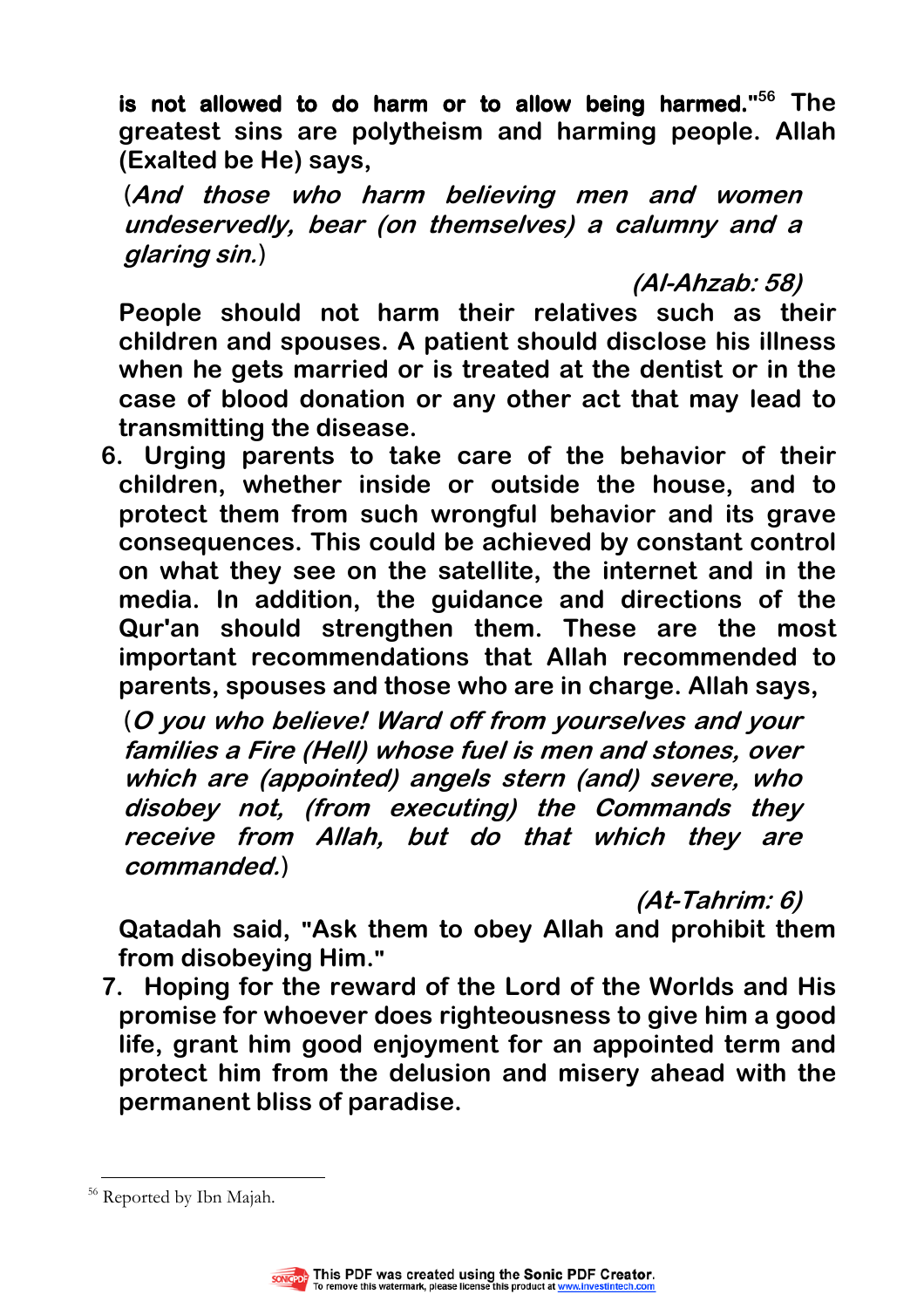- **8. Drawing attention that Islam prohibits having anal sex with one's wife, or sex during the time of menstruation. For these are certain causes of being afflicted with diseases and inflammation for both spouses and these diseases may lead to grave consequences.**
- **9. Uniting for the sake of putting an end to this disease. This was wonderfully demonstrated in the Prophet's (peace be upon him) saying, "The likeness of the man who observes the limits prescribed by Allah and that of the man who transgresses**  them is like the people who get on board a ship after casting lots. **Some of them are in its lower deck and some of them are in its upper (deck). When those who are in its lower (deck) require water, they go to the occupants of the upper deck, and say to them, 'If we make a hole in the bottom of the ship, we shall not harm you.' If they (the occupants of the upper deck) leave them to carry out their design they all will be drowned. But, if they do not let them go ahead (with their plan), they will all remain safe." 57**
- **10. Recognizing the responsibility of the Divine Covenant that Allah took from them and making them the leaders of opinion and the advocators of good. Almighty Allah says,**

(**Let there arise out of you a group of people inviting to all that is good (Islam), enjoining Al-Ma'ruf (i.e. Islamic Monotheism and all that Islam orders one to do) and forbidding Al-Munkar (polytheism and disbelief and all that Islam has forbidden). And it is they who are the successful.**)

**(Al `Imran: 104)** 

**Allah describes callers that they will attain felicity and that they are better in speech,** 

(**Who is better in speech than one who calls (men) to Allah, works righteousness, and says, "I am of those who bow in Islam?**)

**(Fussilat: 33)** 

**They carry the flames of enlightenment and guidance, and their duty is to unveil falsity of the falsifiers. The Prophet**  (peace be upon him) said about them, "The learned are the **heirs of the prophets who bequeath neither a dinar nor a dirham but** 

 $\overline{a}$ <sup>57</sup> Reported by Al Bukhari.

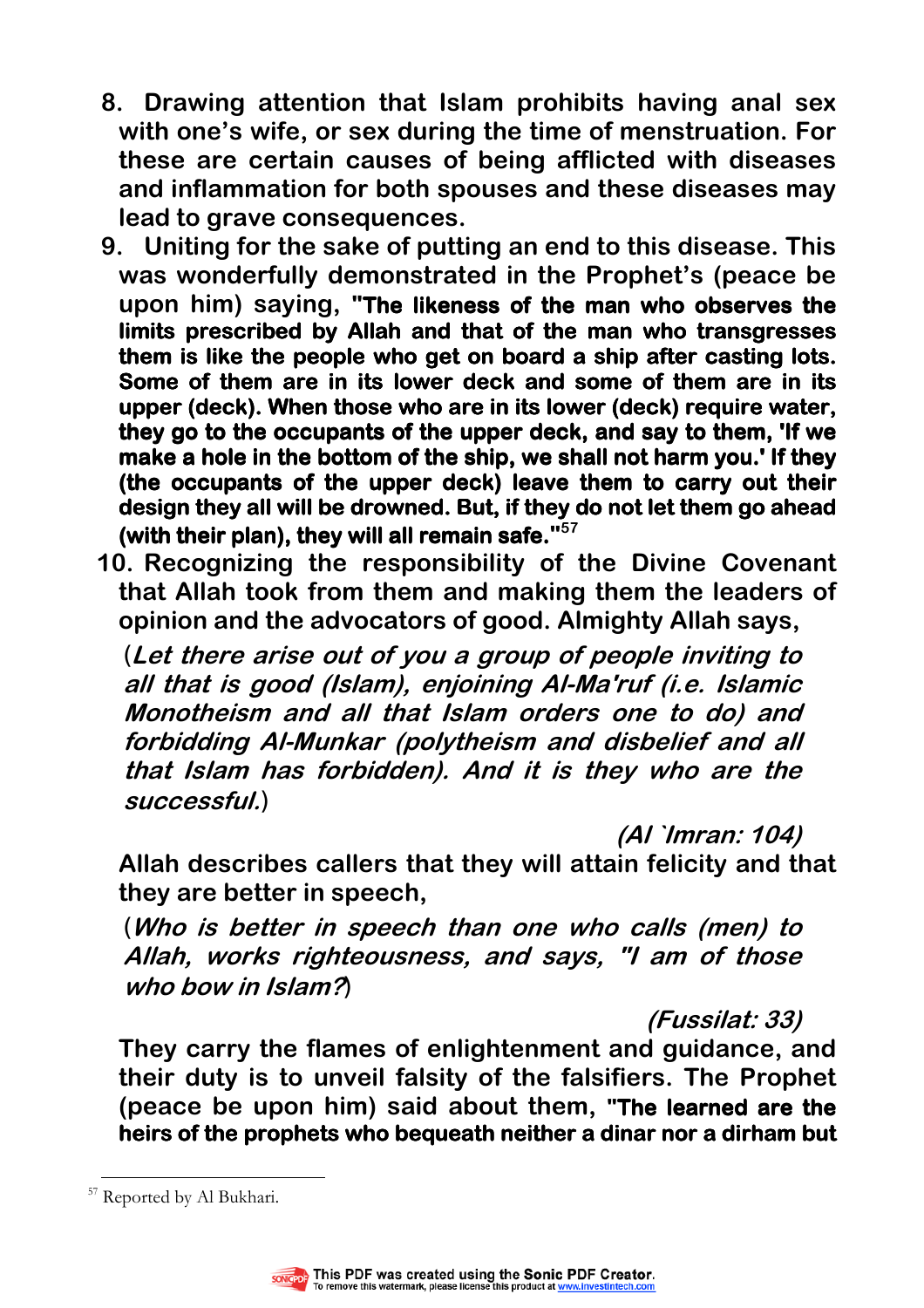**only that of knowledge; and he who acquires it, has in fact acquired fact acquired an abundant portion." an portion. <sup>58</sup>**

**11. It is useful to prepare a specially educated team as fulltime workers. This team should have the spirit of public service and should include both males and females. This team will be qualified through a brief training course on the facts and magnitude of the problem. The team should be provided with the necessary information and skills that qualify it to educate others. Then, this group of volunteers will give a series of educational lectures to make it clear to the youth, according to their age, about sexually transmitted diseases and the gravity of their symptoms, how they spread and the ways to prevent them. In addition, pictures and figures that agree with Islamic law in content and presentation should be used to support the lectures. This would be achieved through coordination and integration with official and voluntary bodies.** 

 $\overline{a}$ <sup>58</sup> Reported by Abu Dawud.

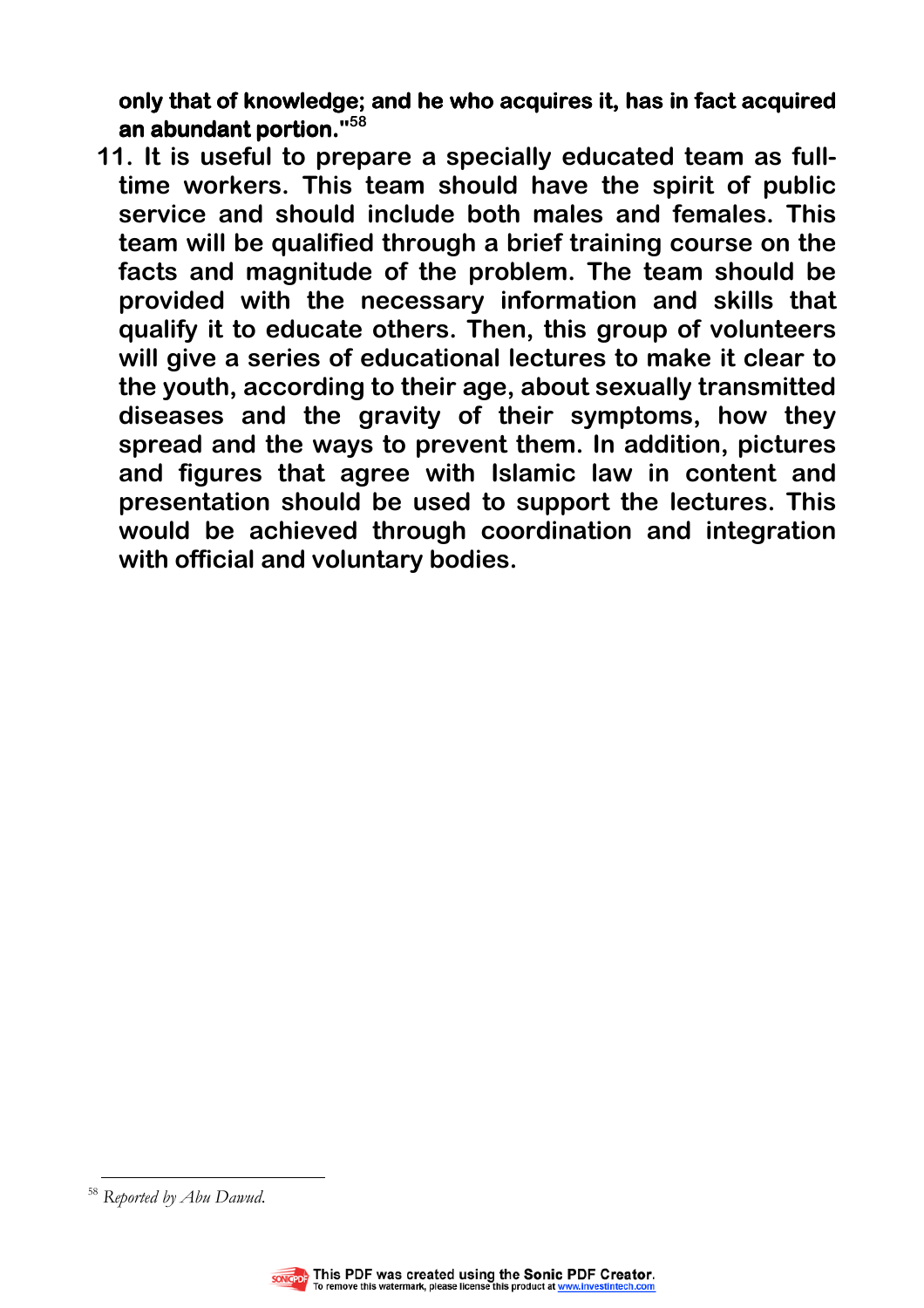## **Medical and jurisprudential appendix**

 **The Islamic Organization for Medical Sciences held a seminar entitled Islamic vision for Social Problems of AIDS from Jumada Al-Akhirah 23-25, (1414 A.H), December 6-8 (1993). The seminar focused on the following:** 

- **1. The medical aspects of AIDS in terms of its causes, methods of transmission and gravity.**
- **2. Judicial aspects, which include:**
- **Ruling on isolating AIDS patients.**
- **Ruling on intending to transmit infection.**
- **Rights of the afflicted spouse and his/her duties.**
- **3. Rulings on abortion for a mother afflicted with AIDS.**
- **4. Legality to bring up a sound infant by a mother afflicted with AIDS.**
- **5. Right of a healthy spouse to request a divorce from the afflicted one.**
- **6. Right of marital cohabitation.**
- **7. Considering AIDS as a deadly disease.**

**Throughout the three-day seminar that was spent in research and discussions, it ended its final session that was held in the Islamic Medical Center – with the following views and recommendations:** 

**1. Isolating the patient** 

**The available medical information at present asserts that infection with HIV (AIDS) is not transmitted through cohabitation, touching, breathing, insects, eating and drinking together, latrines, swimming pools, seats, food utensils, or any other aspect of everyday life. The infection is mainly transmitted by one of the following methods:**

- **Any form of sexual contact**
- **Transfusion of contaminated blood or its derivatives**
- **Using contaminated syringes, especially among drug users**
- **Transmission from the afflicted mother to her child**

**Based on what was previously mentioned, the isolation of afflicted students, workers or others from their healthy colleagues is not warranted.** 

**2. Intending to transmit infection** 

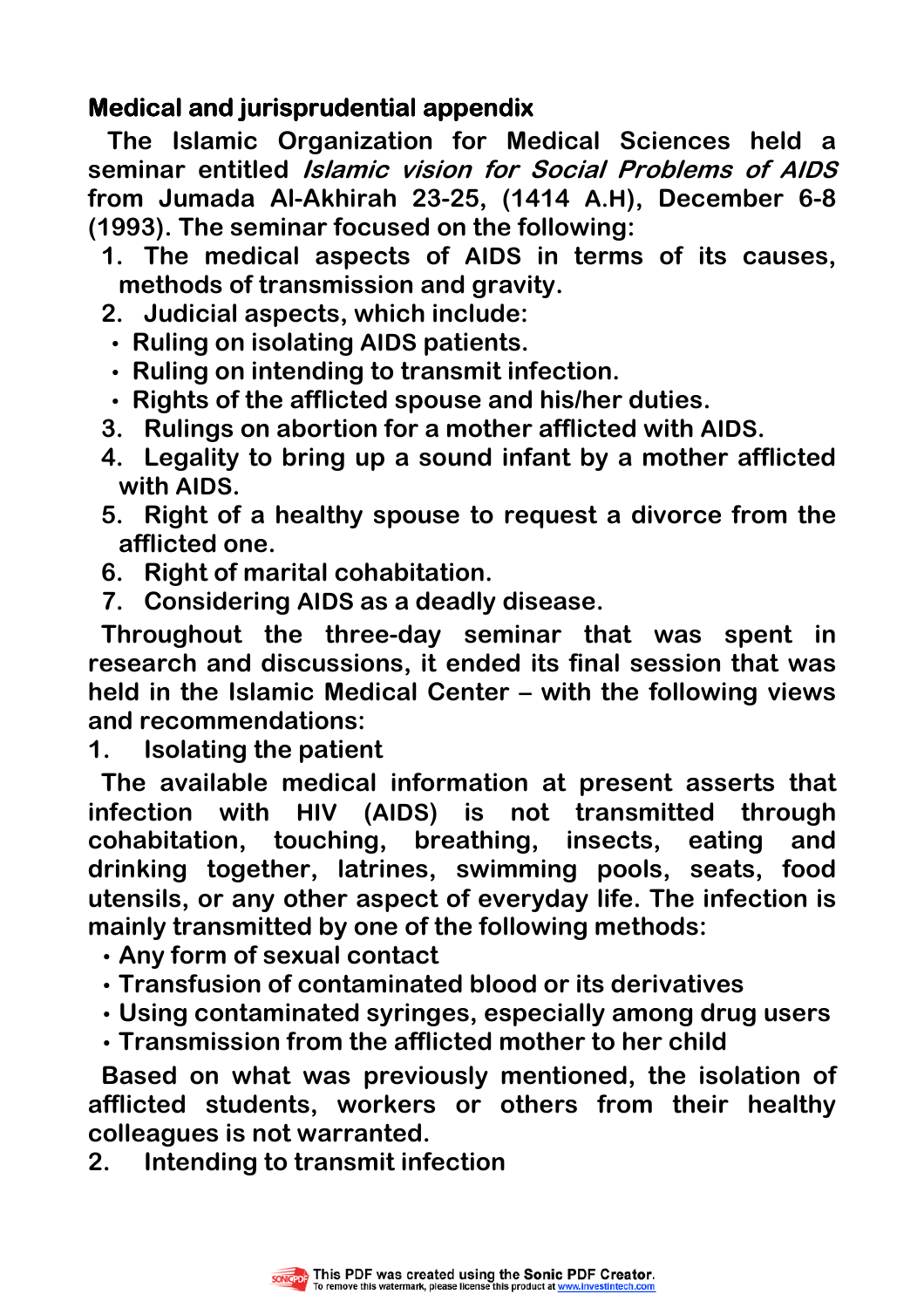**Intending to transmit the AIDS infection to someone who is not infected is forbidden and a major sin, and doing so deserves worldly punishment. This punishment varies according to the gravity of the act and its effect on individuals and society.** 

**If the intention of such a person is to spread this insidious disease in the community, doing so is a kind of banditry and corruption on earth. This person deserves one of the penalties mentioned in the banditry verse, which reads,** 

(**The punishment of those who wage war against Allah and His Messenger and do mischief in the land is only that they shall be killed or crucified or their hands and their feet be cut off on the opposite sides, or be exiled from the land. That is their disgrace in this world, and a great torment is theirs in the Hereafter.**)

**(Al-Ma'idah; 33)** 

**But, if their intention is to infect a specific person, and it is done in a way that often spreads the disease, and leads to the death of the infected person, the person should be sentenced to death.** 

 **However, if the intention is to infect a specific person, and he becomes infected but does not die, the guilty person should be punished with a suitable discretionary punishment. In the case of death, the guilty person should pay blood money to the causality's heirs.** 

 **If the intention is to infect a specific person and the person is not infected, the guilty person should be punished with a discretionary punishment.** 

**3. Mothers infected with AIDS having an abortion** 

**The Islamic Organization for Medical Sciences held a seminar on Reproduction in the Light of Islam, and reached the following conclusion on the issue of abortion.** 

**"The fetus is alive from the beginning of a pregnancy, and his life is respected at all stages, particularly when the breath is breathed into the soul. It is not allowed to transgress this fetus by abortion without a medical reason. However, some participants offered another perspective; it is possible to** 

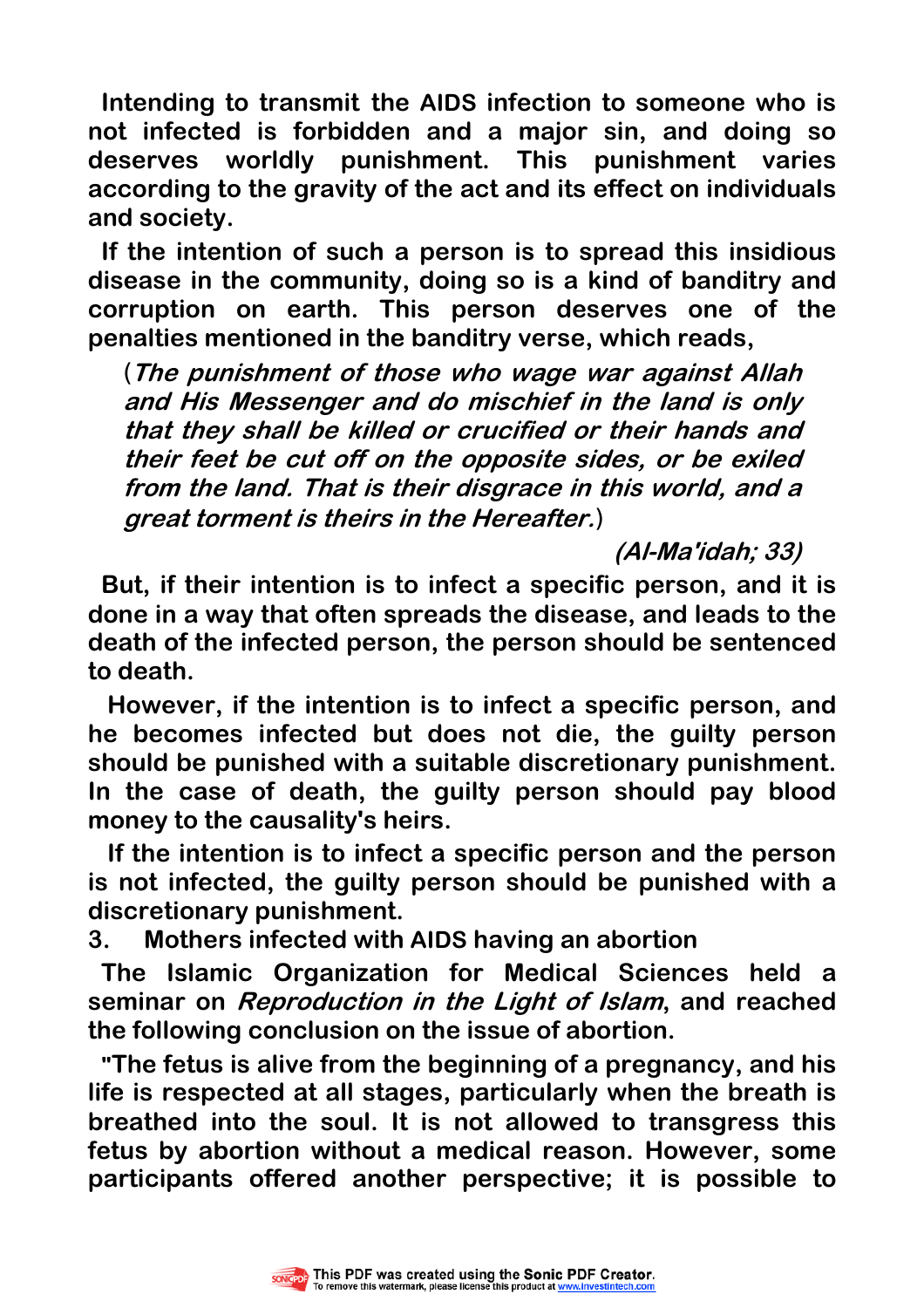**abort before forty days have passed, especially when there are valid excuses."**

**The seminar concluded that this provision applies to pregnant mothers infected with the AIDS virus.** 

**4. Legality to bring up the healthy infant by a mother afflicted with AIDS**

**Present medical data indicates that there is no risk if a confirmed infected mother has custody of her healthy infant and that it is like normal intimacy and co-existence. The seminar believes that there is no legal prohibition against the afflicted mother raising her infant if she is able to bring him a wet nurse and provide him with alternative nutrition instead of his mother's milk.** 

**5. Right of the healthy spouse to request a divorce from the afflicted one** 

**The seminar confirms the right of both spouses to request a divorce from the afflicted spouse, as AIDS is an infectious disease that is transmitted through sexual intercourse.** 

**6. Right of marital cohabitation** 

**If one spouse is afflicted with AIDS, the other healthy one has the right to refrain from sexual intercourse, as it is known that sexual intercourse is the main means of transmission.** 

**7. AIDS as a deadly disease** 

**AIDS is not counted as a deadly disease but when the patient cannot lead his normal life and death becomes his ultimate destiny.** 

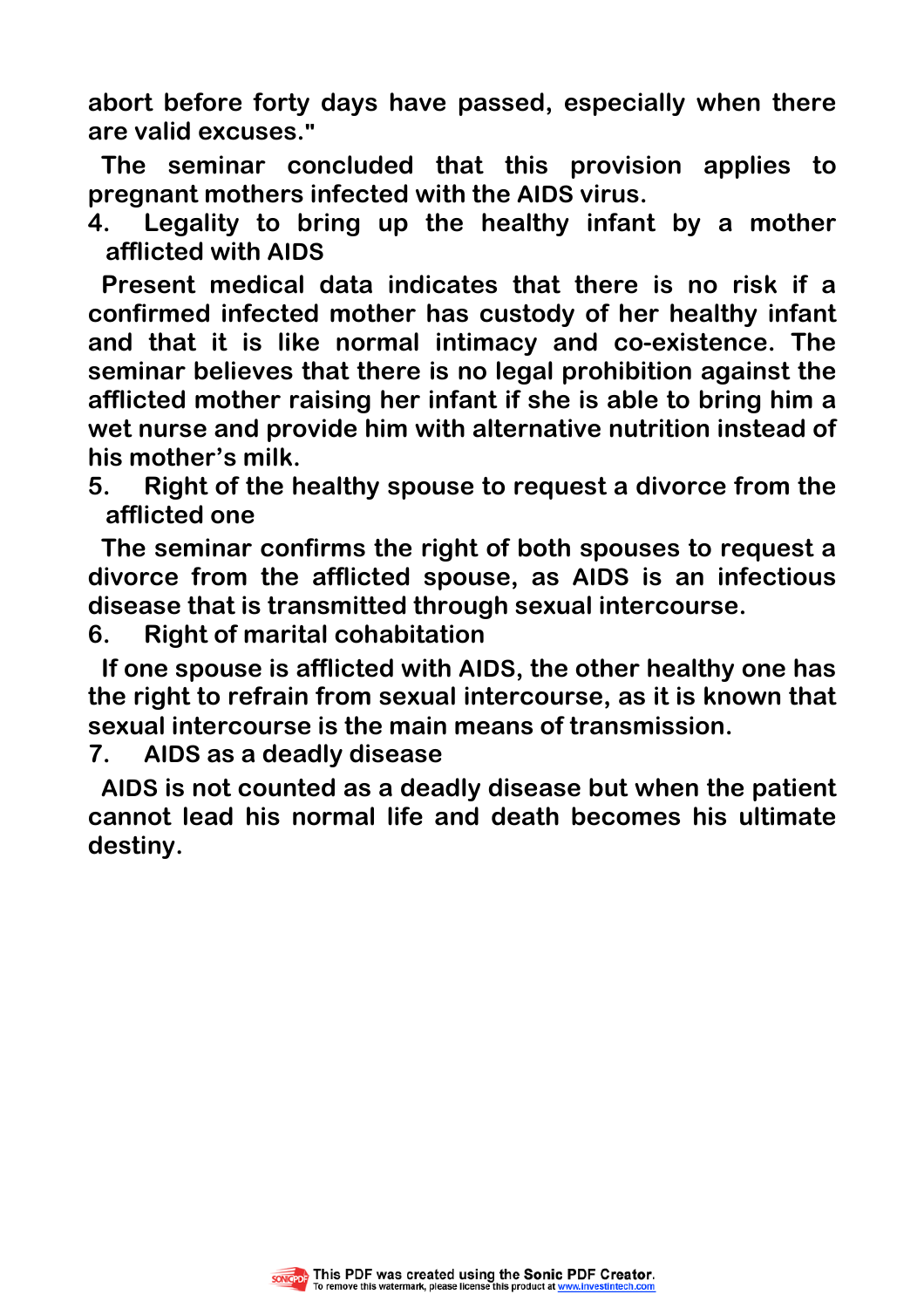# **Conclusion**

**Praise be to Allah for His help and peace be upon the best of human beings and upon all those who follow the guidance of the Qur'an.** 

**The reader may have found – without any doubt - that the purpose of these conferences is to prevent the spread of fornication, and to inculcate the values that are enshrined in the Revelation. The means adopted by the UN may be partly valid in Western countries but they have destructive effects on the morals of our nation, which has no entity without its morals.** 

**A nation is nothing more than its morals,** 

**So if there's no morality, there's no nation.**

 **We realize the value of the advice of the Prophet (peace be**  upon him) who took great care of his nation, and said, "I am not **leaving behind me a more harmful trial for men than women."** 

And, "So beware of the beguilements of the world and those of **women. The first trial of Banu Israel was through women."** 

**And, "You will follow the traditions of the people before you even if they enter the house of a lizard, you will follow them." house of them.**

**People are misled by the Western civilization and its calls for dissolution, homosexuality and prostitution, while distancing themselves from the fate and divine punishment mentioned in the verse, which reads,** 

(**Verily, those who like that (the crime of) illegal sexual intercourse should be propagated among those who believe, they will have a painful torment in this world and in the Hereafter. And Allah knows and you know not.**)

**(An-Nur: 19)** 

**We ask Allah to make all sincere efforts bring about the rise of the nation according to its deep-rooted heritage and sound morals. One of the most prominent of these morals is modesty, because modesty is always good, as the Prophet (peace be upon him) told us.**